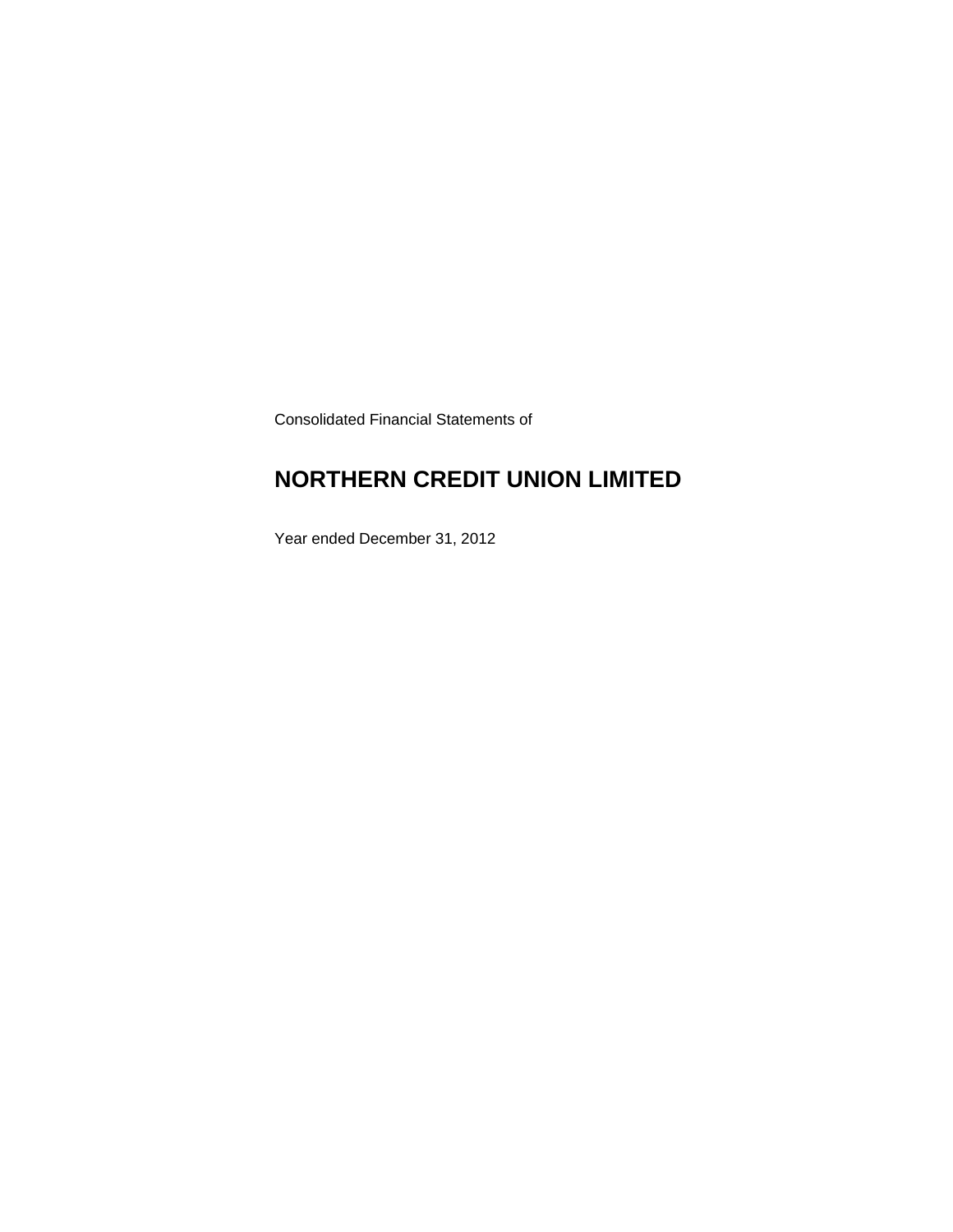

**Chartered Accountants** Fax (705) 949-0911 111 Elgin Street, PO Box 578 Internet www.kpmg.ca Sault Ste. Marie ON P6A 5M6

**KPMG LLP** Telephone (705) 949-5811

### **INDEPENDENT AUDITORS' REPORT**

To the Members of Northern Credit Union Limited

We have audited the accompanying consolidated financial statements of Northern Credit Union Limited, which comprise the consolidated statement of financial position as at December 31, 2012 and the consolidated statement of income, the consolidated statement of comprehensive income and changes in members' equity, and the consolidated statement of cash flows for the year ended December 31, 2012 and notes, comprising a summary of significant accounting policies and other explanatory information.

#### *Management's Responsibility for the Consolidated Financial Statements*

Management is responsible for the preparation and fair presentation of these consolidated financial statements in accordance with International Financial Reporting Standards, and for such internal control as management determines is necessary to enable the preparation of consolidated financial statements that are free from material misstatement, whether due to fraud or error.

#### *Auditor's Responsibility*

Our responsibility is to express an opinion on these consolidated financial statements based on our audit. We conducted our audit in accordance with Canadian generally accepted auditing standards. Those standards require that we comply with ethical requirements and plan and perform the audit to obtain reasonable assurance about whether the consolidated financial statements are free from material misstatement.

An audit involves performing procedures to obtain audit evidence about the amounts and disclosures in the consolidated financial statements. The procedures selected depend on our judgment, including the assessment of the risks of material misstatement of the consolidated financial statements, whether due to fraud or error. In making those risk assessments, we consider internal control relevant to the entity's preparation and fair presentation of the consolidated financial statements in order to design audit procedures that are appropriate in the circumstances, but not for the purpose of expressing an opinion on the effectiveness of the entity's internal control. An audit also includes evaluating the appropriateness of accounting policies used and the reasonableness of accounting estimates made by management, as well as evaluating the overall presentation of the consolidated financial statements.

We believe that the audit evidence we have obtained is sufficient and appropriate to provide a basis for our audit opinion.

#### *Opinion*

In our opinion, the consolidated financial statements present fairly, in all material respects, the consolidated financial position of Northern Credit Union Limited as at December 31, 2012 and its consolidated financial performance and its consolidated cash flows for the year ended December 31, 2012 in accordance with International Financial Reporting Standards.

 $k$ *PMG 14* $P$ 

Chartered Accountants, Licensed Public Accountants

February 28, 2013 Sault Ste. Marie, Canada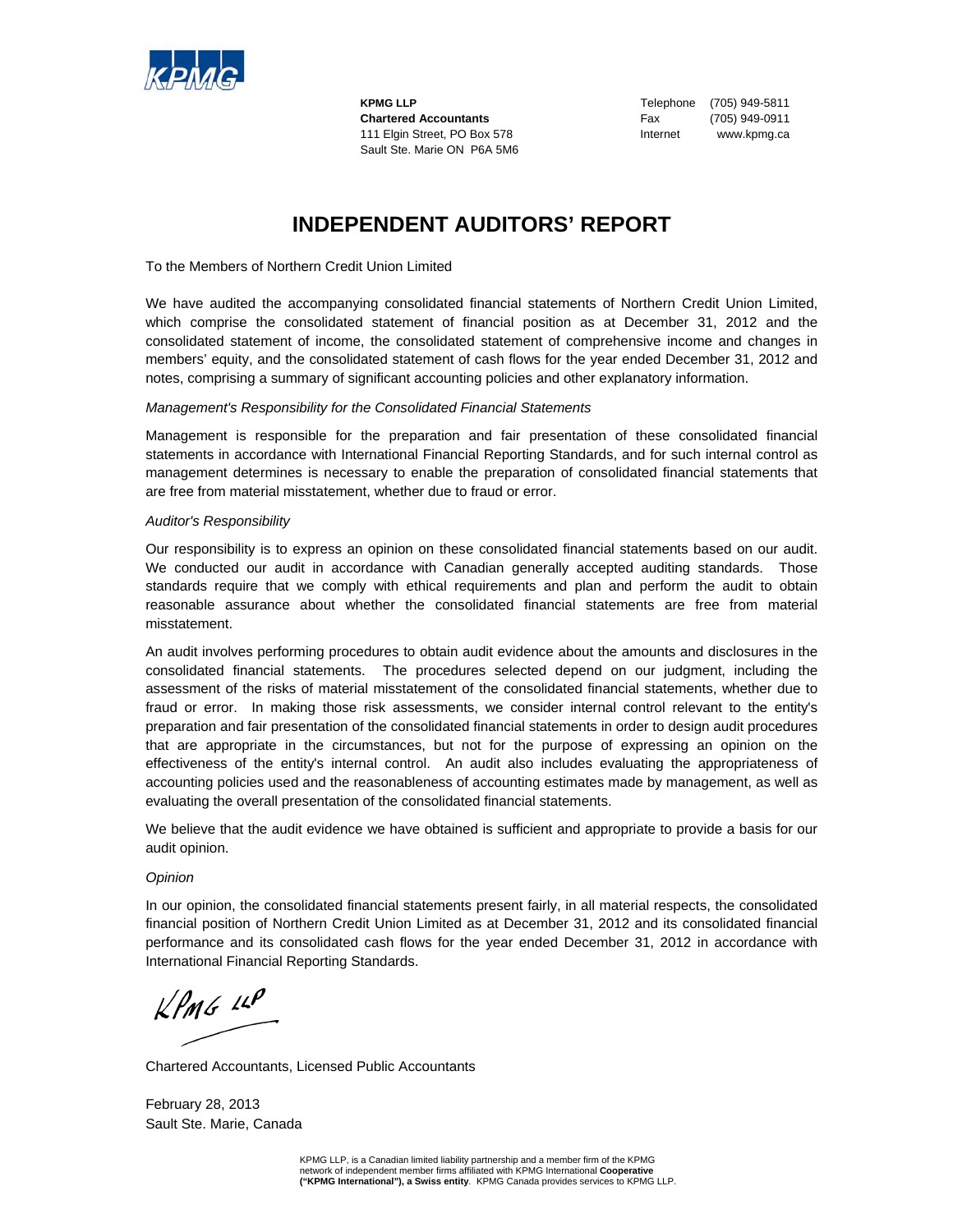Consolidated Statement of Financial Position

Year ended December 31, 2012, with comparative figures for 2011

|                                                                 | 2012                  | 2011                  |
|-----------------------------------------------------------------|-----------------------|-----------------------|
| <b>Assets</b>                                                   |                       |                       |
| Cash and cash equivalents                                       | \$<br>21,710,650      | \$<br>25,253,794      |
| Investments (note 8)                                            | 52,677,103            | 76,508,134            |
| Other assets (note 9)                                           | 1,436,436             | 1,100,165             |
| Loans to members (note 5 and 6)                                 | 615,869,578           | 561,749,965           |
| Deferred income taxes (note 16)                                 | 812,980<br>18,244,209 | 964,469<br>17,171,799 |
| Property and equipment (note 10)<br>Intangible assets (note 10) | 1,959,582             | 2,147,435             |
|                                                                 |                       |                       |
| <b>Total assets</b>                                             | \$712,710,538         | \$<br>684,895,761     |
| <b>Liabilities and Members' Equity</b>                          |                       |                       |
| Members' deposits (note 11)                                     | \$649,849,016         | \$<br>634,290,723     |
| Accounts payable and accrued liabilities                        | 5,754,907             | 5,131,003             |
| Short term borrowings (note 12)                                 | 10,000,000            |                       |
| Liabilities qualifying as regulatory capital:                   |                       |                       |
| Share capital (note 13)                                         | 10,153,039            | 10,008,977            |
| <b>Total liabilities</b>                                        | 675,756,962           | 649,430,703           |
| Members' equity:                                                |                       |                       |
| Contributed surplus                                             | 8,243,485             | 8,243,485             |
| Retained earnings                                               | 28,740,078            | 27,102,724            |
| Accumulated other comprehensive income (loss)                   | (29, 987)             | 118,849               |
| Total members' equity                                           | 36,953,576            | 35,465,058            |
| Commitments and contingencies (note 15)                         |                       |                       |
| Total liabilities and members' equity                           | \$712,710,538         | \$<br>684,895,761     |

See accompanying notes to consolidated financial statements.

### On behalf of the Board:

Onforte Director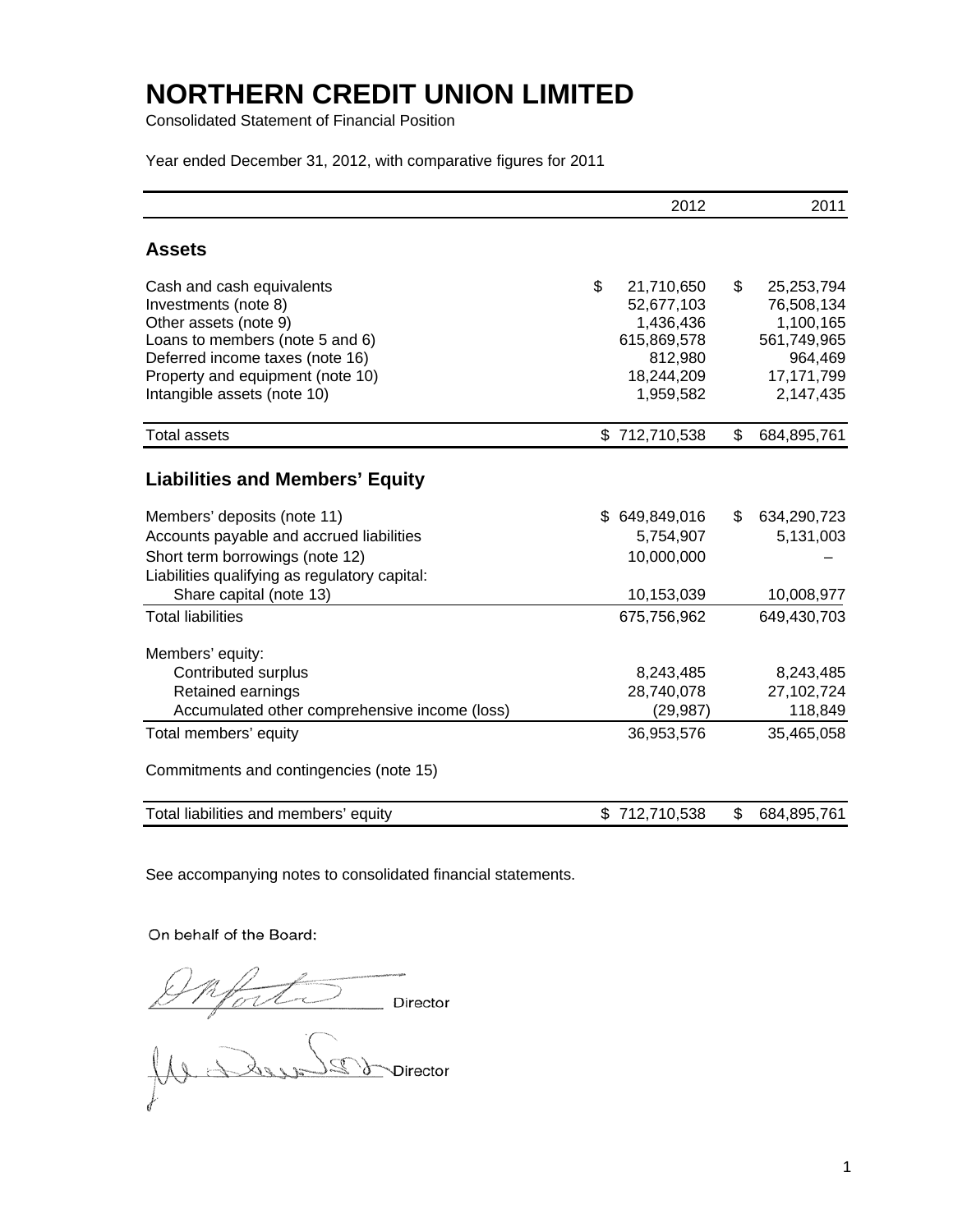Consolidated Statement of Income

Year ended December 31, 2012, with comparative figures for 2011

|                                                        | 2012             | 2011             |
|--------------------------------------------------------|------------------|------------------|
| Revenue:                                               |                  |                  |
| Interest - residential mortgage loans                  | \$<br>17,235,725 | 17,263,694<br>\$ |
| - personal loans                                       | 5,760,672        | 5,802,343        |
| - commercial loans                                     | 6,887,646        | 6,010,130        |
| Investment income                                      | 1,700,947        | 1,313,425        |
|                                                        | 31,584,990       | 30,389,592       |
| Cost of financing:                                     |                  |                  |
| Interest - demand deposits                             | 1,018,719        | 888,338          |
| - term deposits                                        | 3,034,708        | 4,081,782        |
| - registered savings plans                             | 2,973,302        | 3,436,446        |
| Distribution to members                                | 237,099          | 234,568          |
| Interest on external borrowings                        | 78,113           | 1,795            |
|                                                        | 7,341,941        | 8,642,929        |
| Net interest income                                    | 24,243,049       | 21,746,663       |
| Net impairment loss (gain) on loans (note 6)           | 737,834          | (160, 051)       |
| Net interest income after provision for impaired loans | 23,505,215       | 21,906,714       |
| Non-interest revenue                                   | 9,480,664        | 9,431,963        |
|                                                        | 32,985,879       | 31,338,677       |
| Operating expenses:                                    |                  |                  |
| Salaries, wages and benefits                           | 15,860,411       | 15,075,766       |
| Board, delegate and committee                          | 505,152          | 446,565          |
| Data processing and clearing                           | 1,057,730        | 1,141,700        |
| General and administration                             | 7,896,003        | 8,030,051        |
| Insurance                                              | 867,862          | 1,032,553        |
| Occupancy                                              | 2,094,485        | 2,027,653        |
| Amortization and depreciation                          | 1,800,416        | 1,519,399        |
|                                                        | 30,082,059       | 29,273,687       |
| Operating income                                       | 2,903,820        | 2,064,990        |
| Unrealized gains:                                      |                  |                  |
| Unrealized (loss) gain on interest rate swaps          | (108, 926)       | 217,091          |
| Income before income taxes                             | 2,794,894        | 2,282,081        |
| Income taxes (note 16):                                |                  |                  |
| Current                                                | 526,000          | 456,215          |
| Deferred                                               | 304,500          | (44, 687)        |
|                                                        | 830,500          | 411,528          |
| Net income                                             | \$<br>1,964,394  | \$<br>1,870,553  |

See accompanying notes to consolidated financial statements.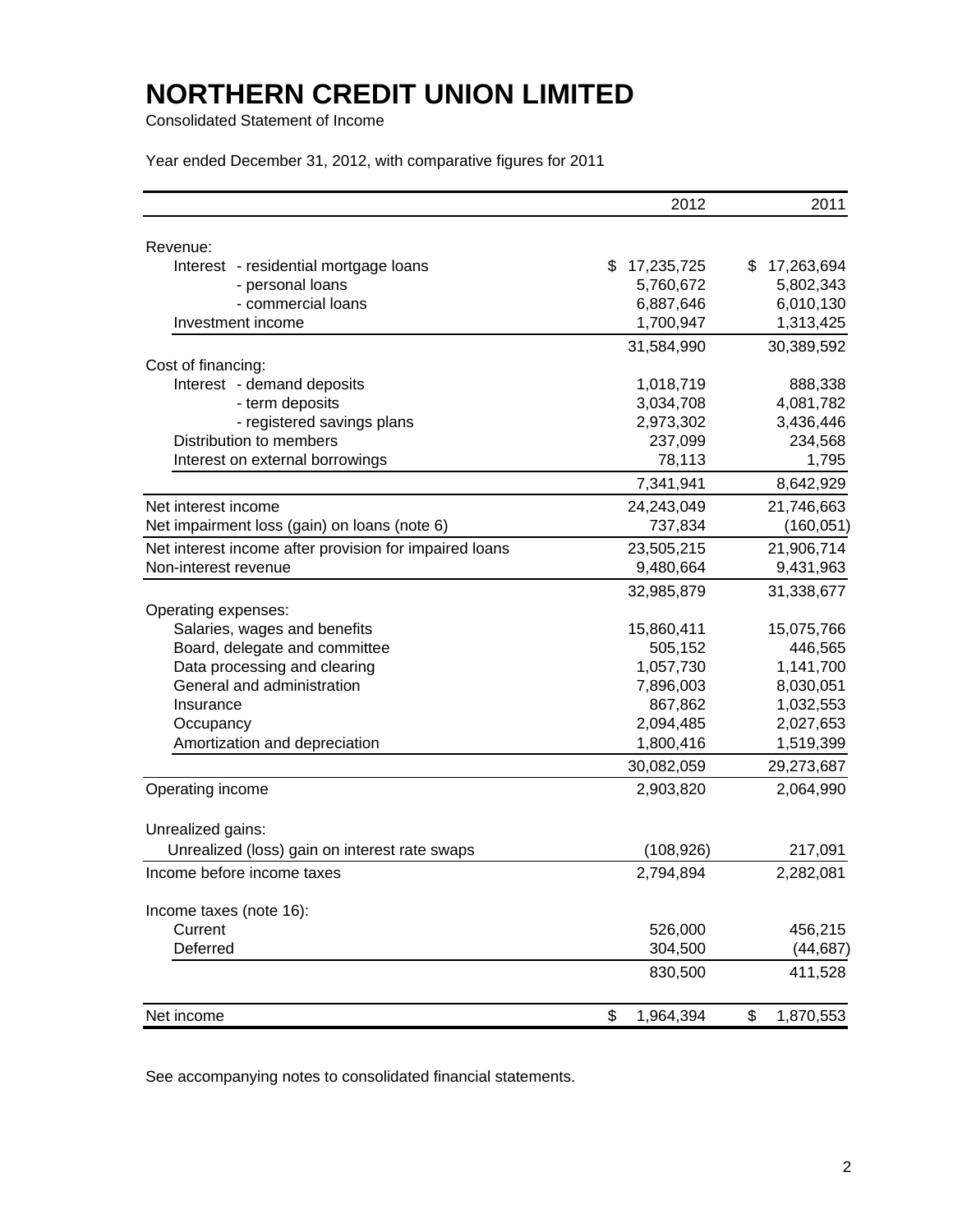Consolidated Statements of Comprehensive Income and Changes in Members' Equity

Year ended December 31, 2012, with comparative figures for 2011

Consolidated Statement of Comprehensive Income

|                                                                                                              | 2012       | 2011            |
|--------------------------------------------------------------------------------------------------------------|------------|-----------------|
| Net income                                                                                                   | 1,964,394  | 1,870,553<br>35 |
| Other comprehensive income, net of income taxes:<br>Net change in fair value of available-for-sale financial |            |                 |
| assets, net of tax of \$63,787 (2011 - \$42,745)<br>Defined benefit plan actuarial losses net of income      | (148, 836) | (99,737)        |
| tax of \$140,160 (2011 - \$382,410)                                                                          | (327, 040) | (892,290)       |
| <b>Comprehensive income</b>                                                                                  | 1,488,518  | S.<br>878,526   |

Consolidated Statement of Changes in Members' Equity

|                                                   | 2012              | 2011           |
|---------------------------------------------------|-------------------|----------------|
|                                                   |                   |                |
| Contributed surplus:                              |                   |                |
| Balance, beginning and end of year                | \$<br>8,243,485   | 8,243,485<br>S |
| Retained earnings:                                |                   |                |
| Balance, beginning of year                        | 27,102,724        | 26,124,461     |
| Net income                                        | 1,964,394         | 1,870,553      |
| Defined benefit plan actuarial losses, net of tax | (327, 040)        | (892,290)      |
| Balance, end of year                              | 28,740,078        | 27,102,724     |
| Accumulated other comprehensive income (loss):    |                   |                |
| Representing the fair value reserve               |                   |                |
| Balance, beginning of year                        | 118,849           | 218,586        |
| Net change in fair value of available-for-sale    |                   |                |
| financial assets, net of tax                      | (148,836)         | (99,737)       |
| Balance, end of year                              | (29, 987)         | 118,849        |
| Members' equity, end of year                      | 36,953,576<br>\$. | \$ 35,465,058  |

See accompanying notes to consolidated financial statements.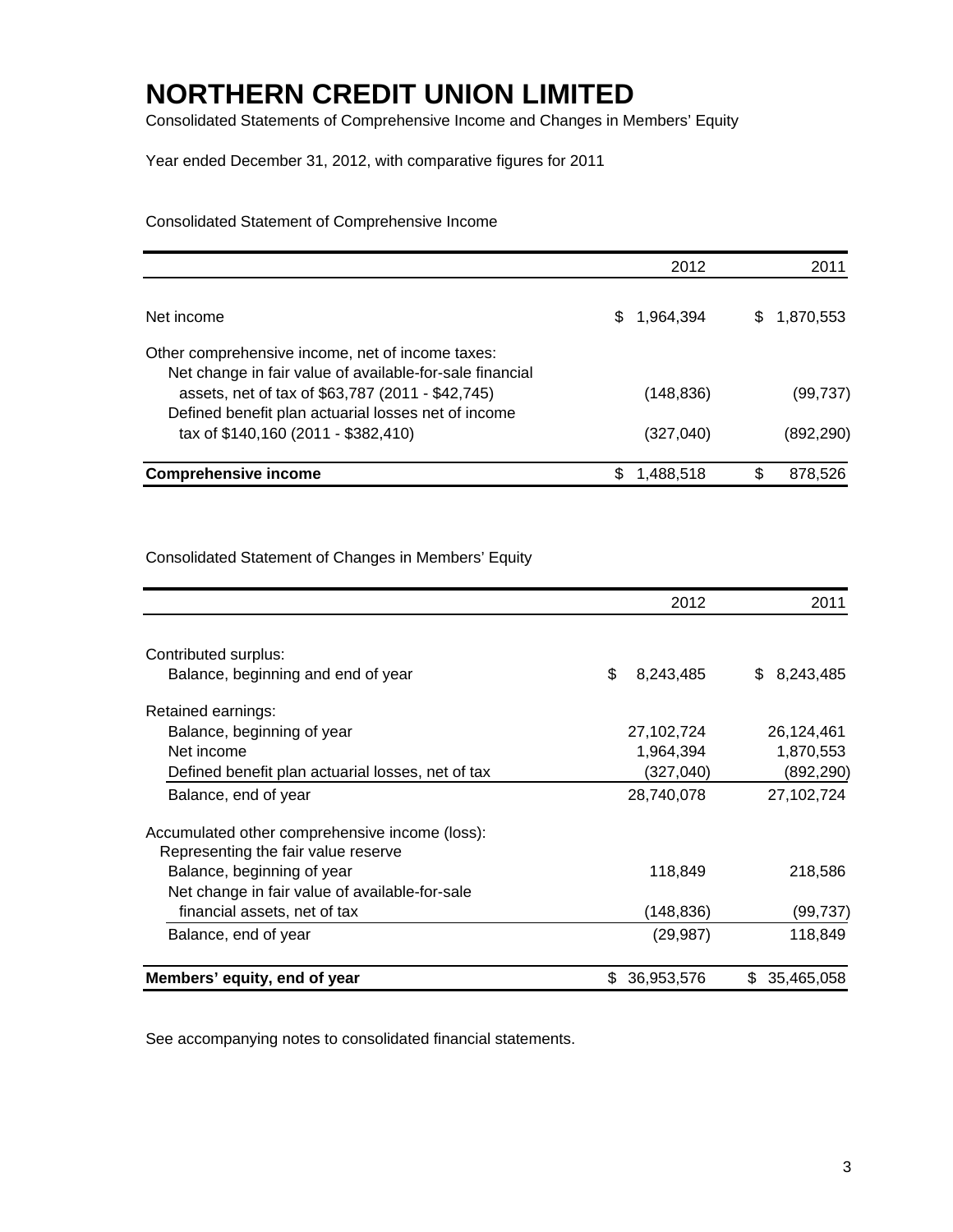Consolidated Statement of Cash Flows

Year ended December 31, 2012, with comparative figures for 2011

|                                                             | 2012             | 2011             |
|-------------------------------------------------------------|------------------|------------------|
|                                                             |                  |                  |
| Cash flows from operating activities:<br>Net income         | \$<br>1,964,394  | \$<br>1,870,553  |
|                                                             |                  |                  |
| Adjustments for:                                            |                  |                  |
| Change in non-cash items:                                   |                  |                  |
| Net interest income                                         | (24, 243, 049)   | (21, 746, 663)   |
| Provision for impaired loans                                | 737,834          | (160, 051)       |
| Provision for income tax                                    | 830,500          | 411,528          |
| Depreciation and amortization                               | 1,800,416        | 1,519,399        |
| Net change in derivative financial instruments              | 108,926          | (217,091)        |
| Unrealized gains on investments                             | (786, 998)       | (16, 914)        |
| Loss on disposal of property and equipment                  | 89,764           |                  |
|                                                             | (19, 498, 213)   | (18, 339, 239)   |
| Changes in other assets:                                    |                  |                  |
| Changes in other assets                                     | (184, 782)       | (95,093)         |
| Changes in accounts payable and accrued liabilities         | (275, 466)       | (1,863,111)      |
|                                                             | (460, 248)       | (1,958,204)      |
| Changes in member activities (net):                         |                  |                  |
| Changes in member loans                                     | (54, 791, 388)   | (28, 359, 270)   |
| Changes in member deposits                                  | 15,458,723       | 20,991,808       |
|                                                             | (39, 332, 665)   |                  |
|                                                             |                  | (7, 367, 462)    |
| Cash flows related to interest, dividends and income taxes: |                  |                  |
| Interest received on member loans                           | 29,817,984       | 28,961,867       |
| Interest received on investments                            | 1,006,004        | 1,064,095        |
| Interest paid on member deposits                            | (6,927,159)      | (8,063,118)      |
| Interest paid on external borrowings                        | (78, 113)        | (1,795)          |
| Dividends paid                                              | (237,099)        |                  |
| Income taxes paid (recovered)                               | (515, 933)       | 60,602           |
|                                                             | 23,065,684       | 22,021,651       |
|                                                             | (36, 225, 442)   | (5,643,254)      |
| Cash flows from financing activities:                       |                  |                  |
| Redemption of membership shares                             | (10, 718)        | (7, 263)         |
| Redemption of Class A patronage shares                      | (78, 351)        | (84, 439)        |
| <b>Issuance of Class B investment shares</b>                | 233,131          | 171,523          |
| Proceeds from Central 1 Credit Union Ioan                   | 10,000,000       |                  |
|                                                             | 10,144,062       | 79,821           |
| Cash flows from investing activities:                       |                  |                  |
| Proceeds from disposal of property and equipment            | 19,665           |                  |
| Proceeds from sale of investments                           | 25,312,972       | 3,089,047        |
| Additions to intangible assets                              | (34, 222)        | (723, 357)       |
| Additions to property and equipment                         | (2,760,179)      | (1,611,857)      |
|                                                             | 22,538,236       | 753,833          |
| Net decrease in cash and cash equivalents                   | (3,543,144)      | (4,809,600)      |
|                                                             |                  |                  |
| Cash and cash equivalents, beginning of year                | 25,253,794       | 30,063,394       |
| Cash and cash equivalents, end of year                      | 21,710,650<br>\$ | \$<br>25,253,794 |

See accompanying notes to consolidated financial statements.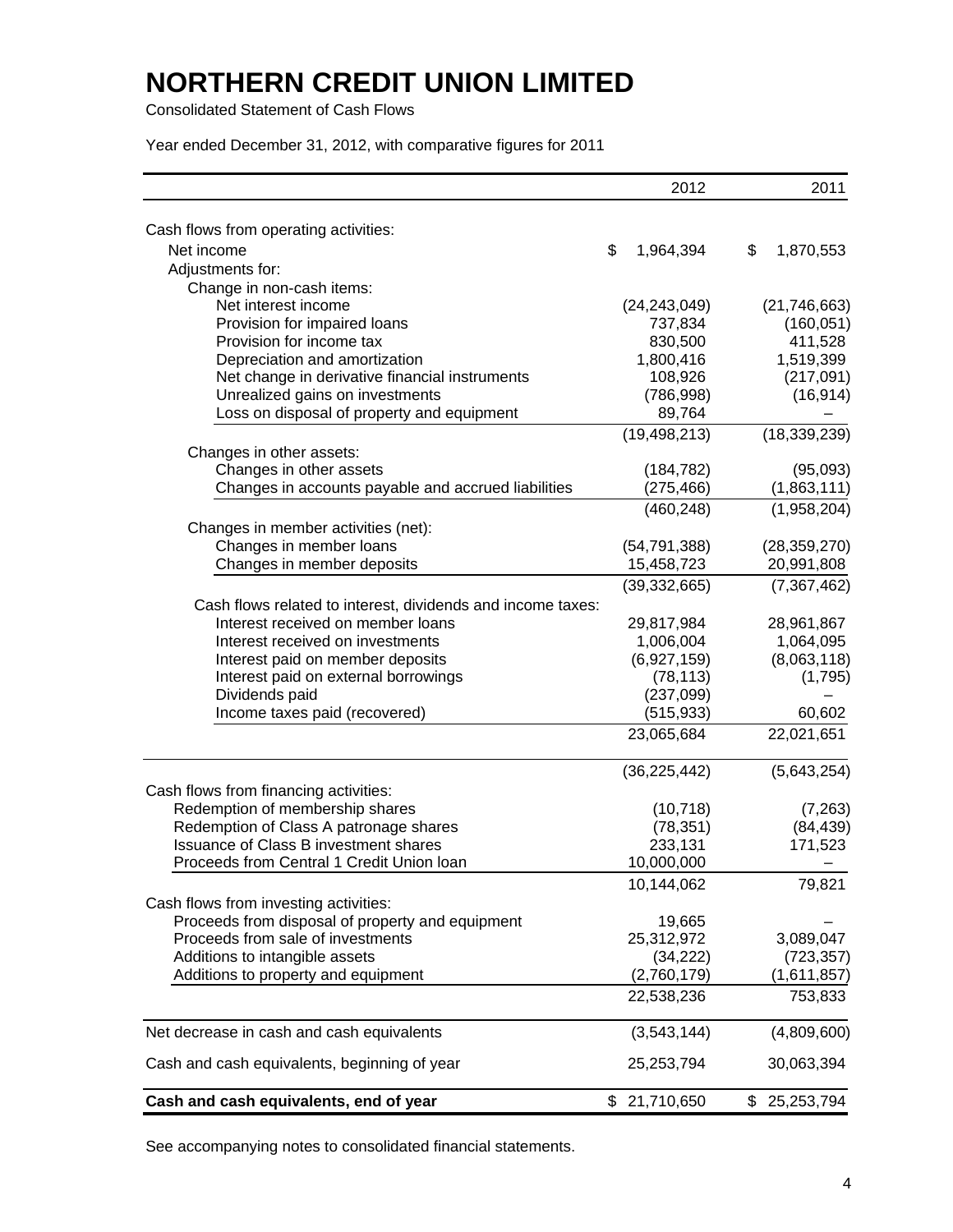Notes to Consolidated Financial Statements

Year ended December 31, 2012

#### **1. Reporting entity:**

Northern Credit Union Limited (the "Credit Union"), was incorporated under the laws of Ontario and operates in compliance with the Credit Union Caisse Populaires Act of Ontario (the "Act"). The Credit Union is a member of the Deposit Insurance Corporation of Ontario ("DICO") and of the Central 1 Credit Union. The Credit Union is domiciled in Canada. The address of the Credit Union's registered office is 280 McNabb Street, Sault Ste. Marie, Ontario. The Credit Union is primarily involved in corporate and retail banking.

### **2. Basis of preparation:**

(a) Statement of compliance:

These consolidated financial statements have been prepared in accordance with International Financial Reporting Standards (IFRS) as issued by the International Accounting Standards Board (the IASB).

These consolidated financial statements have been authorized for issue by the Board of Directors on February 28, 2013.

(b) Basis of measurement:

The consolidated financial statements have been prepared on the historical cost basis except for the following:

- derivative financial instruments are measured at fair value
- non-derivative financial instruments at fair value through profit or loss are measured at fair value
- available for sale financial assets are measured at fair value
- the liability for defined benefit obligation is recognized as the present value of the defined benefit obligations less the total of the plan assets, plus unrecognized actuarial gains, less unrecognized past service cost and unrecognized actuarial losses.
- (c) Functional and presentation currency:

The Credit Union's functional and presentation currency is the Canadian dollar. The financial statements are presented in Canadian dollars.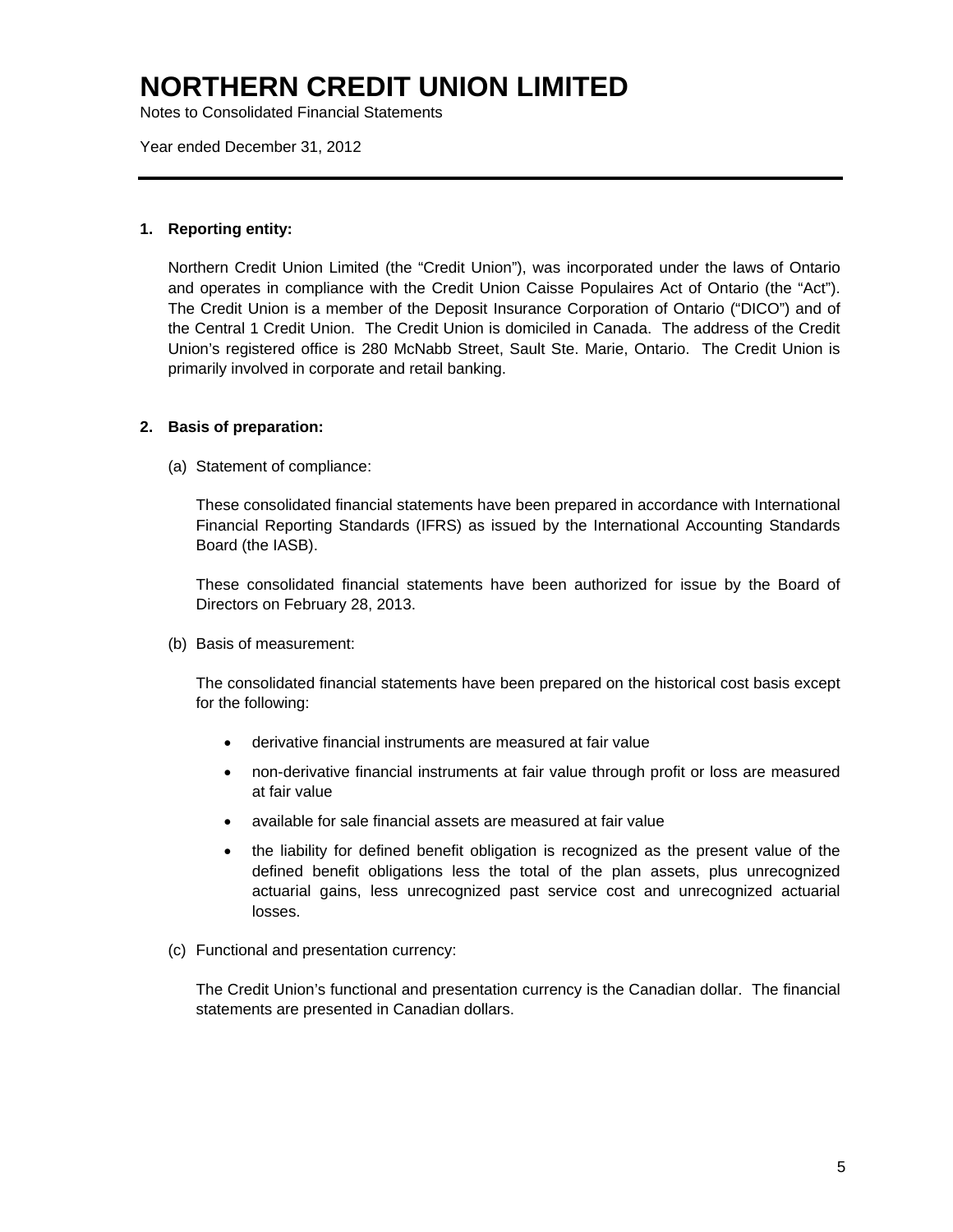Notes to Consolidated Financial Statements

Year ended December 31, 2012

#### **2. Basis of preparation (continued):**

(d) Use of estimates and judgments:

The preparation of consolidated financial statements in compliance with IFRS requires management to make certain critical accounting estimates. It also requires management to exercise judgement in applying the Credit Union's accounting policies. The areas involving a higher degree of judgement or complexity, or areas where assumptions and estimates are significant to the consolidated financial statements are disclosed in note 4 below.

### **3. Significant accounting policies:**

The accounting policies set out below have been applied consistently to all periods presented in these consolidated financial statements.

(a) Basis of consolidation:

The consolidated financial statements include the financial statements of the wholly-owned subsidiary company, 2011500 Ontario Limited. The financial statements have been prepared using uniform accounting policies for like transactions and other events in similar circumstances. All material intercompany transactions and balances have been eliminated.

(b) Loans receivable from members:

Loans are initially measured at fair value plus incremental direct transaction costs less loan fees received and subsequently remeasured at their amortized cost using the effective interest method. Loans receivable from members are reported net of an allowance for credit losses.

(i) Loan interest:

 Interest income from loans is recorded on the effective yield basis. Accrued but uncollected interest is provided for when loans are determined to be impaired.

(ii) Provision for credit losses:

 The Credit Union maintains a provision for credit losses, which, in management's opinion, is considered adequate to provide for credit-related losses.

 The Credit Union considers evidence of impairment for loans receivable at both a specific asset and collective level. All individually significant receivables are assessed for specific impairment. All individually significant receivables found not to be specifically impaired are then collectively assessed for any impairment that has been incurred but not yet identified. Receivables that are not individually significant are collectively assessed for impairment by grouping together receivables with similar risk characteristics.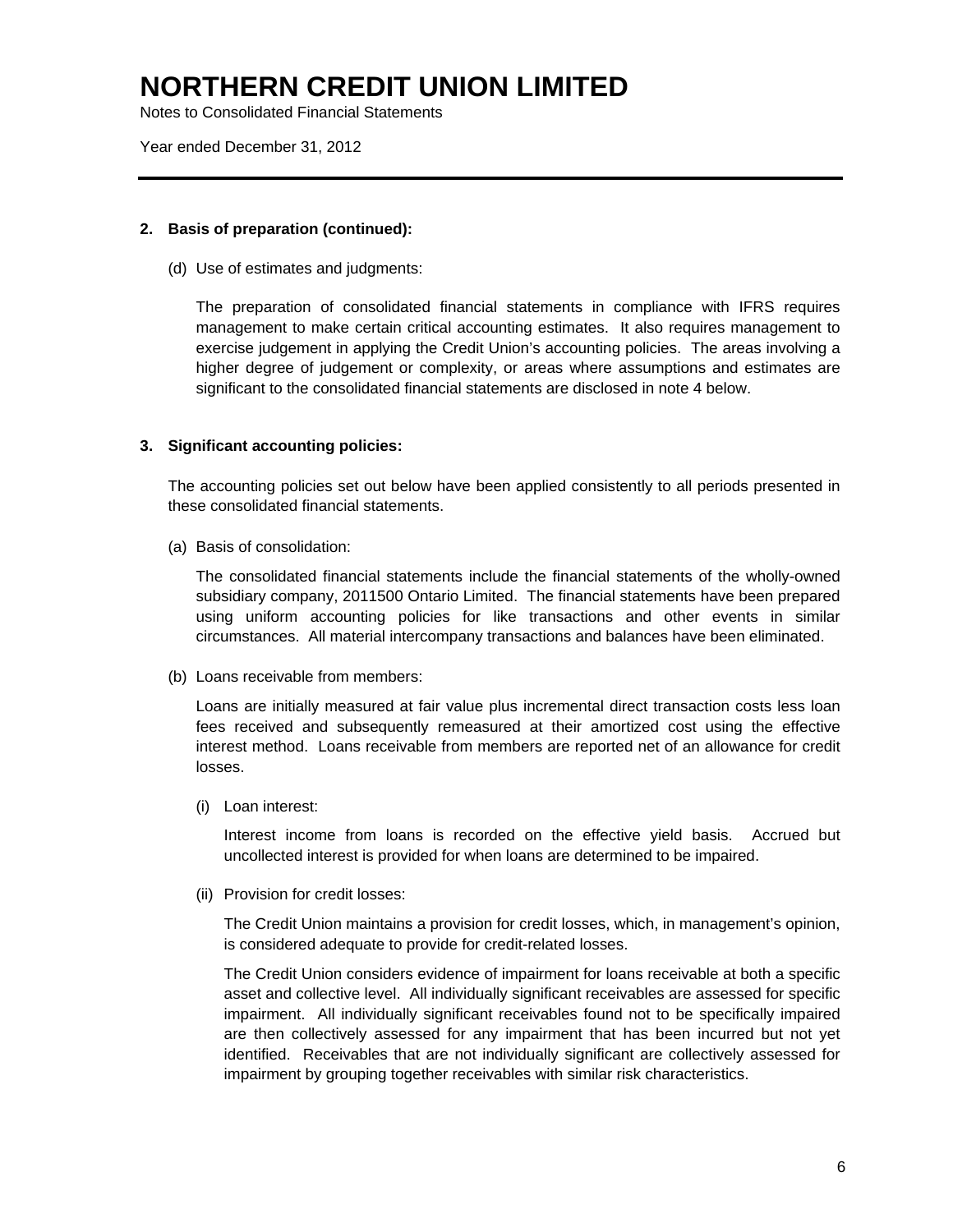Notes to Consolidated Financial Statements

Year ended December 31, 2012

### **3. Significant accounting policies (continued):**

(ii) Provision for credit losses (continued):

 In assessing collective impairment the Credit Union uses historical trends of the probability of default, timing of recoveries and the amount of loss incurred, adjusted for management's judgement as to whether current economic and credit conditions are such that the actual losses are likely to be greater or less than suggested by historical trends.

 An impairment loss in respect of a financial asset measured at amortized cost is calculated as the difference between its carrying amount and the present value of the estimated future cash flows discounted at the asset's original effective interest rate. Losses are recognized in profit or loss and reflected in an allowance account against receivables. Interest on the impaired asset continues to be recognized through the unwinding of the discount. When a subsequent event causes the amount of impairment loss to decrease, the decrease in impairment loss is reversed through profit or loss.

(c) Interest income and expense:

 Interest income and expense are recognized in the consolidated statement of income using the effective interest method. The effective interest rate is the rate that exactly discounts the estimated future cash payments and receipts through the expected life of the financial asset or liability to its fair value at inception. The effective interest rate is established on initial recognition of the financial asset or liability and is not revised subsequently.

 The calculation of the effective interest rate includes all fees and points paid or received and transaction costs and discounts or premiums that are an integral part of the effective interest rate. Transaction costs include incremental costs that are directly attributable to the acquisition or issue of a financial asset or liability.

(d) Non-interest revenue:

Fees and commission income and expense that are integral to the effective interest rate on a financial asset or liability are included in the measurement of the effective interest rate.

Other fees and commission income, including account servicing fees, investment management fees, sales commission, placement fees and syndication fees, are recognized as the related services are performed. When a loan commitment is not expected to result in the draw-down of a loan, the related loan commitment fees are recognized on a straight-line basis over the commitment period.

Other fees and commission expense relate mainly to transaction and service fees, which are expensed as the services are received.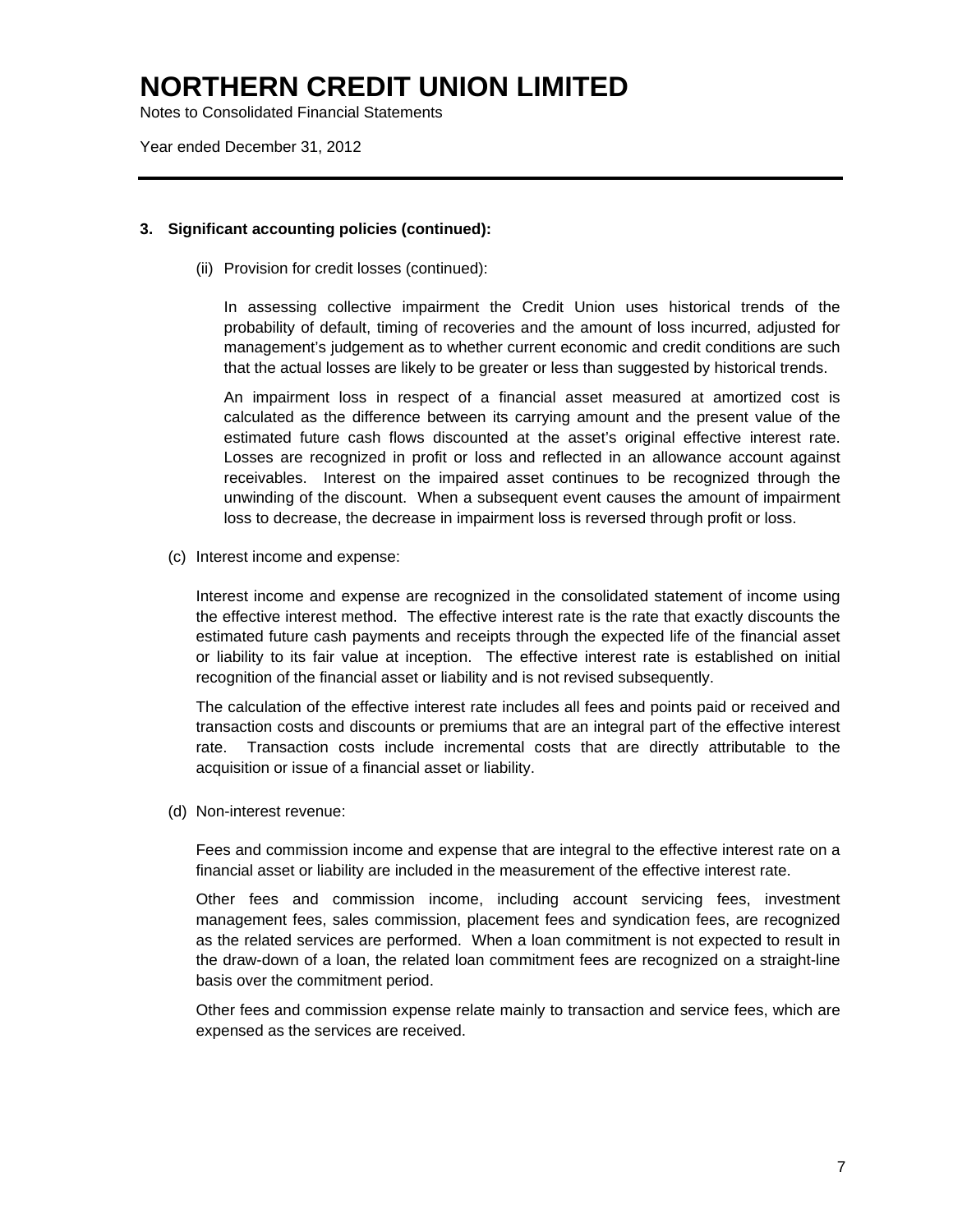Notes to Consolidated Financial Statements

Year ended December 31, 2012

### **3. Significant accounting policies (continued):**

(d) Non-interest revenue (continued):

Net income from other financial instruments designated at fair value through profit or loss relates to non-trading derivatives held for risk management purposes that do not form part of qualifying hedge relationships and financial assets and liabilities designated at fair value through profit or loss, and includes all realized and unrealized fair value changes, interest, dividends and foreign exchange differences.

Dividend income is recognized when the right to receive income is established. Usually this is the ex-dividend date for equity securities. Dividends are reflected as a component of net trading income, net income from other financial instruments at fair value through profit or loss or other operating income based on the underlying classification of the equity investment.

(e) Cash and cash equivalents:

Cash and cash equivalents includes cash on hand, current accounts, cheques and other items in transit. Given their short term nature, the carrying value of cash and cash equivalents equals fair value.

(f) Financial instruments - non-derivative financial instruments:

 The Credit Union initially recognizes loans and receivables and deposits on the date that they are originated. All other financial assets (including assets designated at fair value through profit or loss) are recognized initially on the trade date at which the Credit Union becomes a party to the contractual provisions of the instrument.

The Credit Union derecognizes a financial asset when the contractual rights to the cash flows from the asset expire, or it transfers the rights to receive the contractual cash flows on the financial asset in a transaction in which substantially all the risks and rewards of ownership of the financial asset are transferred. Any interest in transferred financial assets that is created or retained by the Credit Union is recognized as a separate asset or liability.

The Credit Union has the following non-derivative financial assets: financial assets at fair value through profit or loss, held-to-maturity financial assets, loans and receivables and available-for-sale financial assets.

 Non-derivative financial instruments comprise cash and cash equivalents, investments, loans to members, members' deposits, accounts payable and accrued liabilities and liabilities qualifying as regulatory capital.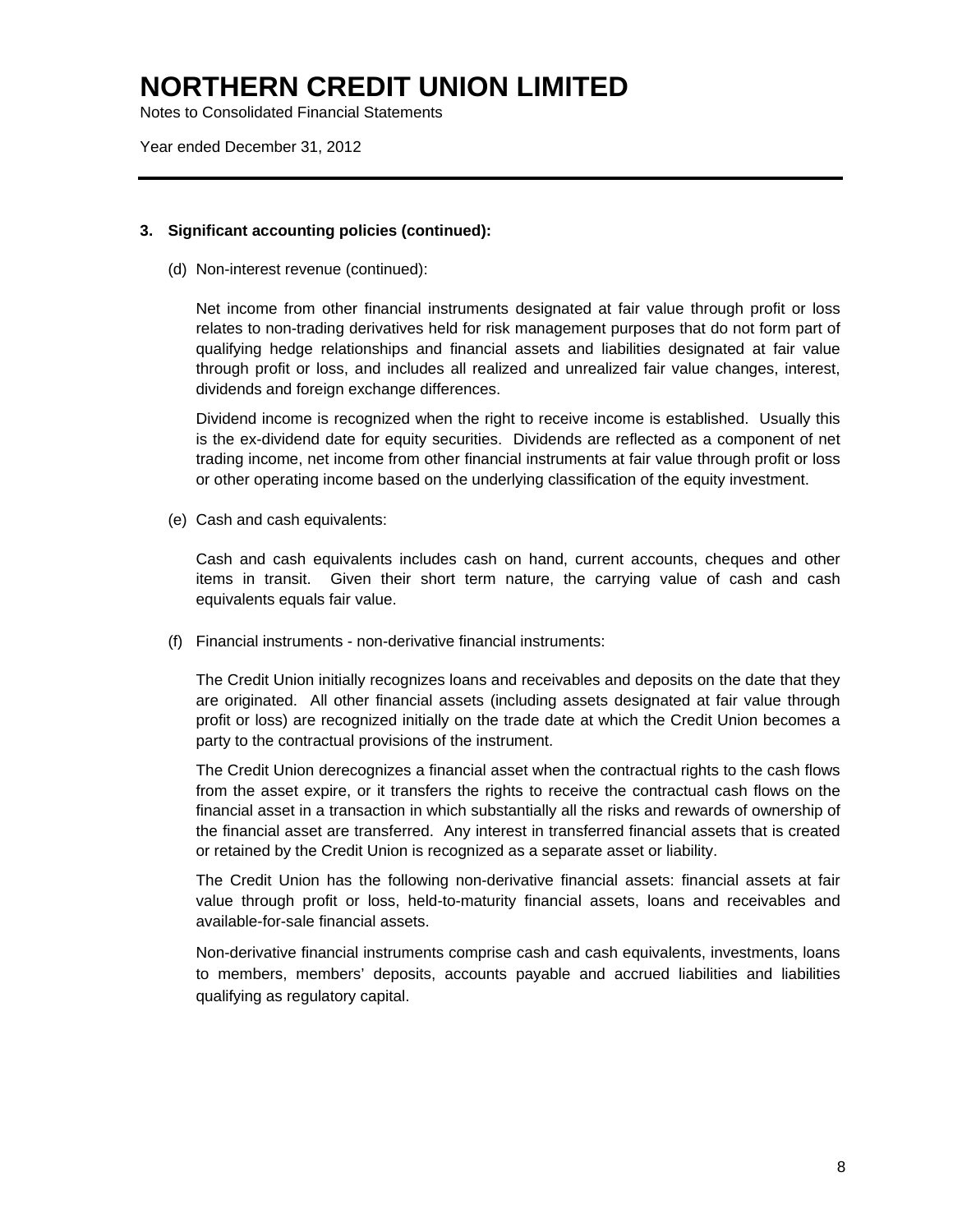Notes to Consolidated Financial Statements

Year ended December 31, 2012

### **3. Significant accounting policies (continued):**

(f) Financial instruments – non-derivative financial instruments (continued):

### *Fair value through profit and loss*:

 Financial assets and liabilities designated as fair value through profit and loss ("FVTPL") are financial instruments either classified as held for trading ("HFT") or are managed and evaluated on a fair value basis in accordance with a documented risk management strategy. HFT financial assets and liabilities are acquired or incurred principally for resale, generally within a short period of time.

 FVTPL financial assets and liabilities are measured at fair value at each reporting date. Gains and losses realized on disposal together with dividends and interest earned on these instruments are reported in interest and investment income. Unrealized gains and losses from market fluctuations are reported separately in the consolidated statement of income. There are regulatory restrictions imposed by the Financial Services Commission of Ontario on the use of this designation including that loan financial assets are precluded from being designated at FVTPL and that the fair value designated financial instruments are managed on a fair value basis.

### *Offsetting*:

Financial assets and liabilities are offset and the net amount presented in the statement of financial position when, and only when, the Credit Union has the legal right to set off the recognized amounts and it intends either to settle on a net basis or to realized the asset and settle the liability simultaneously.

Income and expenses are presented on a net basis only when permitted under IFRSs, or for gains and losses arising from a group of similar transactions such as the Credit Union's trading activities.

#### *Held to maturity:*

Held to maturity financial assets are non-derivative financial assets with fixed or determinable payments and a fixed maturity, other than loans and receivables, that the Credit Union has the positive intention and ability to hold to maturity. These financial assets are initially recognized at fair value including direct and incremental transaction costs. They are subsequently accounted for at amortized cost using the effective interest rate method.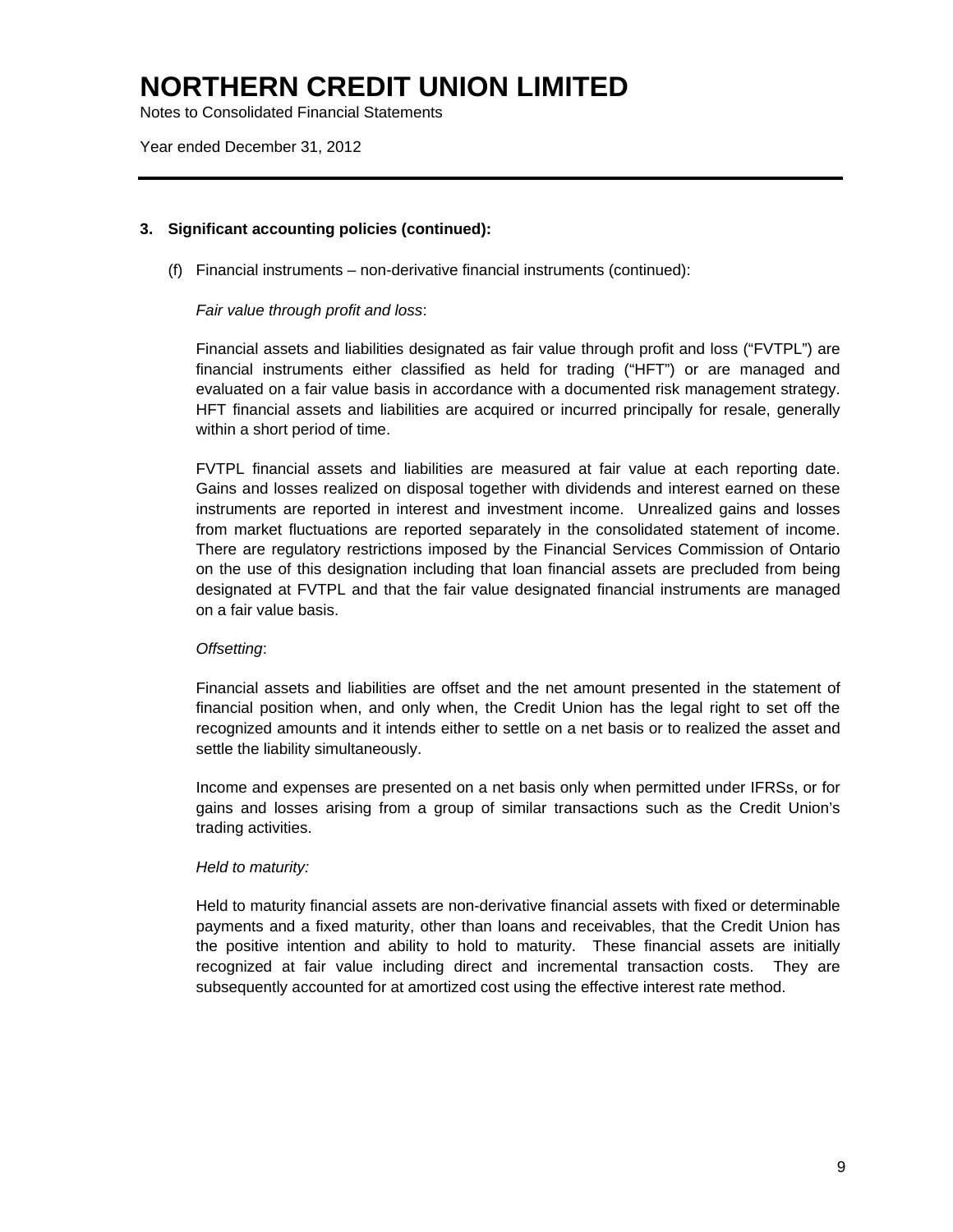Notes to Consolidated Financial Statements

Year ended December 31, 2012

### **3. Significant accounting policies (continued):**

(f) Financial instruments – non-derivative financial instruments (continued):

### *Available for sale:*

 Available-for-sale financial assets are non-derivative financial assets that are designated as available-for-sale and that are not classified in any of the previous categories. The Credit Union's investments in equity securities and certain debt securities are classified as available-for-sale financial assets. Subsequent to initial recognition, they are measured at fair value and changes therein, other than impairment losses (see note 3(b) (ii)), are recognized in other comprehensive income and presented within equity in the fair value reserve. When an investment is derecognized, the cumulative gain or loss in other comprehensive income is transferred to profit or loss.

### *Loans and receivables:*

 Loans and receivables are financial assets with fixed or determinable payments that are not quoted in an active market. Such assets are recognized initially at fair value plus any directly attributable transaction costs. Subsequent to initial recognition loans and receivables are measured at amortized cost using the effective interest method, less any impairment losses.

Loans and receivables comprise trade and other receivables.

#### *Other liabilities:*

 The Credit Union has designated all financial liabilities with the exception of derivatives as Other Liabilities. Financial liabilities designated as Other Liabilities are recorded at amortized cost. Interest incurred on these liabilities is included in interest expense. Transaction costs related to Other Liabilities are capitalized and then amortized over the life of the instrument using the effective interest method.

(g) Financial instruments - derivative financial instruments:

 Derivative financial instruments are financial contracts that require or provide an option to exchange cash flows or payments determined by applying certain rates, indices or changes therein to notional contract amounts. The Credit Union periodically enters into derivative contracts to manage financial risks associated with movements in interest rates and other financial indices such as interest rate swaps and equity swap agreements. The Credit Union's policy is not to utilize derivative financial instruments for trading or speculative purposes.

Derivative financial instruments are recorded on the consolidated statement of financial position at fair value, including those derivatives that are embedded in financial or nonfinancial contracts that are closely related to the host contracts. Changes in the fair value of those derivative instruments are recognized in net income for the year. The Credit Union does not apply hedge accounting on its derivative portfolio.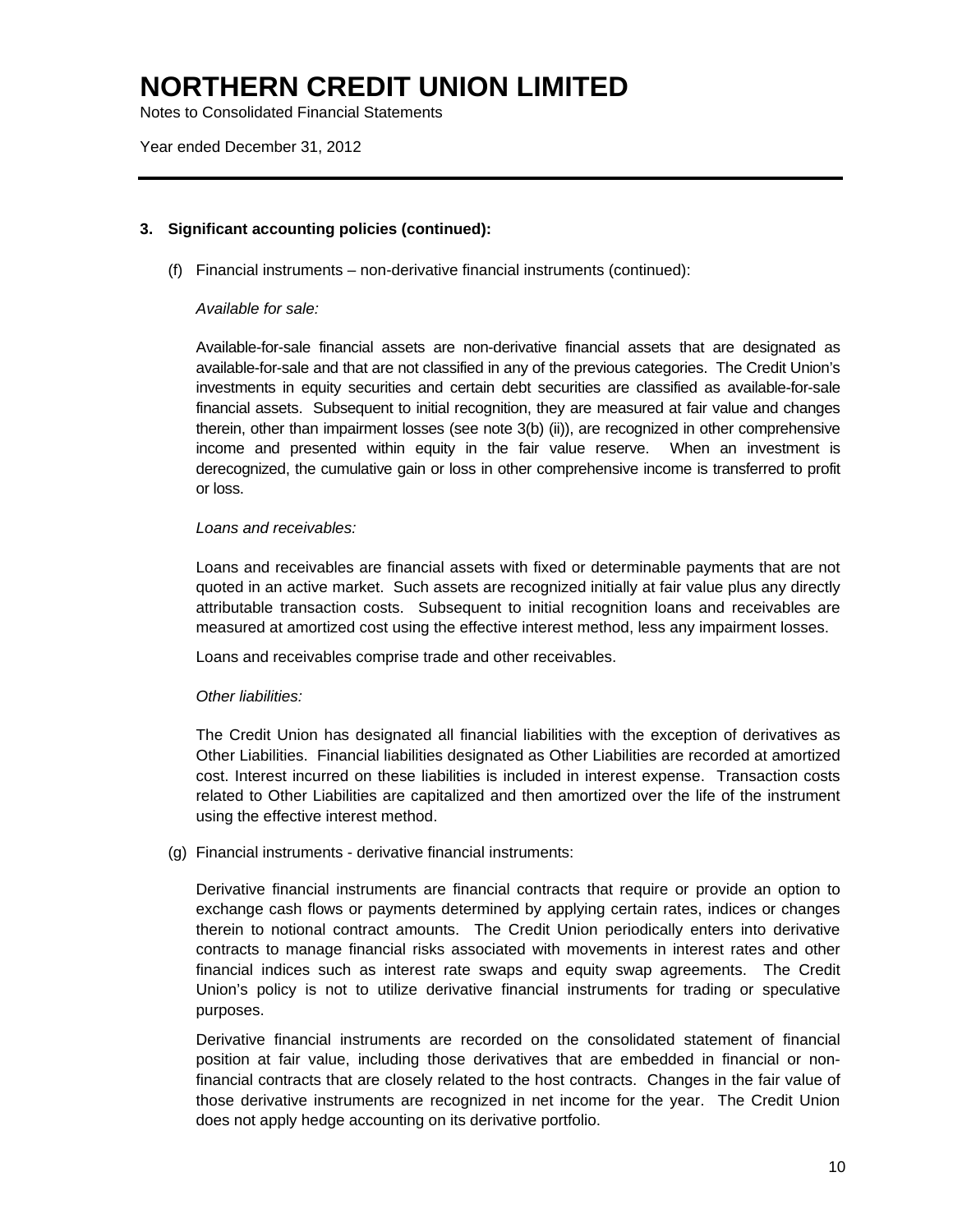Notes to Consolidated Financial Statements

Year ended December 31, 2012

#### **3. Significant accounting policies (continued):**

(h) Financial instruments – derecognition:

For securitization transactions initiated prior to the date of transition to IFRS, in accordance with pre-changeover Canadian GAAP, the loan securitizations were treated as a sale, provided that control over the transferred loans has been surrendered and consideration other than beneficial interests in the transferred loans has been received in exchange. Gains on these transactions were reported as non-interest revenue. The amount of these gains are based on the present value of expected future cash flows using management's best estimates and key assumptions such as prepayment rates, excess spread, credit (losses) and discount rates. The Credit Union has a contractual obligation to service the loans on behalf of the transferee.

For securitization transactions initiated after the date of transition to IFRS, loans are derecognized only when the contractual rights to receive the cash flows from these assets have ceased to exist or substantially all the risks and rewards of the loans have been transferred. If the criteria for derecognition has not been met, the securitization is reflected as a financing transaction and the related liability is initially recorded at fair value and subsequently measured at amortized costs, using the effective interest rate method.

(i) Other assets:

 Included in other assets are costs incurred in equity swap agreement hedge premiums and prepaid software maintenance costs. Hedge premiums are recorded as expense using the effective interest rate method over the term of the agreement.

(j) Intangible assets:

Computer software that is not an integral part of other property and equipment is accounted for as intangible assets. Computer software is stated at cost less accumulated amortization and is presented as part of property and equipment on the consolidated statement of financial position. Amortization of computer software is calculated by applying the straight-line method at rates based on estimated useful lives between 3 and 10 years.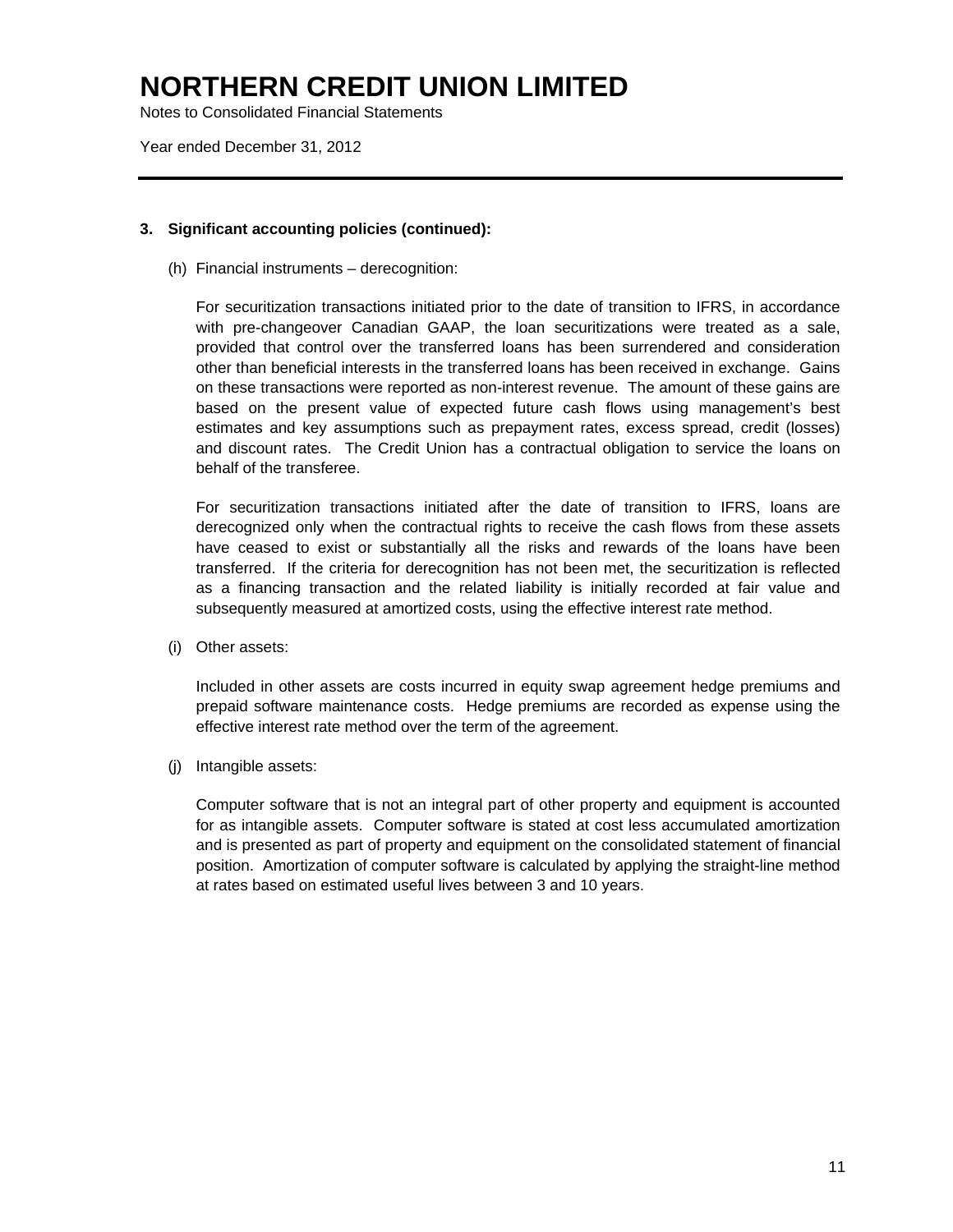Notes to Consolidated Financial Statements

Year ended December 31, 2012

### **3. Significant accounting policies (continued):**

(k) Property and equipment:

 Property and equipment is stated at cost less accumulated depreciation and accumulated impairment losses. Depreciation is provided on the straight-line basis over the estimated useful lives of the assets as follows:

| Buildings and improvements               | 5 to 50 years |
|------------------------------------------|---------------|
| Parking areas                            | 3 to 50 years |
| Furniture, office and computer equipment | 3 to 20 years |
| Automated banking machines               | 5 to 10 years |
| Leasehold improvements                   | 5 years       |

Depreciation methods, useful lives and residual values are reviewed annually and adjusted if necessary.

(l) Impairment of non-financial assets:

Non-financial assets are subject to impairment tests whenever events or changes in circumstances indicate that their carrying amount may not be recoverable. Where the carrying value of an asset exceeds its recoverable amount, which is the higher of value in use and fair value less costs to sell, the asset is written down accordingly.

Where it is not possible to estimate the recoverable amount of an individual asset, the impairment test is carried out on the asset's cash-generating unit, which is the lowest group of assets in which the asset belongs for which there are separately identifiable cash flows. The Credit Union has 25 cash-generating units. Impairment charges are included in net income.

(m) Income taxes:

 Income tax expense comprises current and deferred tax. Current tax and deferred tax are recognized in net income except to the extent that it relates to a business combination, or items recognized directly in equity or in other comprehensive income.

 Current income taxes are recognized for the estimated income taxes payable or receivable on taxable income or loss for the current year and any adjustment to income taxes payable in respect of previous years. Current income taxes are measured at the amount expected to be recovered from or paid to the taxation authorities. This amount is determined using tax rates and tax laws that have been enacted or substantively enacted by the reporting date.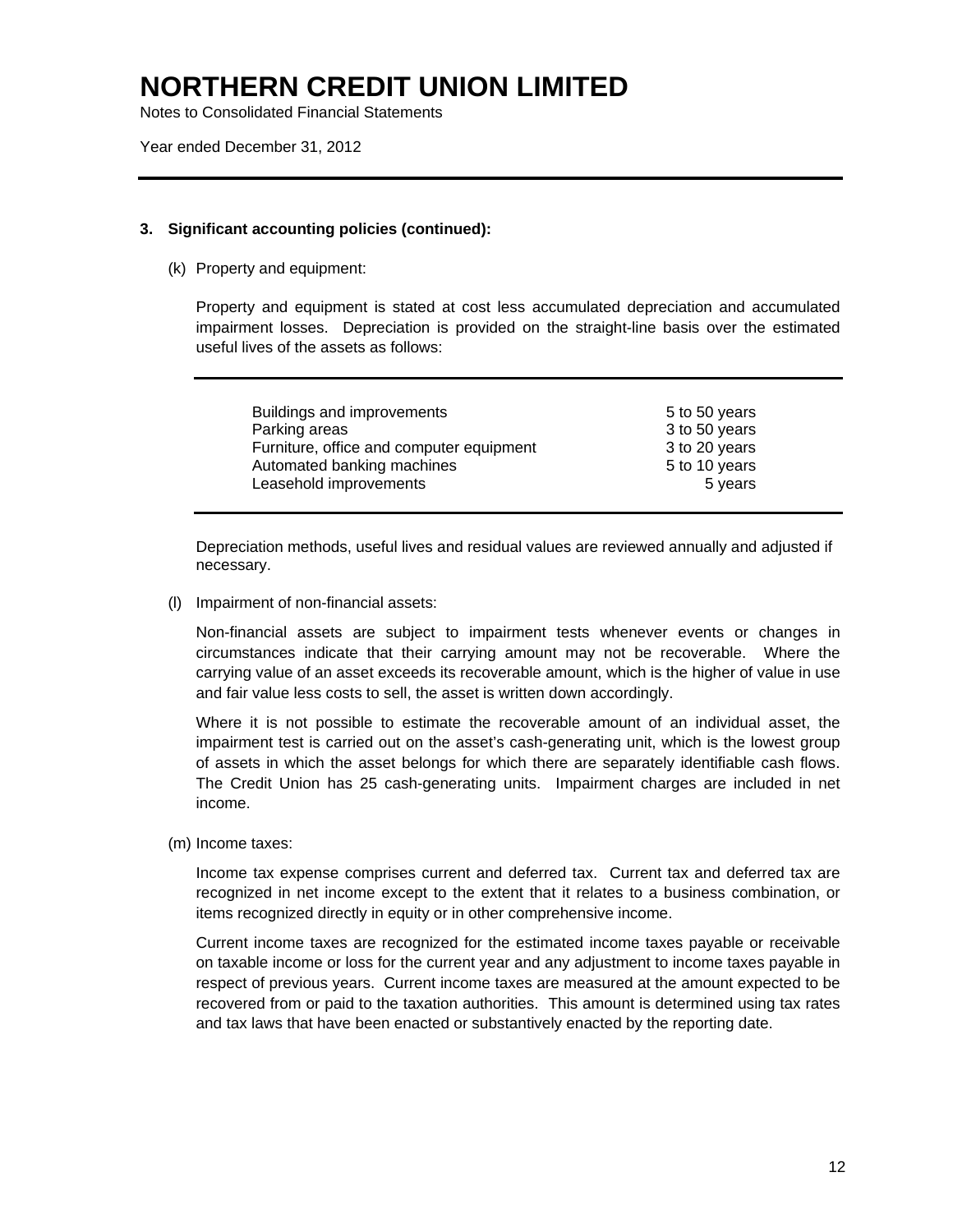Notes to Consolidated Financial Statements

Year ended December 31, 2012

#### **3. Significant accounting policies (continued):**

(m) Income taxes (continued):

 Deferred tax assets and liabilities are recognized where the carrying amount of an asset or liability differs from its tax base, except for taxable temporary differences arising on the initial recognition of goodwill and temporary differences arising on the initial recognition of an asset or liability in a transaction that is not a business combination and at the time of the transaction affects neither accounting or taxable profit or loss.

 Recognition of deferred tax assets for unused tax (losses), tax credits and deductible temporary differences is restricted to those instances where it is probable that future taxable profit will be available which allow the deferred tax asset to be utilized. Deferred tax assets are reviewed at each reporting date and are reduced to the extent that it is no longer probable that the related tax benefit will be realized.

 The amount of the deferred tax asset or liability is measured at the amount expected to be recovered from or paid to the taxation authorities. This amount is determined using tax rates and tax laws that have been enacted or substantively enacted by the reporting date and are expected to apply when the liabilities / (assets) are settled / (recovered).

Deferred tax assets and liabilities are offset if there is a legally enforceable right to offset current tax liabilities and assets, and they relate to income taxes levied by the same tax authority on the same taxable entity, or on different tax entities, but they intend to settle current tax liabilities and assets on a net basis or their tax assets and liabilities will be realized simultaneously.

(n) Foreign currency translation:

 The consolidated financial statements are presented in Canadian dollars, which is the Credit Union's presentation and functional currency. Assets and liabilities denominated in foreign currencies, primarily US dollars, are translated into Canadian dollars at rates prevailing at the year end date. Income and expenses are translated at the exchanges rates in effect on the date of the transactions. The foreign currency gain or loss on monetary items is the difference between amortized cost in the functional currency at the beginning of the period, adjusted for effective interest and payments during the period, and the amortized cost in foreign currency translated at the exchange rate at the end of the reporting period. Non-monetary assets and liabilities denominated in foreign currencies that are measured at fair value are retranslated to the functional currency at the exchange rate at the date that the fair value was determined. Foreign currency differences arising on retranslation are recognized in profit or loss, except for differences arising on the retranslation of available-for-sale equity instruments are recognized in other comprehensive income. Non-monetary items that are measured in terms of historical cost in a foreign currency are translated using the exchange rate at the date of the transaction.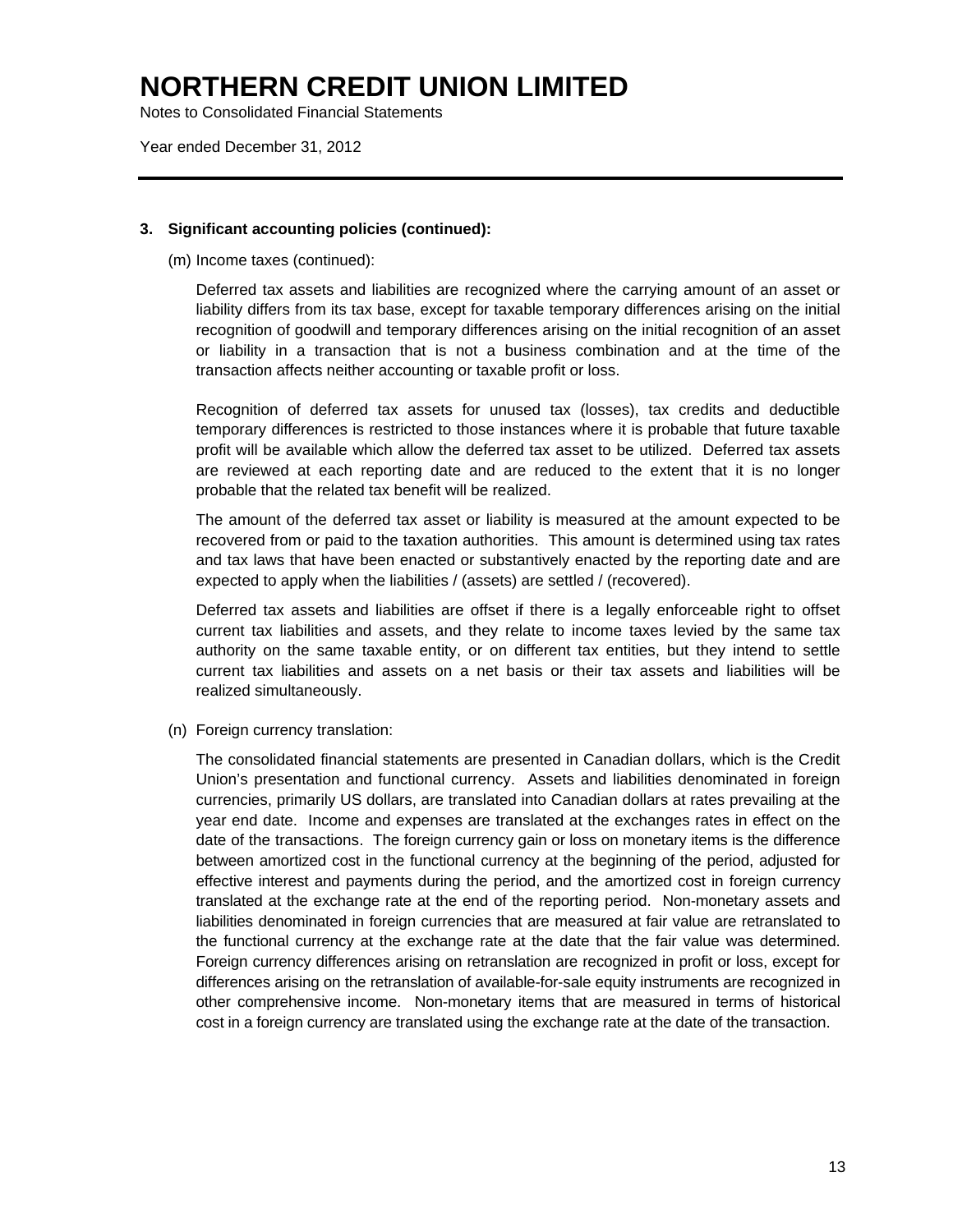Notes to Consolidated Financial Statements

Year ended December 31, 2012

### **3. Significant accounting policies (continued):**

- (o) Employee retirement benefits:
	- i) Defined benefit plans

The Credit Union provides retirement benefits to certain management employees. These benefits include a registered pension plan.

A defined benefit plan is a post-employment benefit plan other than a defined contribution plan. The Credit Union's net obligation in respect of defined benefit pension plans is calculated separately for each plan by estimating the amount of future benefit that employees have earned in return for their service in the current and prior periods; that benefit is discounted to determine its present value. Any unrecognized past service costs and the fair value of any plan assets are deducted. The discount rate is the yield at the reporting date on AA credit-rated bonds that have maturity dates approximating the terms of the Credit Union's obligations and that are denominated in the same currency in which the benefits are expected to be paid. The calculation is performed annually by a qualified actuary using the projected unit credit method. When the calculation results in a benefit to the Credit Union, the recognized asset is limited to the total of any unrecognized past service costs and the present value of economic benefits available in the form of any future refunds from the plan or reductions in future contributions to the plan. In order to calculate the present value of economic benefits, consideration is given to any minimum funding requirements that apply to any plan in the Credit Union. An economic benefit is available to the Credit Union if it is realizable during the life of the plan, or on settlement of the plan liabilities.

When the benefits of a plan are improved, the portion of the increased benefit relating to past service by employees is recognized in profit or loss on a straight-line basis over the average period until the benefits become vested. To the extent that the benefits vest immediately, the expense is recognized immediately in profit or loss.

The Credit Union recognizes all actuarial gains and losses arising from defined benefit plans immediately in other comprehensive income, and reports them in retained earnings.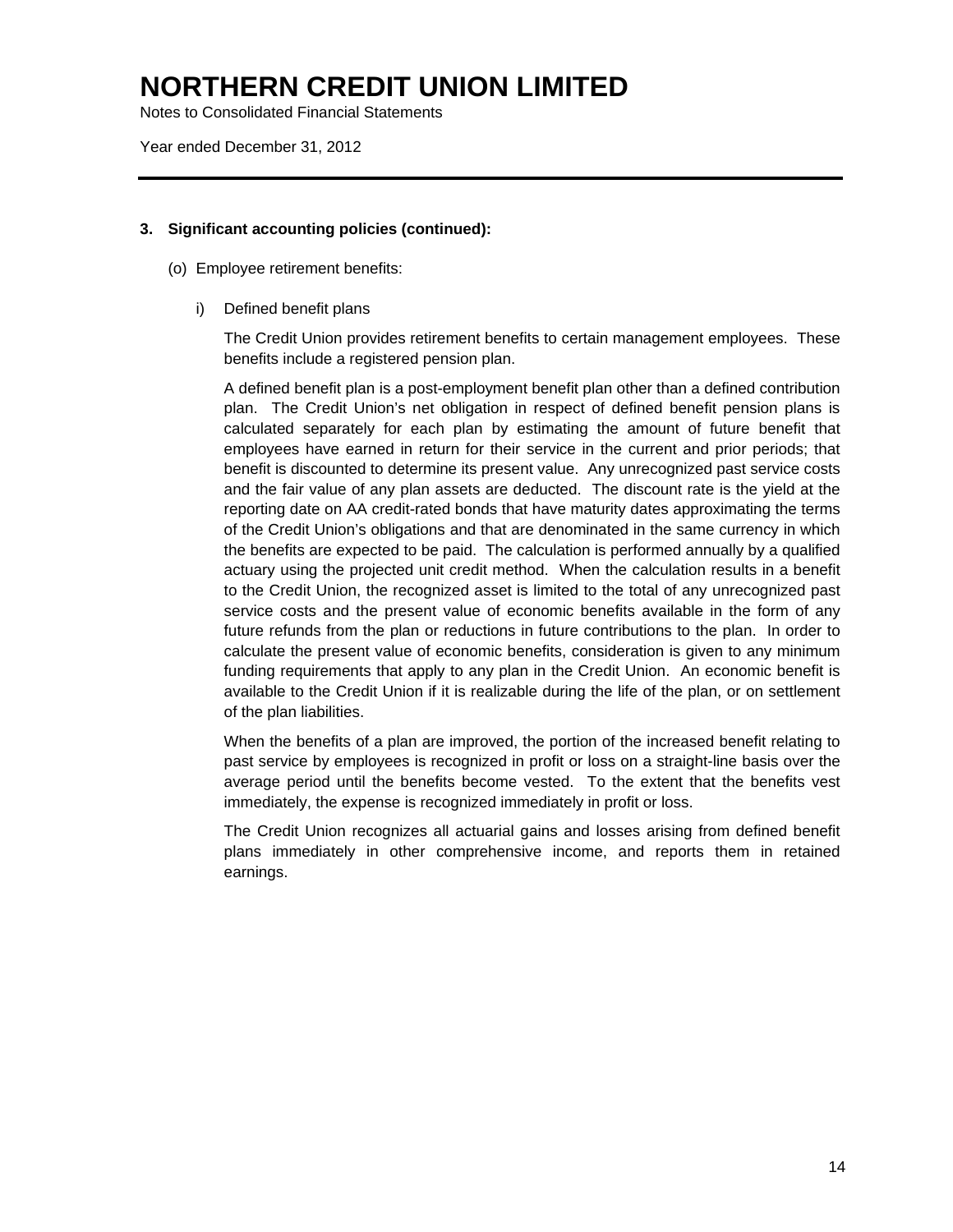Notes to Consolidated Financial Statements

Year ended December 31, 2012

#### **3. Significant accounting policies (continued):**

- (o) Employee retirement benefits (continued):
	- ii) Defined contribution plans

The Credit Union also has defined contribution plans providing pension benefits for eligible employees not included in the defined benefit plan.

A defined contribution plan is a post-employment benefit plan under which an entity pays fixed contributions into a separate entity and will have no legal or constructive obligation to pay further amounts. Obligations for contributions to defined contribution pension plans are recognized as an employee benefit expense in profit or loss in the periods during which services are rendered by employees. Prepaid contributions are recognized as an asset to the extent that a cash refund or a reduction in future payments is available. Contributions to a defined contribution plan that are due more than 12 months after the end of the period in which the employees render the service are discounted to their present value.

(p) Leased assets:

 Leases in terms of which the Credit Union assumes substantially all the risks and rewards of ownership are classified as finance leases. Upon initial recognition the leased asset is measured at an amount equal to the lower of its fair value and the present value of the minimum lease payments. Subsequent to initial recognition, the asset is accounted for in accordance with the accounting policy applicable to that asset.

 Other leases are operating leases and, except for investment property, the leased assets are not recognized in the Credit Union's statement of financial position. Investment property held under an operating lease is recognized in the Credit Union's statement of financial position at its fair value.

(q) Provisions:

A provision is recognized if, as a result of a past event, the Credit Union has a present legal or constructive obligation that can be estimated reliably, and it is probable that an outflow of economic benefits will be required to settle the obligation. Provisions are determined by discounting the expected future cash flows at a pre-tax rate that reflects current market assessments of the time value of money and the risks specific to the liability. The unwinding of the discount is recognized as finance cost.

(r) New standards and interpretations not yet effective:

Certain new standards, amendments and interpretations have been published that are mandatory for the Credit Union's accounting periods beginning on or after January 1, 2013 or later periods that the Credit Union has decided not to early adopt. The standards, amendments and interpretations that will be relevant to the Credit Union are: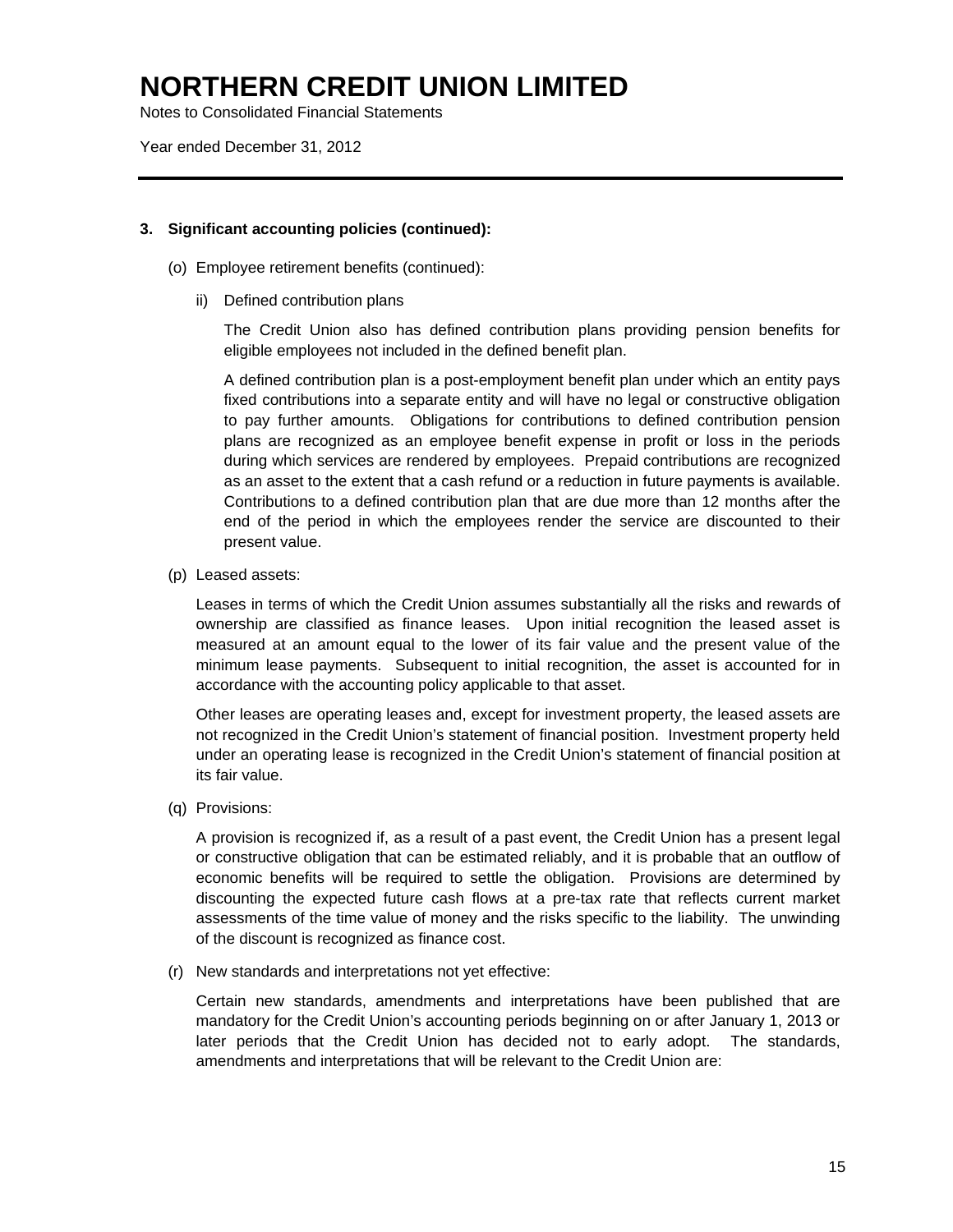Notes to Consolidated Financial Statements

Year ended December 31, 2012

### **3. Significant accounting policies (continued):**

- (r) New standards and interpretations not yet effective (continued):
	- i. IFRS 9 *Financial Instruments* ("IFRS 9") replaces the guidance in IAS 39 *Financial Instruments: Recognition and Measurement*, on the classification and measurement of financial assets. The Standard eliminates the existing IAS 39 categories of held to maturity, available-for-sale and loans and receivable.

Financial assets will be classified into one of two categories on initial recognition:

- financial assets measured at amortized cost; or
- financial assets measured at fair value

Gains and losses on remeasurement of financial assets measured at fair value will be recognized in net income, except that for an investment in an equity instrument which is not held-for-trading, IFRS 9 provides, on initial recognition, an irrevocable election to present all fair value changes from the investment in other comprehensive income (OCI). The election is available on an individual share-by-share basis. Amounts presented in OCI will not be reclassified to net income at a later date.

Under IFRS 9, for financial liabilities measured at fair value under the fair value option, changes in fair value attributable to changes in credit risk will be recognized in OCI, with the remainder of the change recognized in profit or loss. However, if this requirement creates or enlarges an accounting mismatch in net income, the entire change in fair value will be recognized in net income. Amounts presented in OCI will not be reclassified to net income at a later date.

IFRS 9 also requires derivative liabilities that are linked to and must be settled by delivery of an unquoted equity instrument to be measured at fair value, whereas such derivative liabilities are measured at cost under IAS 39.

IFRS 9 also includes the requirements of IAS 39 for the derecognition of financial assets and liabilities without change. The IASB has deferred the mandatory effective date of the existing chapters of IFRS 9 to fiscal years beginning on or after January 1, 2015. The early adoption of the standard is permitted.

The Credit Union intends to adopt IFRS 9 in its financial statements for its fiscal year beginning on January 1, 2015. It is expected that IFRS 9, when initially applied, will have a significant impact on the Credit Union's financial statements. As well, the implementation and ability to elect options provided by the new standards may be influenced by the regulators (DICO).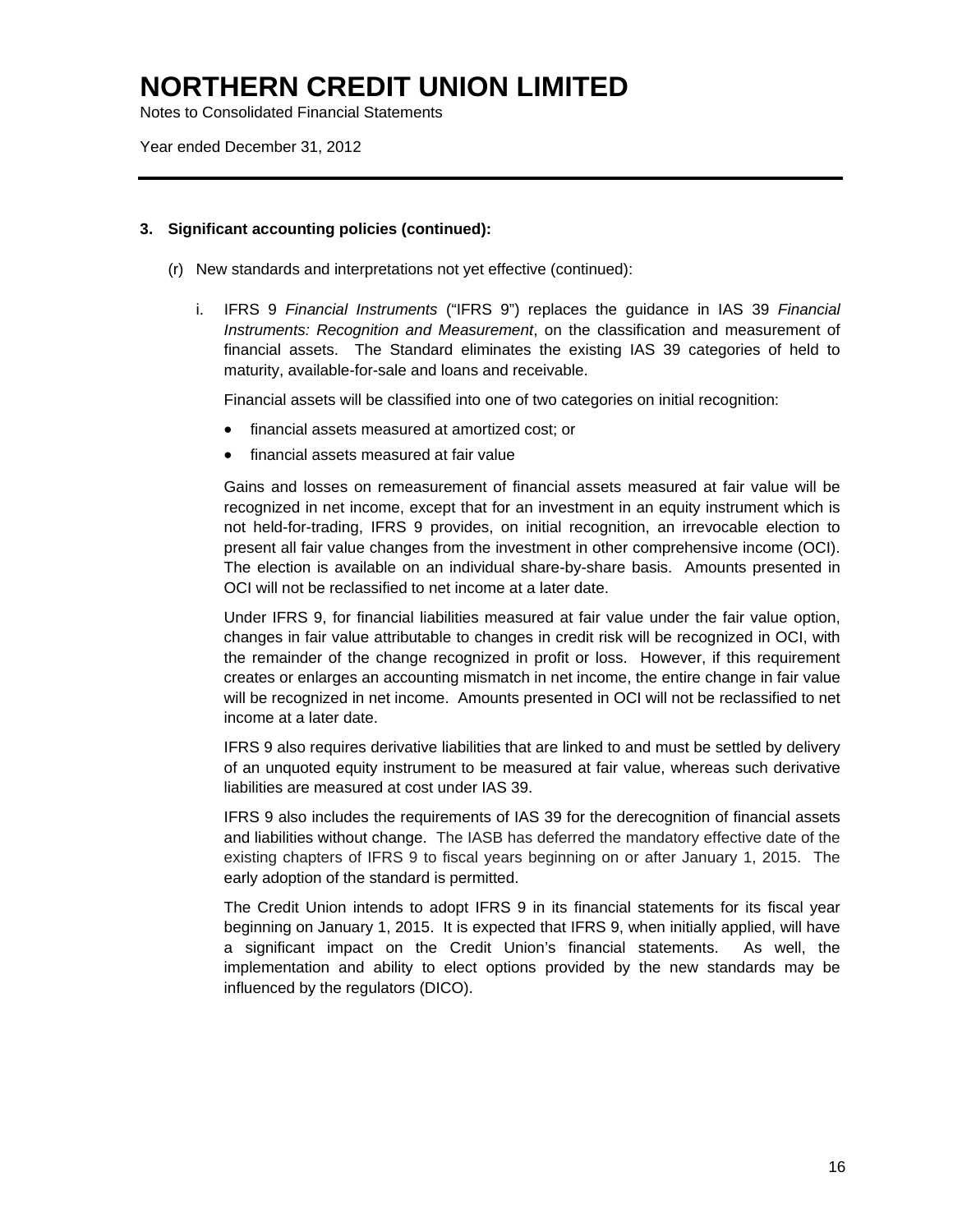Notes to Consolidated Financial Statements

Year ended December 31, 2012

#### **3. Significant accounting policies (continued):**

- (r) New standards and interpretations not yet effective (continued):
	- ii. IFRS 10 *Consolidated Financial Statements* replaces the guidance in IAS 27 *Consolidated and Separate Financial Statements* and SIC-12 *Consolidation – Special Purpose Entities*. IAS 27 (2008) survives as IAS 27 (2011) *Separate Financial Statements*, only to carry forward the existing accounting requirements for separate financial statements.

 IFRS 10 provides a single model to be applied in the control analysis for all investees, including entities that currently are special purpose entities (SPE's) in the scope of SIC-12. In addition, the consolidation procedures are carried forward substantially unmodified from IAS 27 (2008). The changes are effective for fiscal years beginning on or after January 1, 2013 and the Credit Union intends to adopt IFRS 10 in its financial statements for the fiscal year beginning January 1, 2013. The Credit Union does not expect IFRS 10 to have a material impact on the financial statements.

iii. IFRS 13 *Fair Value Measurement* replaces the fair value measurement guidance contained in individual IFRS's with a single source of fair value measurement guidance. It defines fair value as the price that would be received to sell an asset or paid to transfer a liability in an orderly transaction between market participants at the measurement date. The standard also establishes a framework for measuring fair value and outlines disclosure requirements for fair value measurements to provide information that enables financial statement users to assess the methods and inputs used to develop fair value measurements and, for recurring fair value measurements that use significant unobservable inputs, the effect of the measurements on comprehensive income. IFRS 13 explains 'how' to measure fair value when it is required or permitted by other IFRS's. IFRS 13 does not introduce new requirements to measure assets or liabilities at fair value.

The changes are effective for fiscal years beginning on or after January 1, 2013 and the Credit Union intends to adopt IFRS 13 prospectively in its financial statements for the fiscal year beginning on January 1, 2013. The extent of the impact of adoption of IFRS 13 has not yet been determined.

iv. Amendments to IAS 1 *Presentation of Financial Statements* require that an entity separately disclose the items of OCI that may be reclassified to profit or loss in the future from those that would never be reclassified to net income. The change is effective for fiscal years beginning on or after July 1, 2012 and the Credit Union intends to adopt the amendments in its financial statements for the fiscal year beginning on January 1, 2013. The Credit Union does not expect the amendments to IAS 1 to have a material impact on the financial statements.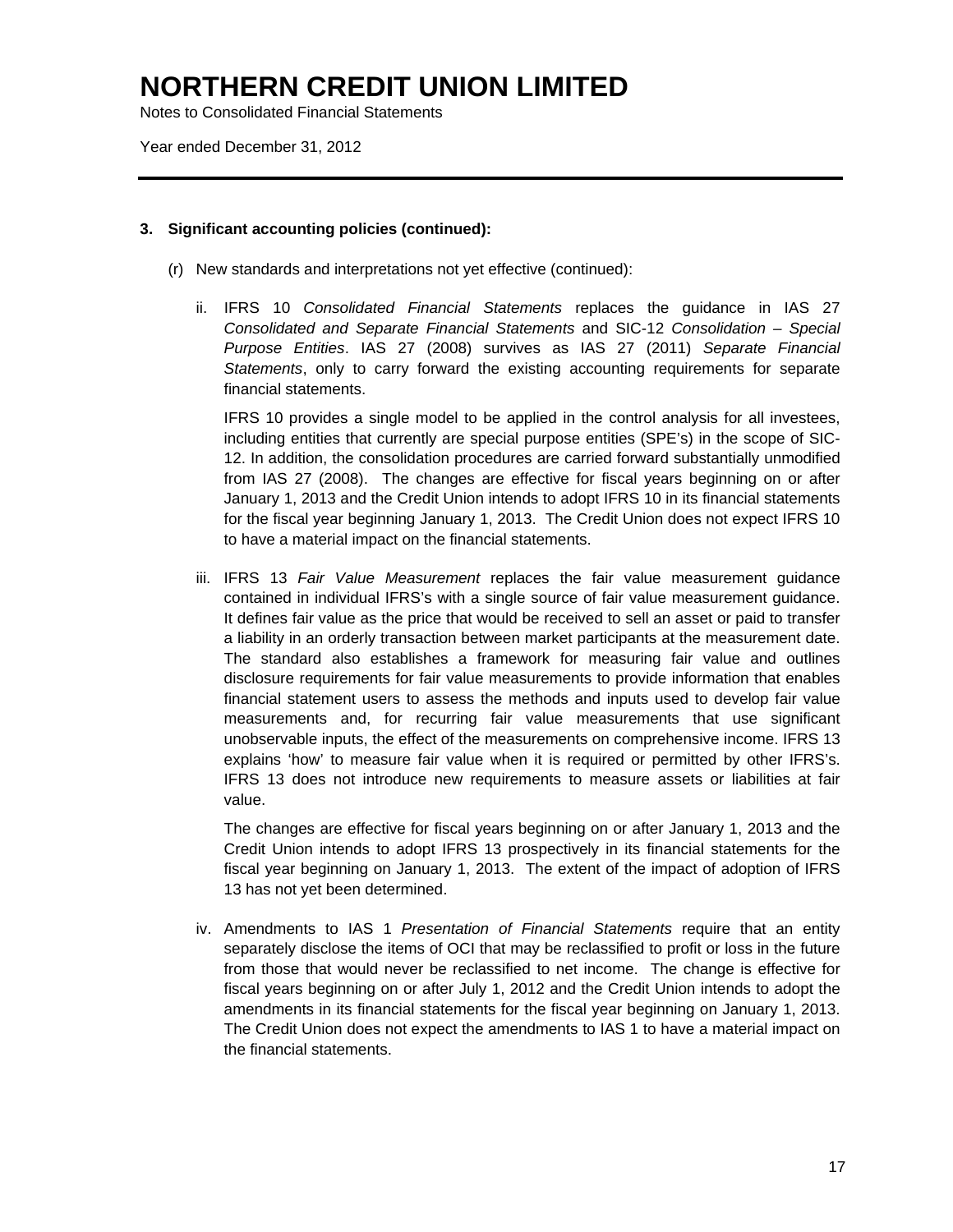Notes to Consolidated Financial Statements

Year ended December 31, 2012

### **3. Significant accounting policies (continued):**

- (r) New standards and interpretations not yet effective (continued):
	- v. Amendments to IAS 19 *Employee Benefits* require the following:
		- Recognition of actuarial gains and losses immediately in other comprehensive income. The corridor method will be eliminated and actuarial gains and losses are not transferred to net income
		- Full recognition of past service costs immediately in net income
		- Recognition of expected return on plan assets in profit or loss to be calculated based on the rate used to discount the defined benefit obligation
		- Additional disclosures that explain the characteristics of the entity's defined benefit plans and risks associated with the plans, as well as disclosures that describe how defined benefit plans may affect the amount, timing and uncertainty of future cash flows, and details of any asset-liability matching strategies used to manage risks

The amendments also impact termination benefits, which would now be recognized at the earlier of when the entity recognizes costs for a restructuring within the scope of IAS 37 *Provisions*, and when the entity can no longer withdraw the offer of the termination benefits.

The changes are effective for fiscal year beginning on or after January 1, 2013 and the Credit Union intends to adopt the amendments in its financial statements for the fiscal year beginning on January 1, 2013. The extent of the impact of adoption of the amendments has not yet been determined.

vi. Amendments to IAS 32 and IFRS 7, *Offsetting Financial Assets and Liabilities.* 

The amendments to IAS 32 clarify the allowable circumstances for an entity to present a financial asset and liability as a net balance ('offsetting'). The amendments also describe when a settlement mechanism provides for net settlement or gross settlement that is equivalent to net settlement.

The amendments to IFRS 7 contain new disclosure requirements for financial assets and liabilities that are offset in the statement of financial position or subject to master netting arrangements or similar arrangements.

The Credit Union intends to adopt the amendments to IFRS 7 in its financial statements for the fiscal year beginning on January 1, 2013, and the amendments to IAS 32 in its financial statements for the fiscal year beginning January 1, 2014 with the amendments applied retrospectively. The Credit Union does not expect the amendments to have a material impact on the financial statements.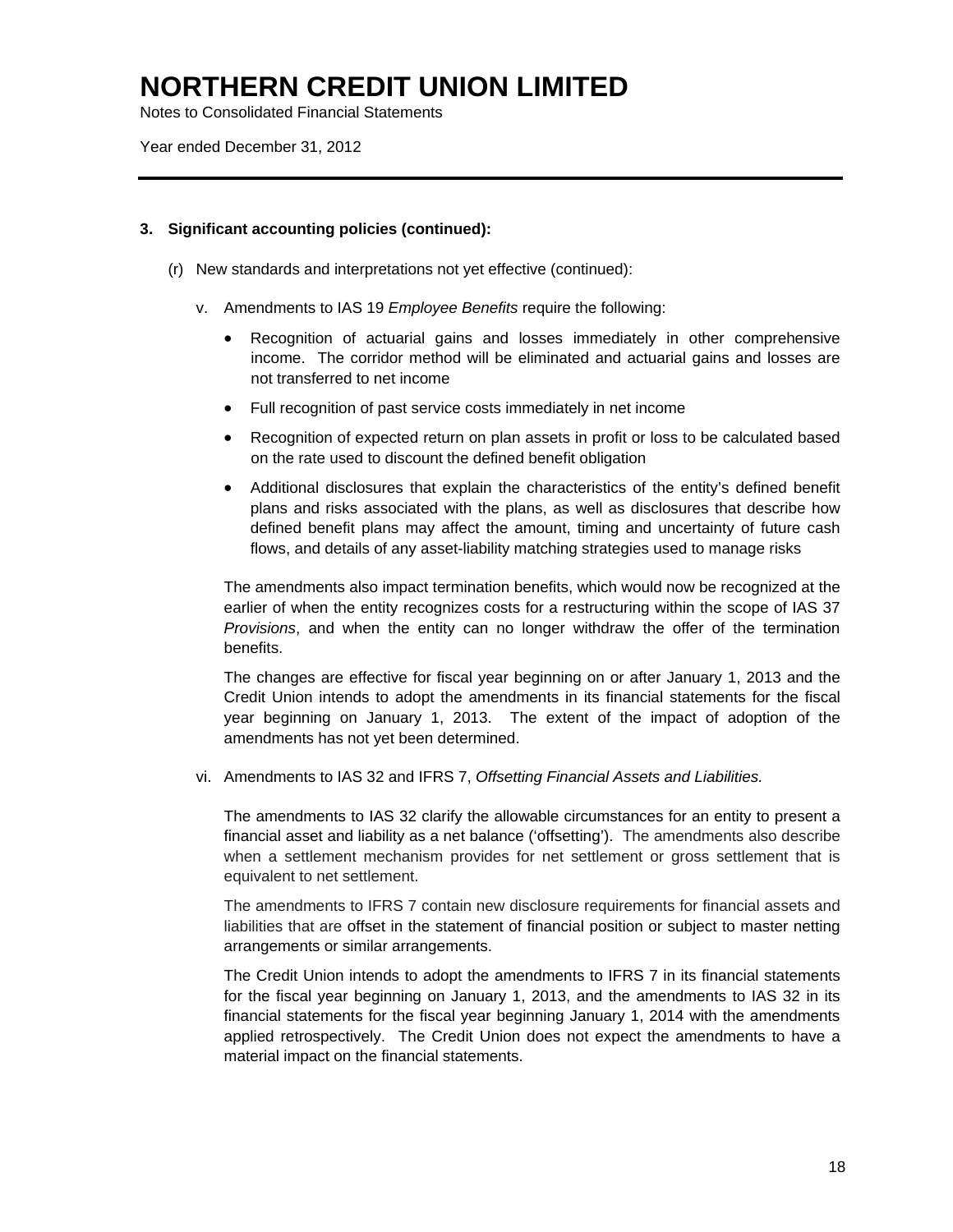Notes to Consolidated Financial Statements

Year ended December 31, 2012

#### **4. Critical accounting estimates and judgments:**

The Credit Union makes estimates and assumptions about the future that affect the reported amounts of assets and liabilities. Estimates and judgments are continually evaluated based on historical experience and other factors, including expectations of future events that are believed to be reasonable under the circumstances. In the future, actual experience may differ from these estimates and assumptions.

The effect of a change in an accounting estimate is recognized prospectively by including it in comprehensive income in the period of the change, if the change affects that period only; or in the period of the change and future periods, if the change affects both.

### Fair value of financial instruments:

The Credit Union determines the fair value of financial instruments that are not quoted in an active market, using valuation techniques. Those techniques are significantly affected by the assumptions used, including discount rates and estimates of future cash flows. In that regard, the derived fair value estimates cannot always be substantiated by comparison with independent markets and, in many cases, may not be capable of being realized immediately.

The methods, and assumptions applied, and the valuation techniques used, for financial instruments that are not quoted in an active market are disclosed in note 18.

#### Member loan loss provision:

In determining whether an impairment loss should be recorded in the statement of comprehensive income, the Credit Union makes judgment on whether objective evidence of impairment exists individually for financial assets that are individually significant. Where this does not exist, the Credit Union uses its judgment to group member loans with similar credit risk characteristics to allow a collective assessment of the group to determine any impairment loss.

In determining the collective loan loss provision management uses estimates based on historical loss experience for assets with similar credit risk characteristics and objective evidence of impairment. Further details on the estimates used to determine the allowance for impaired loans collective provision are provided in note 6.

#### Income taxes:

The Credit Union periodically assesses its liabilities and contingencies related to income taxes for all years open to audit by the tax authorities based on the latest information available. For matters where it is probable that an adjustment will be made, the Credit Union records its best estimate of the tax liability including the related interest and penalties in the current tax provision. Management believes they have adequately provided for the probable outcome of these matters; however, the final outcome may result in a materially different outcome than the amount included in the tax liabilities.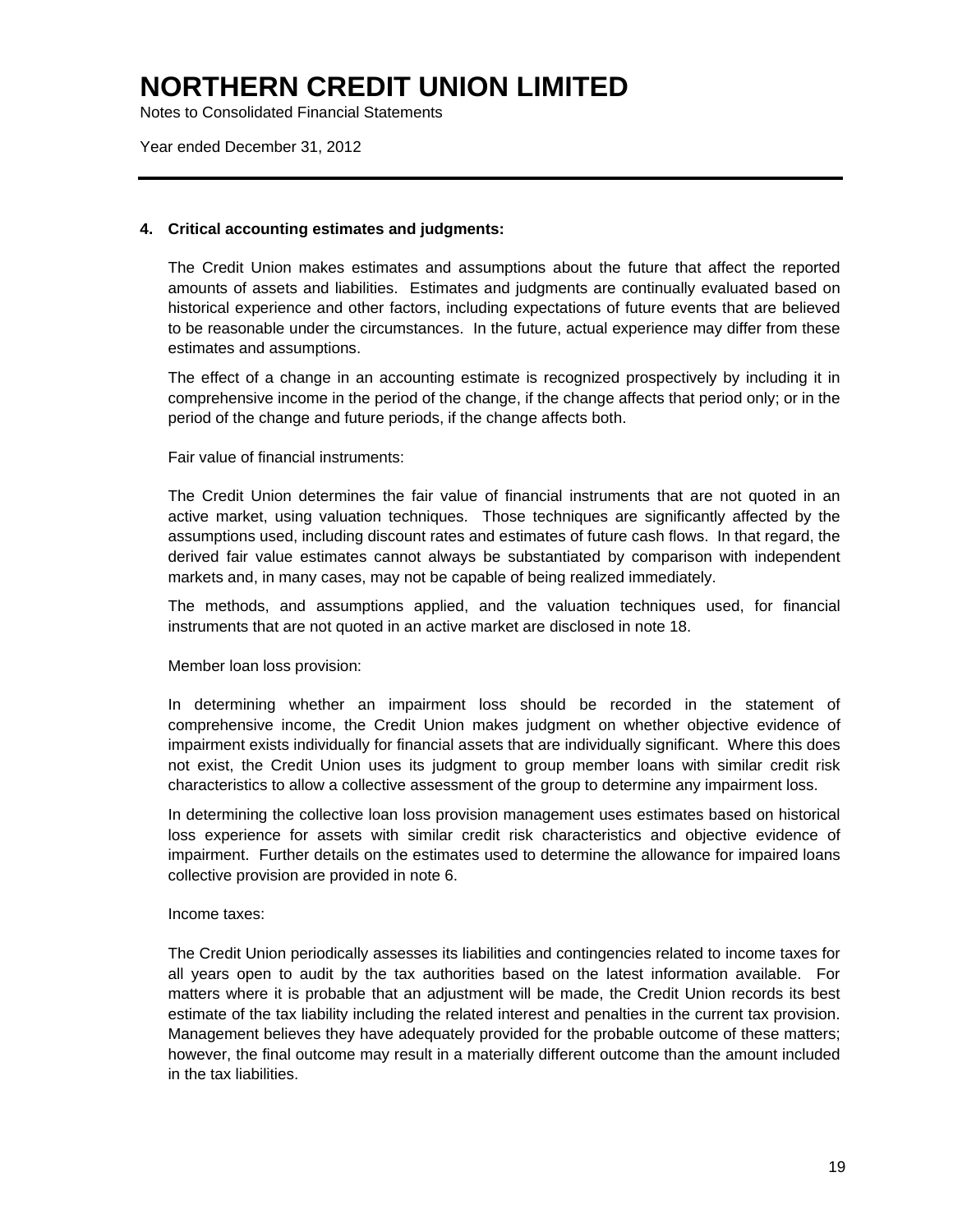Notes to Consolidated Financial Statements

Year ended December 31, 2012

#### **5. Loans to members:**

| December 31, 2012                                                |    | Principal and<br>interest                | Allowance for<br>impaired loans |                                  | Net                                            |
|------------------------------------------------------------------|----|------------------------------------------|---------------------------------|----------------------------------|------------------------------------------------|
| Residential mortgage loans<br>Personal loans<br>Commercial loans |    | 403,906,326<br>86,946,010<br>127,497,704 | \$                              | 28,975<br>1,254,241<br>1,197,246 | \$<br>403,877,351<br>85,691,769<br>126,300,458 |
|                                                                  | S. | 618,350,040                              | \$                              | 2,480,462                        | \$<br>615,869,578                              |
| December 31, 2011                                                |    | Principal and<br>interest                | Allowance for<br>impaired loans |                                  | <b>Net</b>                                     |
| Residential mortgage loans<br>Personal loans<br>Commercial loans | \$ | 373,395,026<br>83,107,124<br>107,488,093 | \$                              | 35,301<br>907,083<br>1,297,894   | \$<br>373,359,725<br>82,200,041<br>106,190,199 |
|                                                                  |    | 563,990,243                              | \$                              | 2,240,278                        | \$<br>561,749,965                              |

Commercial loans consist of the following loan types:

|                              | 2012               | 2011             |
|------------------------------|--------------------|------------------|
|                              |                    |                  |
| Commercial                   | 118,572,053<br>\$. | 99,546,547<br>S. |
| Syndicated                   | 6,406,078          | 6,914,436        |
| Institutional                | 2,451,204          | 956,281          |
| Unincorporated associations  | 68,369             | 70,829           |
| Allowance for impaired loans | (1, 197, 246)      | (1, 297, 894)    |
|                              | 126,300,458        | \$106,190,199    |

Certain Residential Mortgage Loans are securitized and have been legally transferred to other entities for funding purposes. These loans are administered by the Credit Union and recognized on the consolidated statement of financial position to the extent of the Credit Union's continuing involvement. A summary of the carrying values of Residential Mortgage Loans is as follows:

|                                                                  | 2012 |                            |  |                             |
|------------------------------------------------------------------|------|----------------------------|--|-----------------------------|
| Loans held by the Credit Union<br>Loans transferred to Central 1 |      | \$618,350,040<br>6.295.570 |  | \$563,990,243<br>10,526,556 |
|                                                                  |      | \$624,645,610              |  | \$574,516,799               |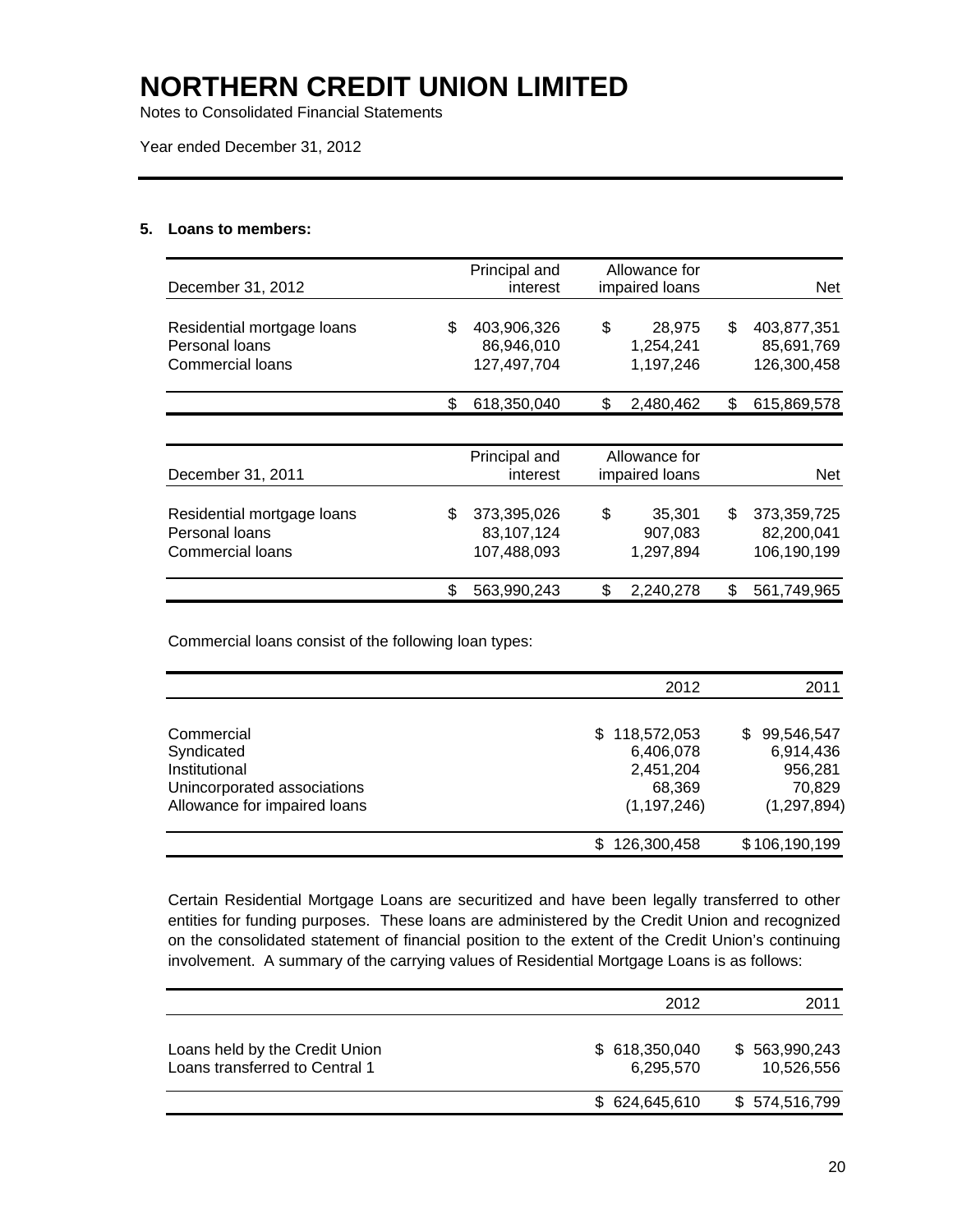Notes to Consolidated Financial Statements

Year ended December 31, 2012

### **5. Loans to members (continued):**

The following summarizes the Credit Union's loan portfolio by the contractual repricing or maturity date, whichever is earlier:

|                           |                    | 2012    |  |                | 2011    |
|---------------------------|--------------------|---------|--|----------------|---------|
|                           | Principal          | Average |  | Principal      | Average |
|                           | <b>Balance</b>     | Yield   |  | <b>Balance</b> | Yield   |
|                           |                    |         |  |                |         |
| Floating                  | 159,456,789<br>\$. | 5.40%   |  | \$141,779,449  | 5.05%   |
| Within 1 year             | 134,645,637        | 5.63%   |  | 123,339,223    | 5.95%   |
| Over 1 year               | 324,247,614        | 4.87%   |  | 298,871,571    | 5.51%   |
|                           | 618,350,040        | 5.17%   |  | 563,990,243    | 5.49%   |
| Provision for loan losses | 2,480,462          |         |  | 2,240,278      |         |
|                           | 615,869,578        |         |  | 561,749,965    |         |

#### **6. Allowance for impaired loans:**

Details of the activity in the allowance for impaired loans are as follows:

|                                                                                                                         | Residential<br>Mortgage Loans       | Personal<br>Loans                          | Commercial<br>Loans              | 2012<br>Total                                 | 2011<br>Total                                          |
|-------------------------------------------------------------------------------------------------------------------------|-------------------------------------|--------------------------------------------|----------------------------------|-----------------------------------------------|--------------------------------------------------------|
| Balance, beginning of year<br><b>Recoveries</b><br>Loans written-off<br>Provision for impaired loans<br>during the year | \$<br>35,301<br>(17, 711)<br>11.385 | 907,083<br>146,398<br>(477,003)<br>677.763 | 1,297,894<br>(149,334)<br>48.686 | 2,240,278<br>146.398<br>(644, 048)<br>737,834 | 3,137,002<br>\$.<br>125,363<br>(862,036)<br>(160, 051) |
| Balance, end of year                                                                                                    | \$<br>28.975                        | 1,254,241                                  | 1,197,246                        | 2,480,462                                     | \$<br>2,240,278                                        |

For the year ended December 31, 2012, accrued interest of \$112,341 was recorded on impaired loans (2011 - \$93,431).

Details of the impaired loans, net of specific allowances are as follows:

| December 31, 2012                    | Residential<br>Mortgage Loans |                     | Personal<br>Loans      | Commercial<br>Loans    | Total                  |
|--------------------------------------|-------------------------------|---------------------|------------------------|------------------------|------------------------|
| Impaired loans<br>Specific allowance |                               | 4.845.942<br>13.975 | 1,480,677<br>1.214.241 | 3.098.398<br>1.132.246 | 9,425,017<br>2,360,462 |
| <b>Net</b>                           |                               | 4,831,967           | 266,436                | 1,966,152              | 7,064,555              |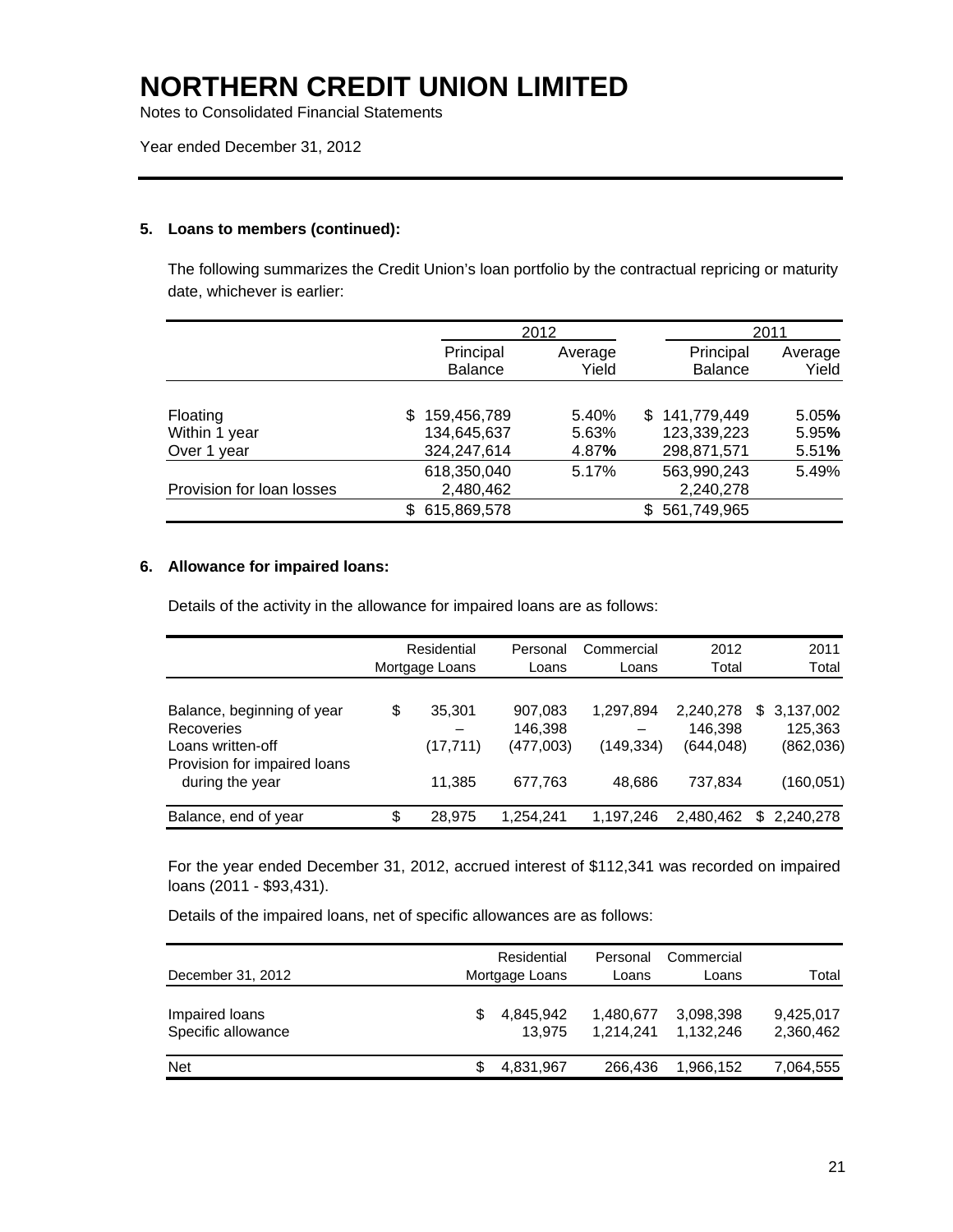Notes to Consolidated Financial Statements

Year ended December 31, 2012

### **6. Allowance for impaired loans (continued):**

| December 31, 2011                    | Residential<br>Mortgage Loans |                     | Personal<br>Loans    | Commercial<br>Loans    | Total                  |
|--------------------------------------|-------------------------------|---------------------|----------------------|------------------------|------------------------|
| Impaired loans<br>Specific allowance |                               | 3,728,306<br>20.913 | 1,152,923<br>841.471 | 3,469,504<br>1.277.895 | 8,350,733<br>2,140,279 |
| <b>Net</b>                           |                               | 3,707,393           | 311,452              | 2.191.609              | 6,210,454              |

 The Credit Union's commercial loan portfolio contains Member concentration risk, whereby a large amount of the loans are connected to certain individuals. Collectively, the largest five commercial Members by loan dollar value are associated with approximately 19% (2011 - 17%) of the commercial loan portfolio.

The Credit Union's commercial loan portfolio consists of the following industry sectors:

|                                                         | 2012       | 2011              |
|---------------------------------------------------------|------------|-------------------|
| Hospitality<br><b>Retail &amp; Commercial Buildings</b> | 14%<br>44% | 10%<br>54%<br>36% |
| Other                                                   | 42%        |                   |

#### *Past due but not impaired loans:*

The Credit Union has the following loans that are past due but not impaired:

|                        | 2012        | 2011        |
|------------------------|-------------|-------------|
| 31 to 90 days past due | \$2,152,313 | \$3,438,488 |

#### *Collateral:*

There are documented policies and procedures in place for the valuation of financial and nonfinancial collateral. The fair valuation exercise of non-financial collateral is performed if there has been a significant change in the terms and conditions of the loan and (or) the loan is considered impaired. For impaired loans, an assessment of the collateral is taken into consideration when estimating the net realizable amount of the loan.

The amount and type of collateral and other credit enhancements required depend upon the Credit Union's assessment of counterparty credit quality and repayment capacity. The Credit Union complies with industry standards for collateral valuation, frequency of recalculation of the collateral requirements, documentation, registration and perfection procedures and monitoring.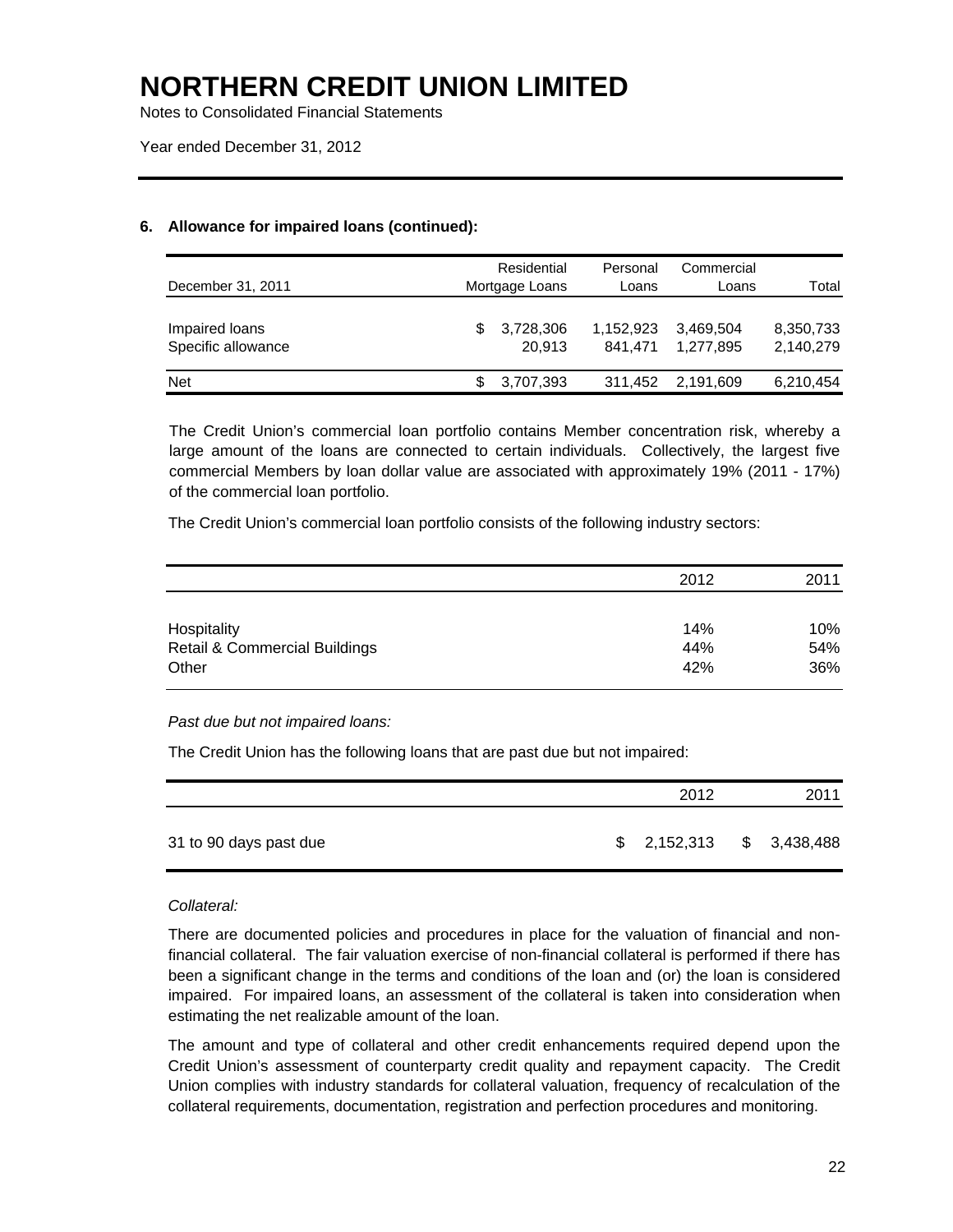Notes to Consolidated Financial Statements

Year ended December 31, 2012

#### **6. Allowance for impaired loans (continued):**

Non-financial assets accepted by the Credit Union as collateral include vehicles, residential real estate, real estate under development, commercial real estate and certain business assets (accounts receivable, inventory, property and equipment). Financial collateral includes cash and negotiable securities issued by governments and investment grade issuers. Guarantees and are also accepted to reduce credit risk. The Credit Union also use credit insurance on mortgage loans to reduce the credit risk.

The fair value of collateral held with respect to assets that are either past due greater than 30 days or impaired is \$7,589,478 as at December 31, 2012 (2011 - \$5,595,156).

### *Credit risk:*

The following tables illustrate the credit quality of loans that are neither past due nor impaired:

|              |                                           | Credit quality of loans - December 31, 2012 |                         |
|--------------|-------------------------------------------|---------------------------------------------|-------------------------|
|              | <b>Retail Mortgage and Personal Loans</b> |                                             | <b>Commercial Loans</b> |
| Rating       | % of Portfolio                            | Rating                                      | % of Portfolio          |
|              |                                           |                                             |                         |
| Undoubted    | 24%                                       | Undoubted                                   | 0%                      |
| Superior     | 12%                                       | Superior                                    | 7%                      |
| Satisfactory | 63%                                       | Satisfactory                                | 84%                     |
| Watch List   | $1\%$                                     | Watch list                                  | 9%                      |
|              |                                           |                                             |                         |

Refer to Note 21 – Financial Risk Management for a detailed explanation of the credit risk rating process of both portfolios.

### **7. Mortgage securitizations:**

 As part of its program of liquidity, capital, and interest rate risk management, the Credit Union enters into arrangements to fund loan growth by selling residential mortgages to unrelated third parties.

 As part of these mortgage receivable transfers, the Credit Union retains mortgage servicing responsibilities but does not receive an explicit servicing fee for its servicing responsibilities. The Credit Union's retained interest in the mortgages sold also consists of their right to future cash flows arising from any excess of the mortgage cash flows over and above the contractual return due to the mortgage pool investors. The Credit Union's retained interests are subject to credit, prepayment, and interest rate risks on the securitized mortgages.

 The third parties, as holders of the securitized mortgages, have recourse only to a cash collateral account and cash flow from the securitized mortgages. The investors and the third parties have no recourse to the Credit Union's other assets.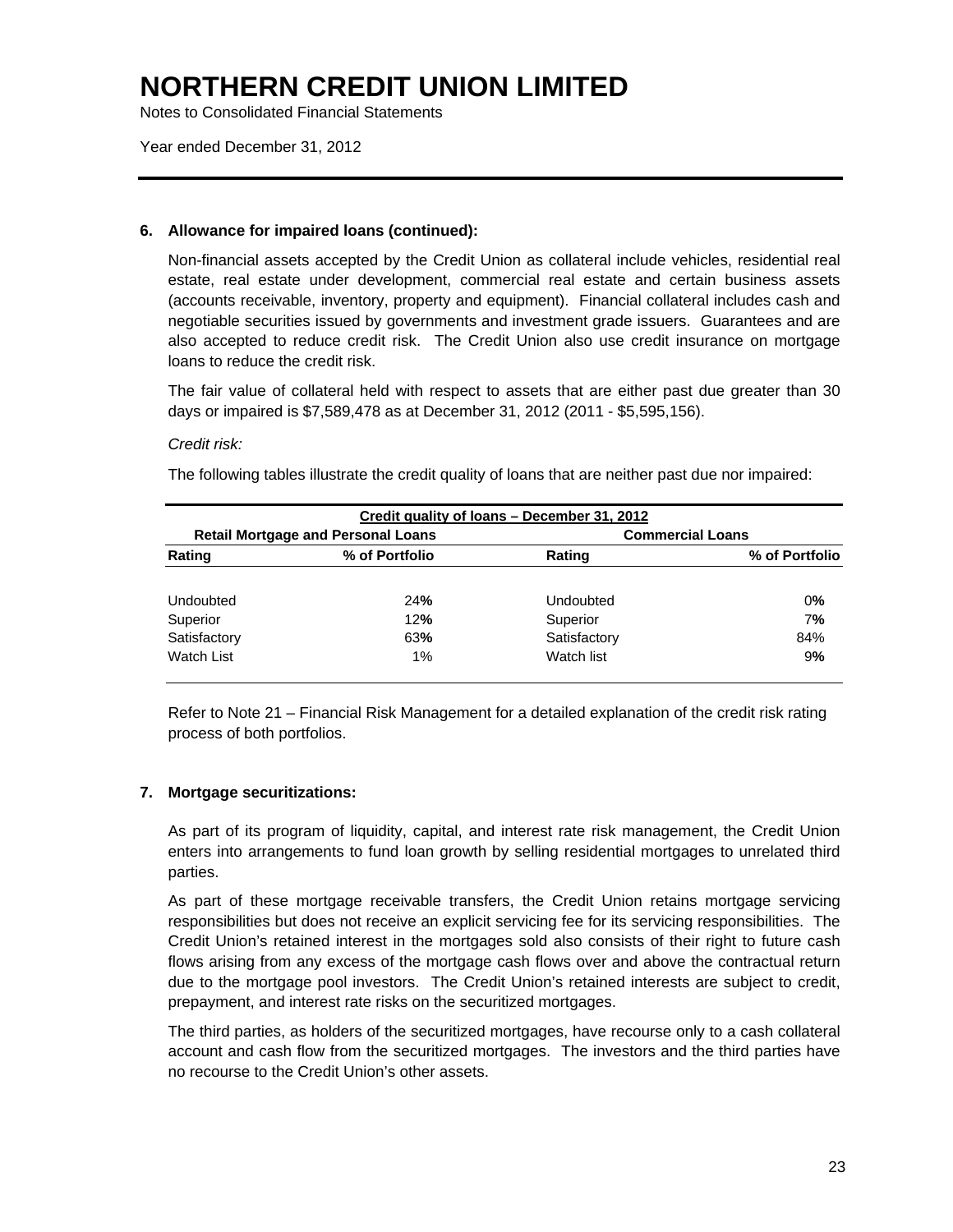Notes to Consolidated Financial Statements

Year ended December 31, 2012

#### **7. Mortgage securitizations (continued):**

The total amount of securitized mortgages under administration as at December 31, 2012 was \$6,295,570 (2011 - \$10,526,556).

The total amount of retained interests to future excess spread recorded in increments as at December 31, 2012 was \$198,590 (2011 - \$450,695). The component of retained interests related to future excess spread are designated as Available for Sale.

*Sensitivity of key assumptions to adverse changes* 

The fair value of the retained interests for the securitization activity for the year ending December 31, 2012 is \$198,600 (2011 - \$450,695). The fair value of the retained interest is primarily impacted by the prepayment rate assumption used in measuring the retained interest. An increase in the prepayment rate would cause a reduction in the fair value of the retained interest, while a decrease would in turn lead to an increase in the fair value of the retained interest. The Credit Union derives the prepayment rate assumption based upon actual historical experience, adjusted for any changes in the interest rate environment.

At year end, the key economic assumptions and the sensitivity of the current fair value of retained interests related to excess spread receivables of two different adverse changes in those assumptions are as follows:

| Prepayment rate:                                        |     |           |
|---------------------------------------------------------|-----|-----------|
| Impact of a 5% increase in prepayment rate (annual %)   | \$  | (6,992)   |
| Impact of a 10% increase in prepayment rate (annual %)  | S   | (14, 021) |
| Excess spread:<br>Impact of a 0.5% point adverse change | \$. | (42, 976) |
|                                                         |     |           |
| Impact of a 1% point adverse change                     | S   | (85, 573) |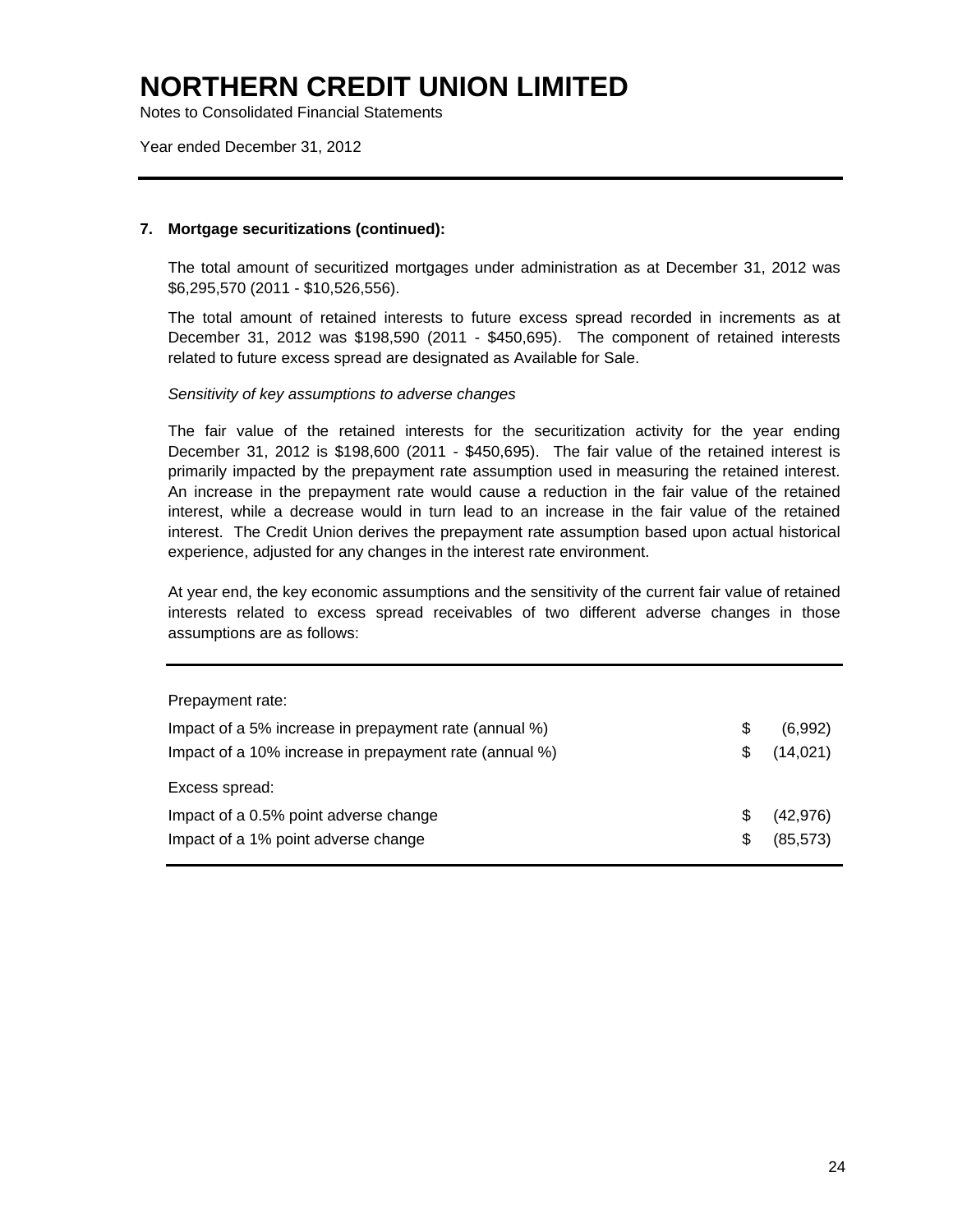Notes to Consolidated Financial Statements

Year ended December 31, 2012

#### **8. Investments:**

|                                                                            | 2012            | 2011            |
|----------------------------------------------------------------------------|-----------------|-----------------|
| Available for sale:                                                        |                 |                 |
| Central 1 Credit Union Limited:                                            |                 |                 |
| Class A shares                                                             | \$<br>2,421,337 | 2,485,183<br>S. |
| Class E shares                                                             | 2,970,700       | 2,970,700       |
| Cost, net of distributions received and write down                         | 5,392,037       | 5,455,883       |
| Retained rights loan securitizations                                       | 198,600         | 450,695         |
| Other investments                                                          | 6,682           | 6,682           |
| Fair value through profit and loss:<br><b>CUCO Cooperative Association</b> | 3,513,451       | 3,045,891       |
| Loans and receivables:                                                     |                 |                 |
| Central 1 liquidity reserve deposits                                       | 42,760,589      | 41,144,234      |
| Central 1 term deposits                                                    |                 | 25,506,950      |
| Accrued interest on investments                                            | 525,744         | 617,799         |
| Other investment                                                           | 280,000         | 280,000         |
|                                                                            | \$52,677,103    | \$76,508,134    |

The following summarizes the Credit Union's investments by the contractual repricing or maturity date, whichever is earlier:

|                    |                   | 2012    |                   | 2011    |
|--------------------|-------------------|---------|-------------------|---------|
|                    | Principal         | Average | Principal         | Average |
|                    | <b>Balance</b>    | Yield   | <b>Balance</b>    | Yield   |
|                    |                   |         |                   |         |
| Within 1 year      | 12,369,712<br>S   | 1.40%   | 56,019,183<br>\$. | 1.51%   |
| Over 1 year        | 30,390,877        | 1.47%   | 10,632,001        | 1.09%   |
|                    | 42,760,589        | 1.45%   | 66,651,184        | 1.44%   |
| Non-rate sensitive | 9,390,770         |         | 9,239,151         |         |
| Accrued interest   | 525,744           |         | 617,799           |         |
|                    | 52,677,103<br>\$. |         | 76,508,134        |         |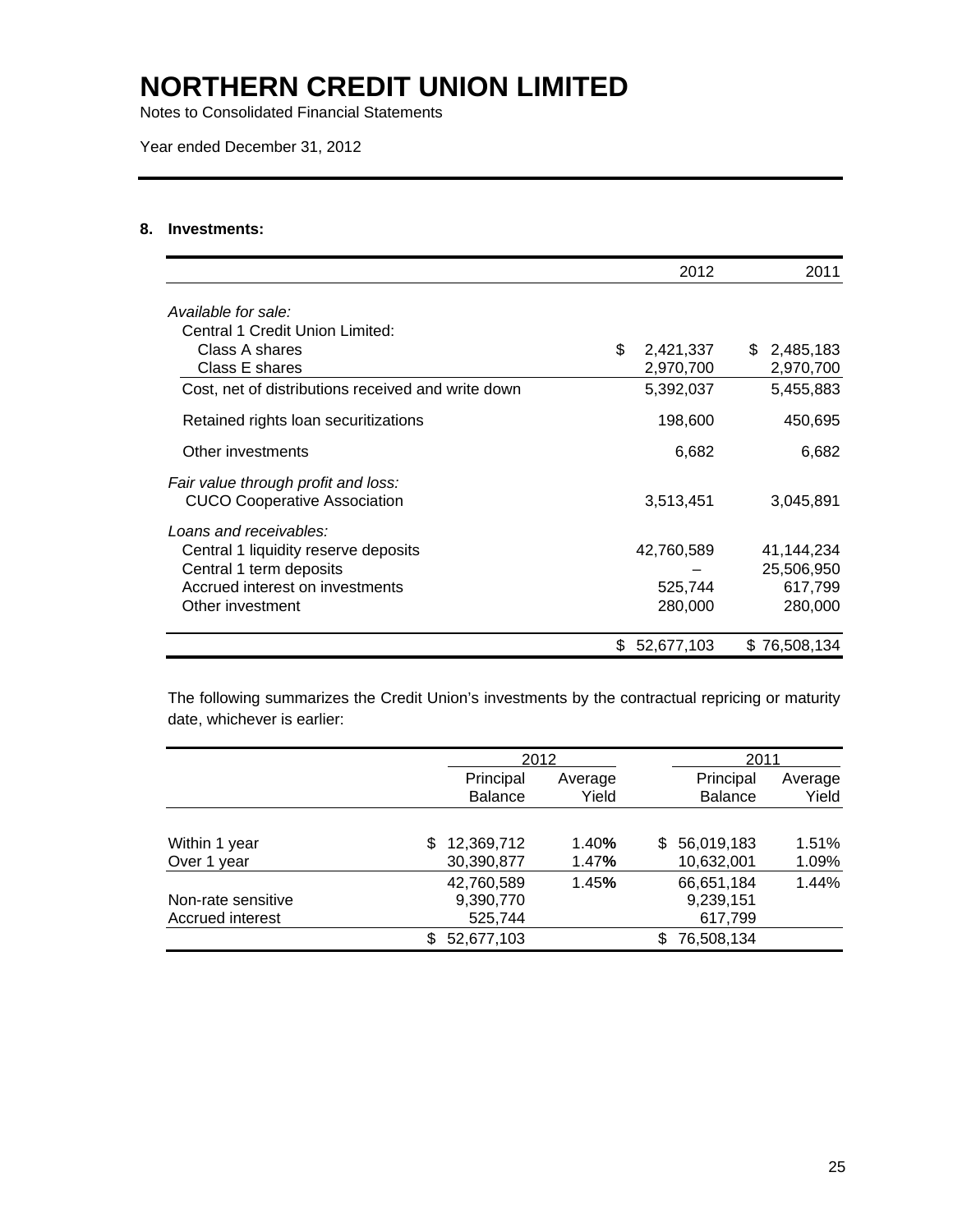Notes to Consolidated Financial Statements

Year ended December 31, 2012

#### **8. Investments (continued):**

a) Shares in Central 1:

As a member of Central 1, the Credit Union is required to maintain an investment in Central 1 shares equal to its share of the level of capital required by Central 1. The Credit Union's Share of Central 1 capital requirements are based on asset size relative to other Class "A" members. Central 1 rebalances the investment annually.

When Credit Union Central of Ontario Limited ("CUCO") and Credit Union Central of British Columbia ("CUCBC") merged to form Central 1, CUCO sold substantially all of its assets to Central 1 in exchange for Class A and Class E shares. As there is no active market for these shares, the shares are not sellable, and, as a result of continued investment in these shares, the Credit Union receives significant benefits from Central 1, fair market value is not reliably determinable as future cash flows cannot be adequately predicted with a standard valuation technique. As a result, these shares are carried at cost. The Credit Union does not intend to dispose of the shares in the near future.

As a condition of maintaining membership in Central 1, the Credit Union is required to maintain an investment in shares of Central 1 equal to 0.90% of its assets as of the preceding calendar year end, updated in February of each year. The shares may be surrendered upon withdrawal from membership for proceeds equal to the paid-in value, to be received in accordance with a Central 1 by-law providing for the redemption of its share capital.

b) Investment in CUCO Cooperative Association:

 As a result of the merger between CUCO and CUCBC to form Central 1 in 2008, member credit unions were required to invest in a limited partnership ("ABCP LP") in order to acquire third-party asset-backed commercial paper ("ABCP"). Members of CUCO were required to purchase units in the ABCP LP based on their proportionate asset size.

On August 31, 2011, ABCP LP sold all of its assets to the CUCO Cooperative Association ("CUCO Co-op") in exchange for CUCO Co-op Class B Investment Shares. Subsequently, on September 2, 2011, ABCP transferred to the Credit Union its proportionate share of CUCO Co-op Class B Investment Shares. As a result, the Credit Union received 1,081,848,866 Class B Shares.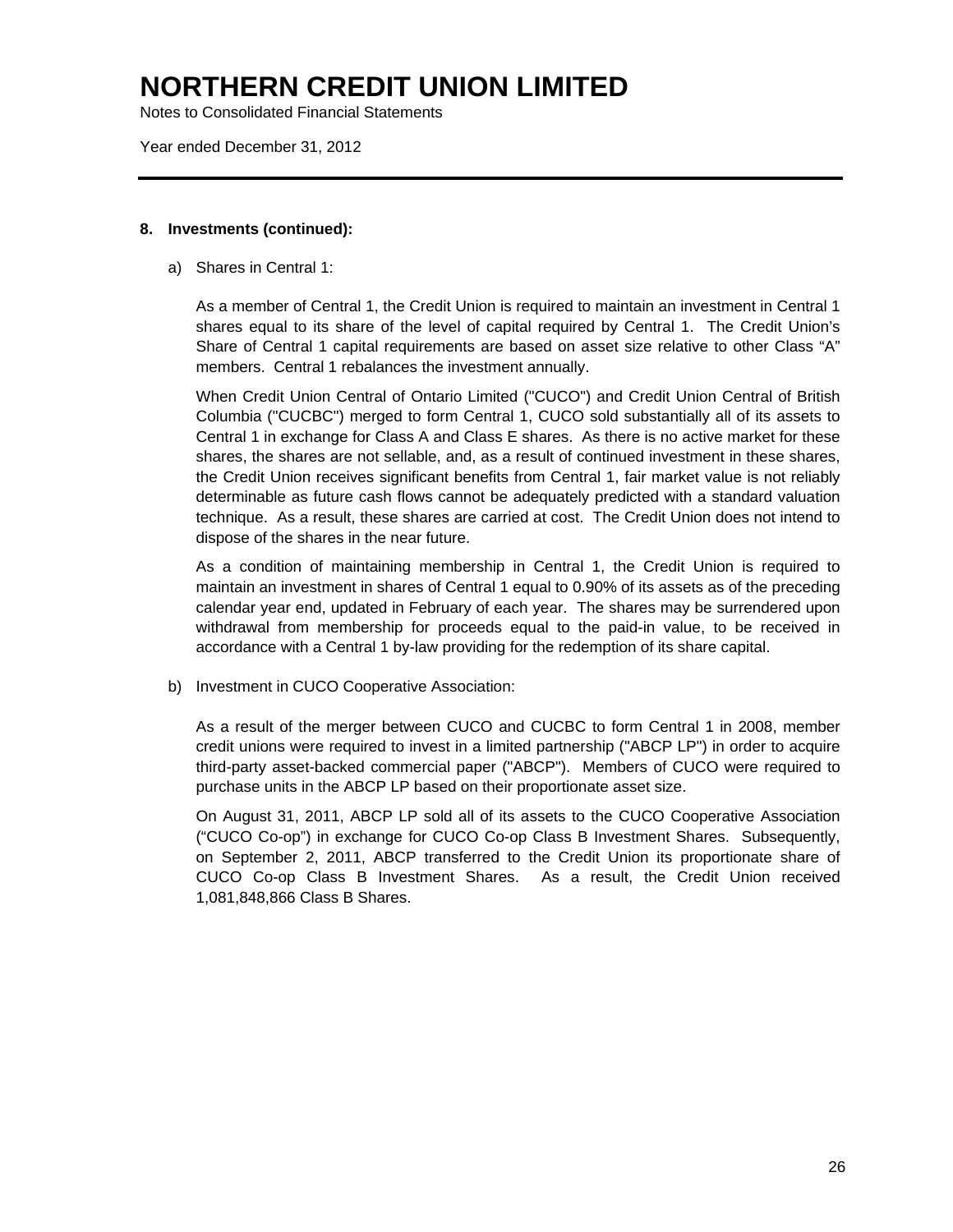Notes to Consolidated Financial Statements

Year ended December 31, 2012

#### **8. Investments (continued):**

b) Investment in CUCO Cooperative Association (continued):

At December 30, 2012, and December 30, 2011 an independent valuation was completed on the underlying investments of the CUCO Co-op utilizing valuation techniques based on discounting expected future cash flows. The valuation was based on conditions existing at the statement of financial position date. As a result of this valuation, the carrying value of the investment in the CUCO Co-op on the Credit Union's balance sheet was increased to \$3,513,451 (2011 - \$3,045,891). During the year the Credit Union received \$319,437 from the CUCO Co-op, of which \$319,437 has been recorded as a return of the initial capital invested and nil has been recorded as interest income. In addition, as these investments have been designated as FVTPL a fair value adjustment of \$786,997 has been recorded in income for 2012 (2011 - \$16,914).

c) Central 1 Liquidity reserve deposit:

The Credit Union is a member of Central 1. As a condition of maintaining membership in Central 1 in good standing, the Credit Union is required to maintain on deposit an amount equal to 6% of its assets as at each preceding month end. The deposits bear interest at varying rates, dependent upon the term of the investment, and have been designated as Loans and Receivables.

d) Other shares:

The Credit Union maintains other instruments which are non-interest bearing. These shares have been designated as Available for Sale, but carried at cost as they are not traded in an active market and fair value cannot be measured reliably.

#### **9. Other assets:**

|                      | 2012                     | 2011                    |
|----------------------|--------------------------|-------------------------|
| Other<br>Prepayments | 500,750<br>\$<br>935,686 | 432,171<br>S<br>667,994 |
|                      | \$1,436,436              | \$1,100,165             |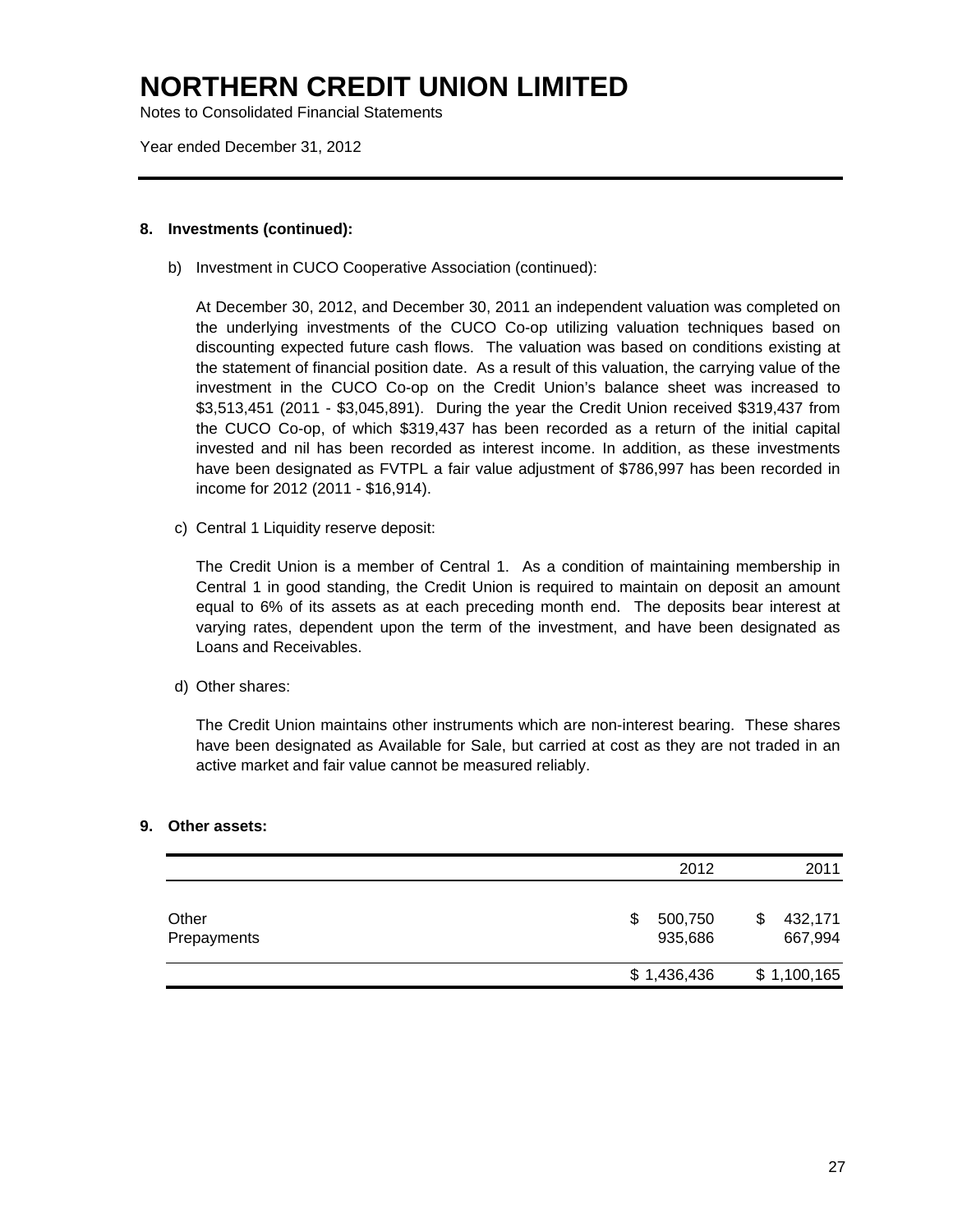Notes to Consolidated Financial Statements

Year ended December 31, 2012

### **10. Property and equipment and intangible assets:**

|                                          |                  |                             | 2012               |
|------------------------------------------|------------------|-----------------------------|--------------------|
|                                          | Cost             | Accumulated<br>depreciation | Carrying<br>amount |
|                                          |                  |                             |                    |
| Land                                     | \$<br>2,564,933  | \$                          | \$<br>2,564,933    |
| Parking areas                            | 184,820          | 109,048                     | 75,772             |
| Buildings and improvements               | 17,130,699       | 6,771,939                   | 10,358,760         |
| Leasehold improvements                   | 2.392.445        | 1,587,050                   | 805,395            |
| Furniture, office and computer equipment | 11,037,548       | 7,962,684                   | 3,074,864          |
| Automated banking machines               | 1,160,090        | 309,911                     | 850,179            |
| Construction in progress                 | 514,306          |                             | 514,306            |
| Tangible assets                          | 34,984,841       | 16,740,632                  | 18,244,209         |
| Intangible assets (software)             | 2,236,720        | 277,138                     | 1,959,582          |
|                                          | \$<br>37,221,561 | \$<br>17,017,770            | \$<br>20,203,791   |

|                                          |                  |                             | 2011               |
|------------------------------------------|------------------|-----------------------------|--------------------|
|                                          | Cost             | Accumulated<br>depreciation | Carrying<br>amount |
| Land                                     | \$<br>2,641,559  | \$                          | \$<br>2,641,559    |
| Parking areas                            | 189,697          | 101,956                     | 87,741             |
| Buildings and improvements               | 17,093,433       | 6,133,402                   | 10,960,031         |
| Leasehold improvements                   | 2,405,180        | 1,482,423                   | 922,757            |
| Furniture, office and computer equipment | 8,896,103        | 7,301,447                   | 1,594,656          |
| Automated banking machines               | 1,162,019        | 214,065                     | 947,954            |
| Construction in progress                 | 17,101           |                             | 17,101             |
| Tangible assets                          | 32,405,092       | 15,233,293                  | 17, 171, 799       |
| Intangible assets (software)             | 2,202,498        | 55,063                      | 2,147,435          |
|                                          | \$<br>34.607.590 | \$<br>15,288,356            | \$<br>19,319,234   |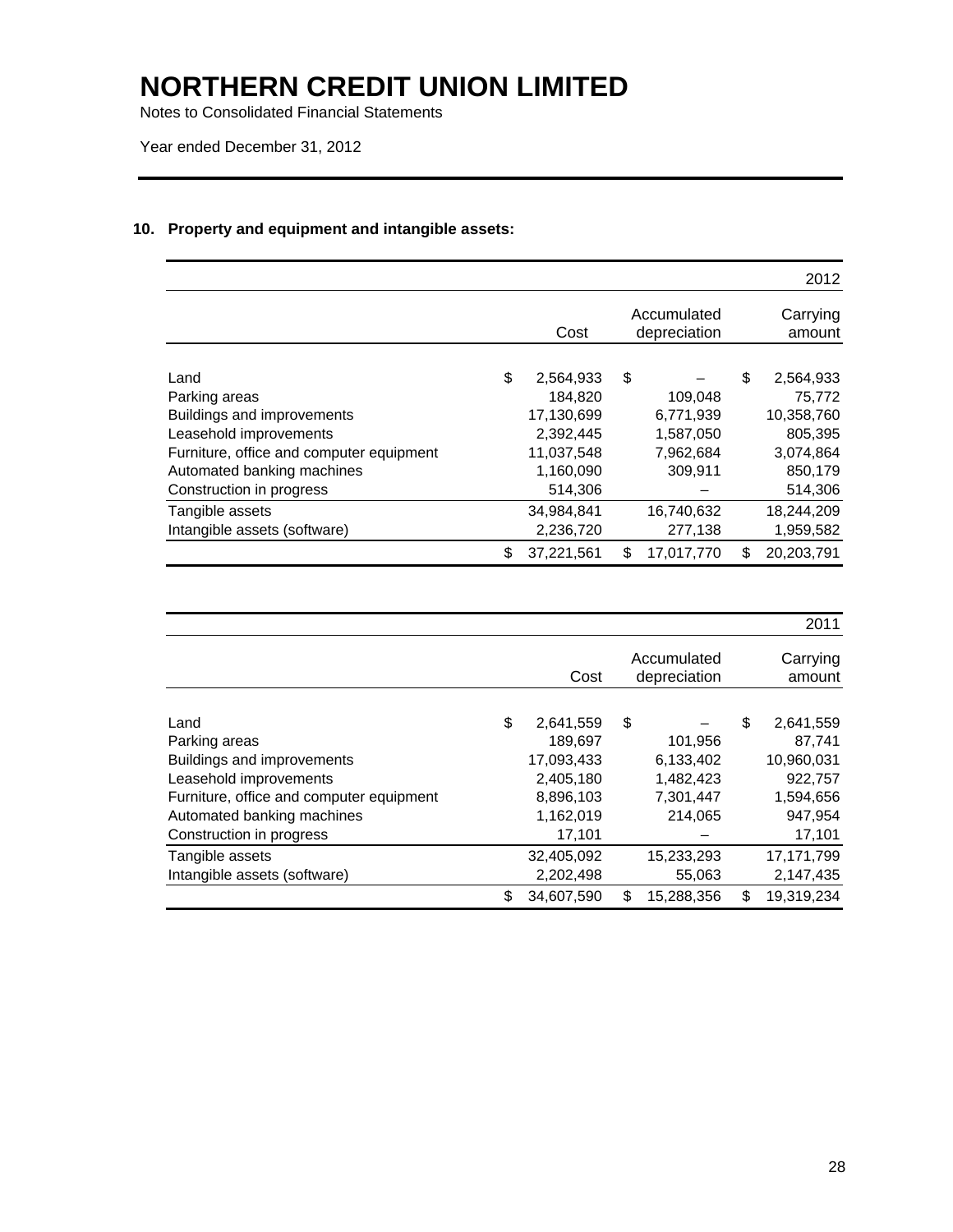Notes to Consolidated Financial Statements

### **10. Property and equipment and intangible assets (continued):**

Depreciation and amortization in respect of the above assets for the year amounts to \$1,800,416 (2011 - \$1,519,399). Reconciliations of the carrying amount for each class of fixed asset are summarized below.

|                                                                                         | 2012                                             | 2011                                     |
|-----------------------------------------------------------------------------------------|--------------------------------------------------|------------------------------------------|
| Land                                                                                    |                                                  |                                          |
| Carrying amount at the beginning of the year:<br><b>Disposals</b>                       | \$<br>2,641,559<br>(76, 626)                     | \$<br>2,641,559                          |
| Carrying amount at the end of the year                                                  | \$<br>2,564,933                                  | \$<br>2,641,559                          |
| Parking area                                                                            |                                                  |                                          |
| Carrying amount at the beginning of the year:<br><b>Disposals</b><br>Depreciation       | \$<br>87,741<br>(1,883)<br>(10,086)              | \$<br>98,321<br>(10, 580)                |
| Carrying amount at the end of the year                                                  | \$<br>75,772                                     | \$<br>87,741                             |
| Buildings and improvements                                                              |                                                  |                                          |
| Carrying amount at the beginning of the year:<br>Additions<br>Disposals<br>Depreciation | \$<br>10,960,031<br>39,170<br>(473)<br>(639,968) | \$<br>11,572,633<br>82,210<br>(694, 812) |
| Carrying amount at the end of the year                                                  | \$<br>10,358,760                                 | \$<br>10,960,031                         |
| Leasehold improvements                                                                  |                                                  |                                          |
| Carrying amount at the beginning of the year;<br>Additions<br>Depreciation              | \$<br>922,757<br>3,954<br>(121, 316)             | \$<br>346,223<br>694,099<br>(117, 565)   |
| Carrying amount at the end of the year                                                  | \$<br>805,395                                    | \$<br>922,757                            |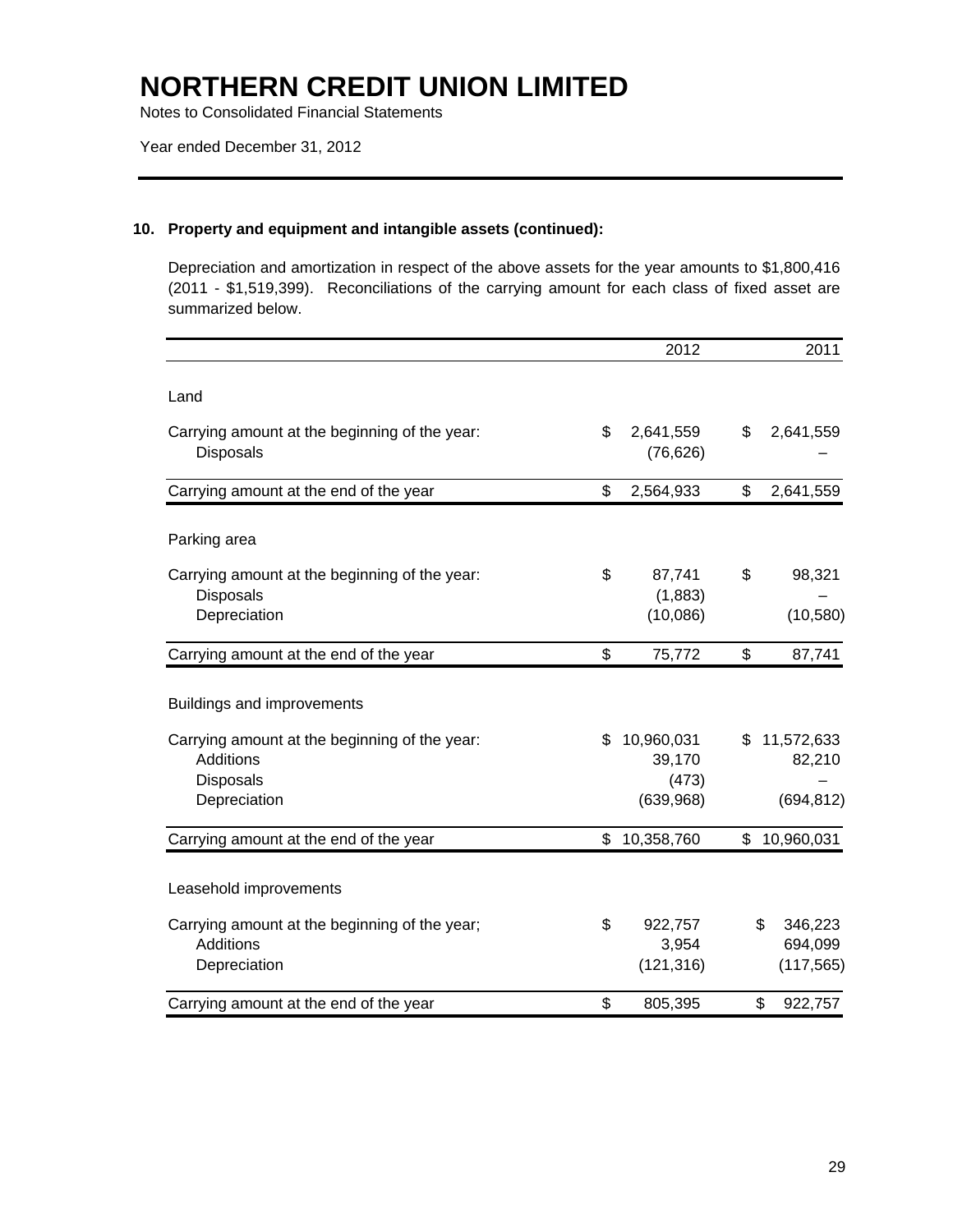Notes to Consolidated Financial Statements

Year ended December 31, 2012

### **10. Property and equipment and intangible assets (continued):**

|                                                                   | 2012                         | 2011                       |
|-------------------------------------------------------------------|------------------------------|----------------------------|
| Furniture, office and computer equipment                          |                              |                            |
| Carrying amount at the beginning of the year:<br>Additions        | \$<br>1,594,656<br>2,198,672 | \$<br>1,366,334<br>758,803 |
| <b>Disposals</b><br>Depreciation                                  | (22, 177)<br>(696, 287)      | (530, 481)                 |
| Carrying amount at the end of the year                            | \$<br>3,074,864              | \$<br>1,594,656            |
| Automated banking machines                                        |                              |                            |
| Carrying amount at the beginning of the year;<br><b>Additions</b> | \$<br>947,953<br>21,177      | \$<br>978,902<br>77,737    |
| <b>Disposals</b>                                                  | (7, 914)                     |                            |
| Depreciation                                                      | (111, 037)                   | (108, 685)                 |
| Carrying amount at the end of the year                            | \$<br>850,179                | \$<br>947,954              |
| Construction in progress                                          |                              |                            |
| Carrying amount at the beginning of the year;<br><b>Additions</b> | \$<br>17,099<br>506,961      | \$<br>20,306<br>991,390    |
| Transfer to service                                               | (9,754)                      | (994, 595)                 |
| Carrying amount at the end of the year                            | \$<br>514,306                | \$<br>17,101               |
| Intangible assets (computer software)                             |                              |                            |
| Carrying amount at the beginning of the year;                     | \$<br>2,147,435              | \$<br>1,479,141            |
| Additions                                                         | 34,222                       | 723,357                    |
| Amortization                                                      | (222, 075)                   | (55,063)                   |
| Carrying amount at the end of the year                            | \$<br>1,959,582              | \$<br>2,147,435            |
| Total carrying amount                                             | \$ 20,203,791                | \$19,319,234               |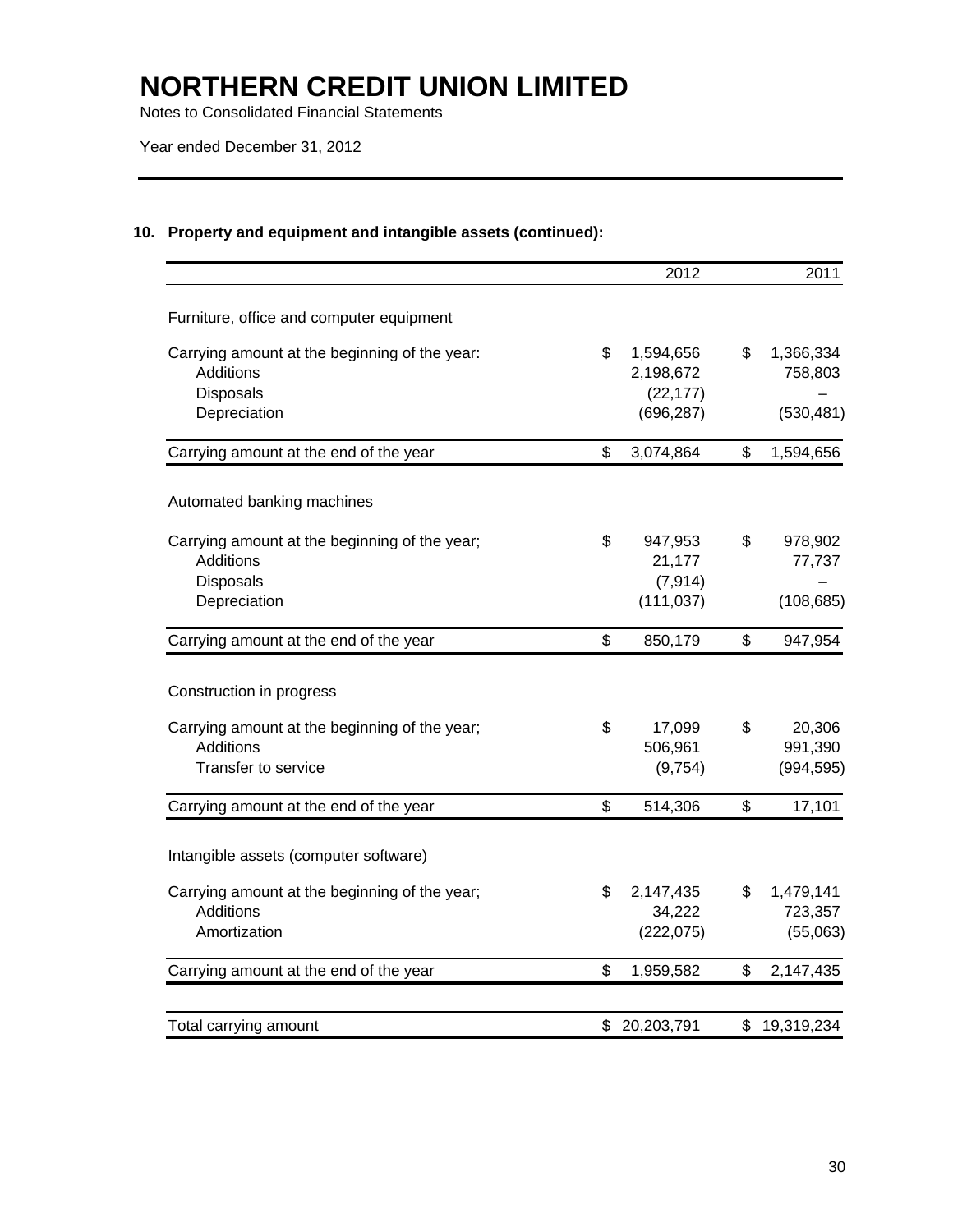Notes to Consolidated Financial Statements

Year ended December 31, 2012

### **11. Members' deposits:**

|                                        | 2012            |     | 2011        |
|----------------------------------------|-----------------|-----|-------------|
| Non-interest bearing deposits          | \$<br>1,285,160 | \$  | 1,392,757   |
| Deposits with variable interest rates: |                 |     |             |
| Chequing                               | 195,960,374     |     | 201,046,984 |
| Savings                                | 118,851,373     |     | 116,530,819 |
| Registered retirement plans            | 25,249,712      |     | 18,753,325  |
|                                        | 340,061,459     |     | 336,331,128 |
| Deposits with fixed interest rates:    |                 |     |             |
| Term deposits                          | 164,088,316     |     | 157,251,623 |
| Registered retirement savings plans    | 140,179,305     |     | 135,180,009 |
| Accrued interest                       | 4,234,776       |     | 4,135,206   |
|                                        | 308,502,397     |     | 296,566,838 |
|                                        | 649,849,016     | \$. | 634,290,723 |

The following summarizes the Credit Union's Members' deposits by the contractual repricing or maturity date, whichever is earlier:

|                    |   |                | 2012    |     |                |         | 2011 |  |
|--------------------|---|----------------|---------|-----|----------------|---------|------|--|
|                    |   | Principal      | Average |     | Principal      | Average |      |  |
|                    |   | <b>Balance</b> | Yield   |     | <b>Balance</b> | Yield   |      |  |
|                    |   |                |         |     |                |         |      |  |
| Floating           | S | 340,061,461    | 0.39%   | \$. | 335,909,575    | 0.29%   |      |  |
| Within 1 year      |   | 177,058,153    | 1.83%   |     | 156,143,562    | 2.17%   |      |  |
| Over 1 year        |   | 127,209,466    | 1.41%   |     | 136,709,625    | 1.56%   |      |  |
|                    |   | 644.329.080    | 0.78%   |     | 628,762,762    | 1.03%   |      |  |
| Non-rate sensitive |   | 5,519,936      |         |     | 5,527,961      |         |      |  |
|                    | S | 649,849,016    |         |     | 634,290,723    |         |      |  |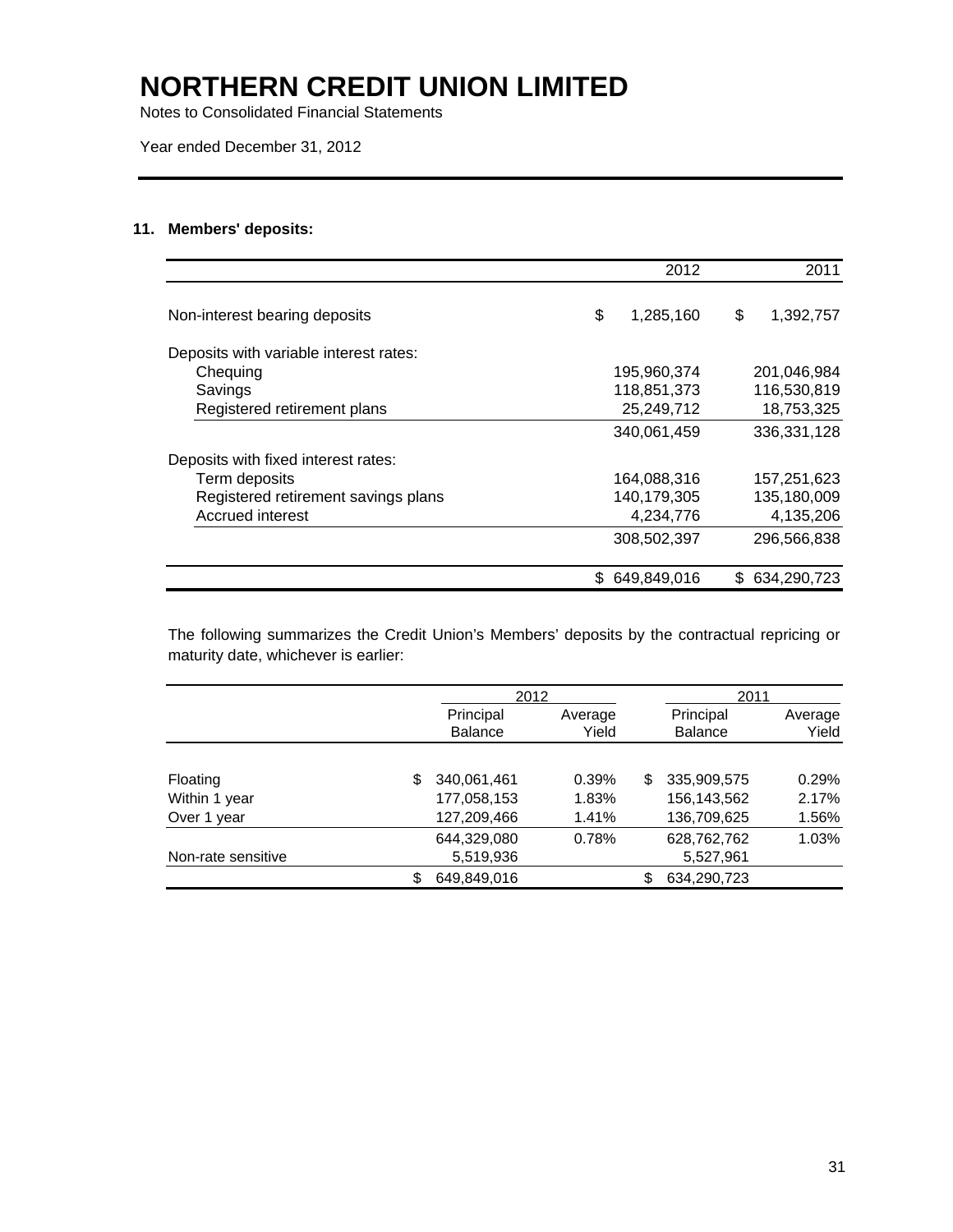Notes to Consolidated Financial Statements

Year ended December 31, 2012

### **12. Short-term borrowings with Central 1 Credit Union:**

The Credit Union has authorized credit facilities available with Central 1 in the aggregate amount of \$34.0 million. These credit facilities are secured by a general security agreement and an assignment of book debts. At the end of the year, \$10,000,000 (2011 - \$Nil) was outstanding under this facility.

### **13. Liabilities qualifying as regulatory capital:**

|                                                            | 2012                                      | 2011                                      |
|------------------------------------------------------------|-------------------------------------------|-------------------------------------------|
| Membership shares<br>Patronage shares<br>Investment shares | 1,274,249<br>S.<br>1,443,188<br>7,435,602 | 1,284,967<br>\$<br>1,521,539<br>7,202,471 |
|                                                            | 10,153,039                                | 10,008,977                                |

Patronage or Investment shares are recognized as a liability, equity or compound instrument based on the terms and in accordance with IAS 32, Financial Instrument Presentation and IFRIC 2 Members' Shares in Cooperative Entities and Similar Instruments. If they are classified as equity, they are recognized at cost net of transaction costs. If they are recognized as liability, they are initially recognized at fair value net of any transaction costs directly attributable to the issuance of the instrument and subsequently carried at amortized cost using the effective interest rate method.

#### *Terms and Conditions*

#### *Membership Shares*

Membership shares have a par value of \$5 per share and members eighteen years of age and over are required to have a minimum of five shares. Members under the age of eighteen are required to have one share. Membership share balances can be withdrawn only upon termination of membership and approval of the directors. At December 31, 2012, there were 52,030 members of the Credit Union holding 254,849 membership shares (2011 - 51,109 members holding 256,993 shares). Dividends are at the discretion of the Board of Directors.

Funds invested by members in member shares are not insured by DICO. The withdrawal of member shares is subject to the Credit Union maintaining adequate regulatory capital (see Note 14), as is the payment of any dividends on these shares. Membership shares are available for redemption and based on their features are classified as a liability.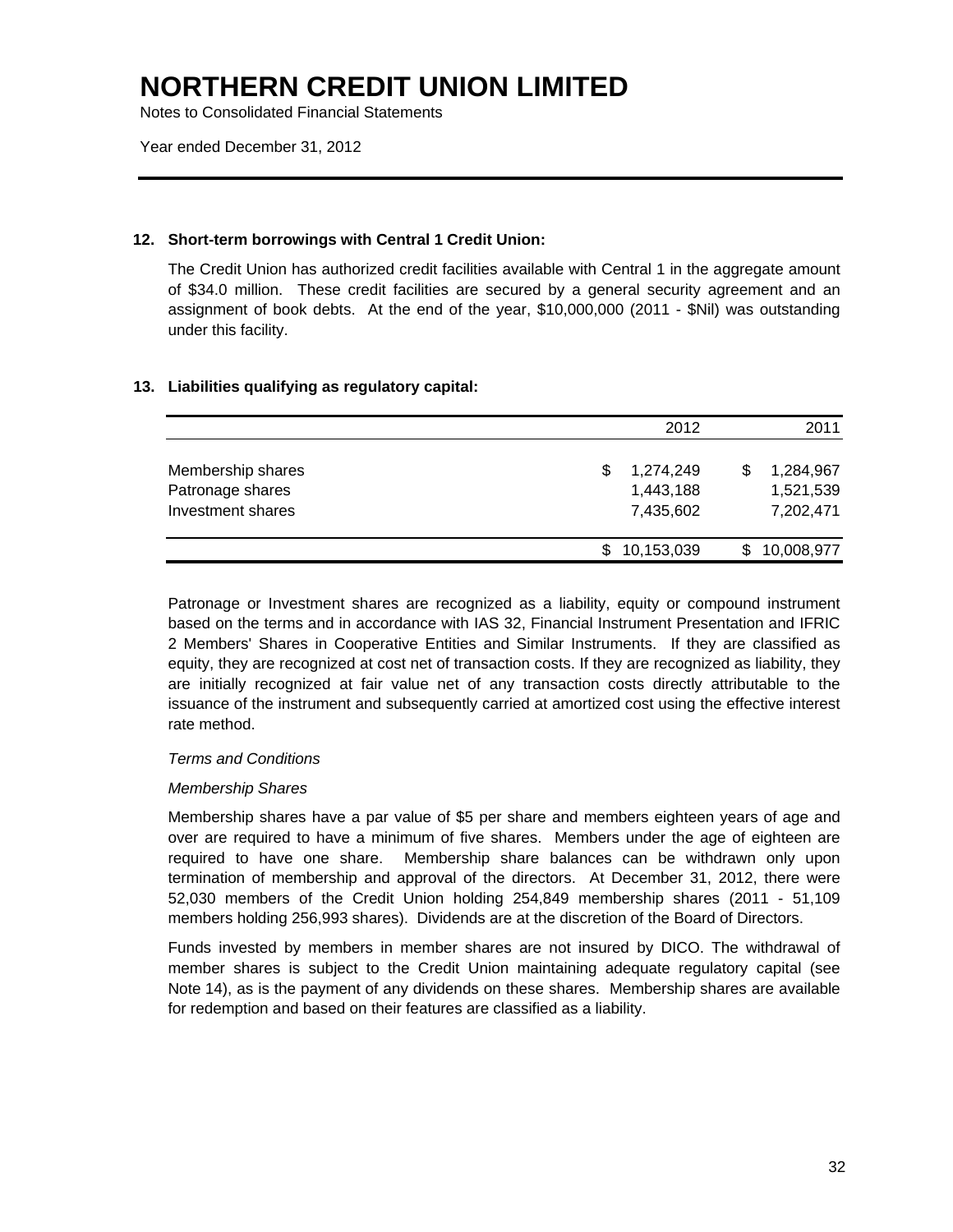Notes to Consolidated Financial Statements

Year ended December 31, 2012

### **13. Liabilities qualifying as regulatory capital (continued):**

### *Patronage Shares*

The Credit Union is authorized to issue an unlimited number of non-voting, non-participating, Class A non-cumulative, redeemable patronage shares. Class A non-cumulative redeemable patronage shares can only be withdrawn subject to any restrictions imposed by the Credit Unions and Caisses Populaires Act, 1994. Issued and outstanding shares as at December 31, 2012 were 1,443,188 (2011 - 1,521,539). Patronage shares are available for redemption and based on their features are classified as a liability.

Patronage share redemptions are at the discretion of the Directors to a maximum of 10% of the shares outstanding at the previous year end.

#### *Investment Shares*

Class B investment shares pay dividends at the discretion of the Board of Directors in the form of cash or additional shares, to a maximum of 10% of the shares outstanding at the previous year end. The Credit Union has the option to redeem these shares in whole or in part or on a pro-rata basis any time after five years from the date of issuance. Issued and outstanding shares as at December 31, 2012 were 7,435,601 (2011 - 7,202,471). Investment shares are non-voting, are available for redemption and based on their features are classified as a liability.

### **14. Capital management:**

The Credit Union maintains policies and procedures relative to capital management so as to ensure that capital levels are sufficient to cover risks inherent in the business.

The Credit Union's objectives when managing capital are to implement a policy that:

- ensures that the quantity, quality and composition of capital needed that reflects the inherent risks of the Credit Union and to support the current and planned operations; and
- provides distributions of dividends and redemptions of capital instruments to members.

The Credit Union Act requires credit unions to maintain minimum regulatory capital, as defined by the Act. Regulatory capital is calculated as a percentage of total assets, and of risk-weighted assets. Risk-weighted assets are calculated by applying risk weight percentages, as prescribed by the Act, to various asset categories, operational and interest rate risk criteria. The prescribed risk weights are dependent upon the degree of risk inherent in the asset.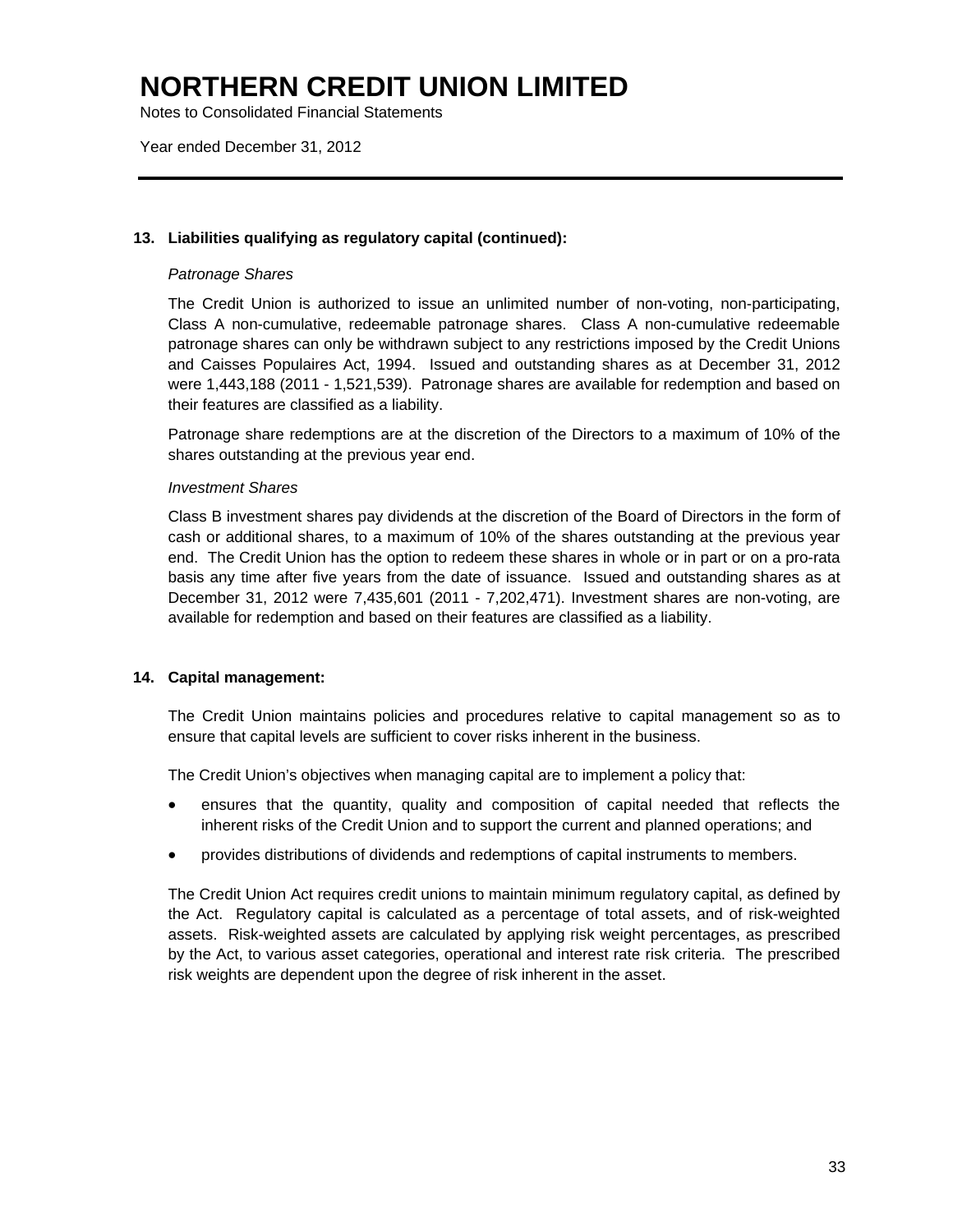Notes to Consolidated Financial Statements

Year ended December 31, 2012

#### **14. Capital management (continued):**

The Act requires credit unions to maintain a capital ratio of 4.00% and a risk-weighted capital ratio of 8.00%. The Credit Union has a stated policy that it will maintain at all times capital equal to the minimum required by the Act plus a prudent cushion. The current minimum ratios per board policy are a capital ratio of 4.00% and a risk-weighted capital ratio of 8.00%. The Credit Union is in compliance with the Act as indicated by the table below:

|                                        | Regulatory<br>Capital        | Capital leverage<br>minimum<br>actual | Risk weighted<br>minimum actual    |
|----------------------------------------|------------------------------|---------------------------------------|------------------------------------|
| December 31, 2012<br>December 31, 2011 | \$47,256,602<br>\$45,455,187 | 4.00%<br>6.63%<br>4.00%<br>6.64%      | 12.97%<br>8.00%<br>14.34%<br>8.00% |

The Credit Union manages its Tier 1 and Tier 2 capital in accordance with internal policies and regulatory requirements. Tier 1 capital is the highest quality and consists of retained earnings, membership shares and the portion of the value of Class A and B investment and patronage shares that are not redeemable within 12 months. Tier 2 capital is comprised of the value of Class A and B investment and patronage shares ineligible as Tier 1 capital and the eligible portion of the allowance for impaired loans.

The amount of composition of Tier 1 and Tier 2 capital was as follows:

|                                                      | 2012              | 2011             |
|------------------------------------------------------|-------------------|------------------|
| Tier 1 Capital                                       |                   |                  |
| Retained earnings                                    | 28,740,078<br>\$. | \$ 27,102,724    |
| Contributed surplus                                  | 8,243,485         | 8,243,485        |
| Membership shares                                    |                   |                  |
| Class A non-cumulative redeemable                    | 1,274,249         | 1,284,967        |
|                                                      |                   |                  |
| patronage shares (90%)                               | 1,369,385         | 1,445,381        |
| Class B non-cumulative, non-voting,                  |                   |                  |
| non-participating investments shares (90%)           | 6,715,355         | 6,499,376        |
| <b>Tier 2 Capital</b>                                |                   |                  |
| Class A non-cumulative redeemable                    |                   |                  |
| patronage shares (10%)                               | 73,803            | 76,159           |
| Class B non-cumulative, non-voting,                  |                   |                  |
| non-participating investment shares (10%)            | 720,247           | 703,095          |
| Non-specific collective allowance for impaired loans | 120,000           | 100,000          |
|                                                      |                   |                  |
| Total regulatory capital                             | 47,256,602<br>\$  | 45,455,187<br>S. |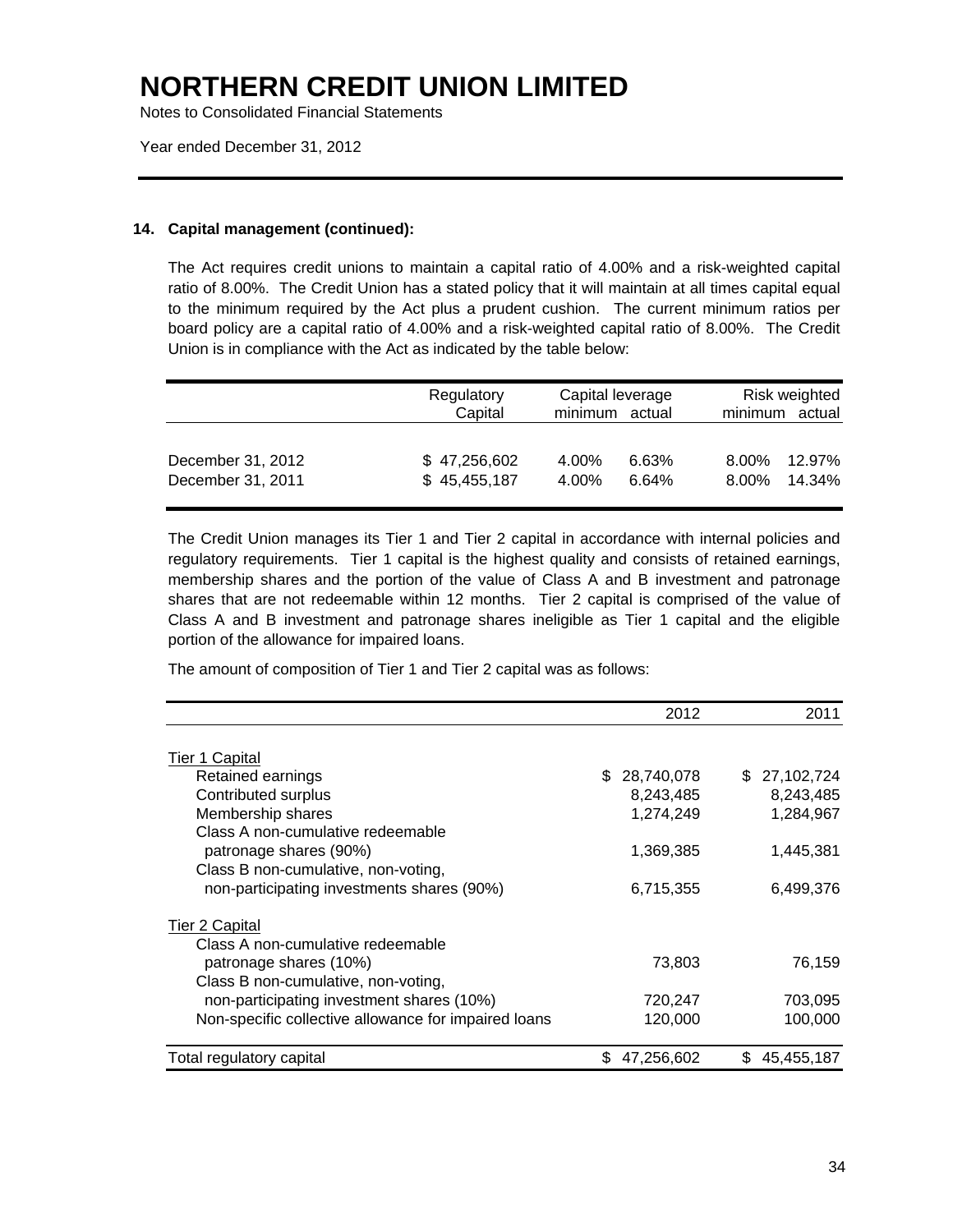Notes to Consolidated Financial Statements

Year ended December 31, 2012

#### **15. Commitments and contingencies:**

- (a) As at December 31, 2012, commitments for authorized but not issued loans to members amounted to approximately \$18,677,467 (2011 - \$7,231,629).
- (b) As at December 31, 2012, commitments for unused lines and letters of credit amounted to approximately \$106,284,706 and \$2,230,252, respectively (2011 - \$80,417,569 and \$1,825,911, respectively).
- (c) The Credit Union has commitments for the rental of branch premises under long-term noncancelable operating leases and other rental agreements which expire on various dates to 2020. Future annual minimum lease payments are approximately as follows:

| 2013       | 355,505 |
|------------|---------|
| 2014       | 328,472 |
| 2015       | 304,305 |
| 2016       | 245,300 |
| 2017       | 243,345 |
| Thereafter | 677,256 |
|            |         |

(d) The Credit Union is involved in certain legal matters and litigation from time to time, the outcomes of which are not presently determinable. The effects, if any, from such contingencies will be accounted for in the periods in which the matters are probable.

#### **16. Income taxes:**

The components of income tax expense (benefit) are as follows

|                                                           | 2012 |                    |   | 2011                 |  |
|-----------------------------------------------------------|------|--------------------|---|----------------------|--|
| Current income tax expense<br>Deferred income tax expense | \$   | 526,000<br>304.500 | S | 456,215<br>(44, 687) |  |
| Total income tax expense                                  | \$   | 830,500            |   | 411,528              |  |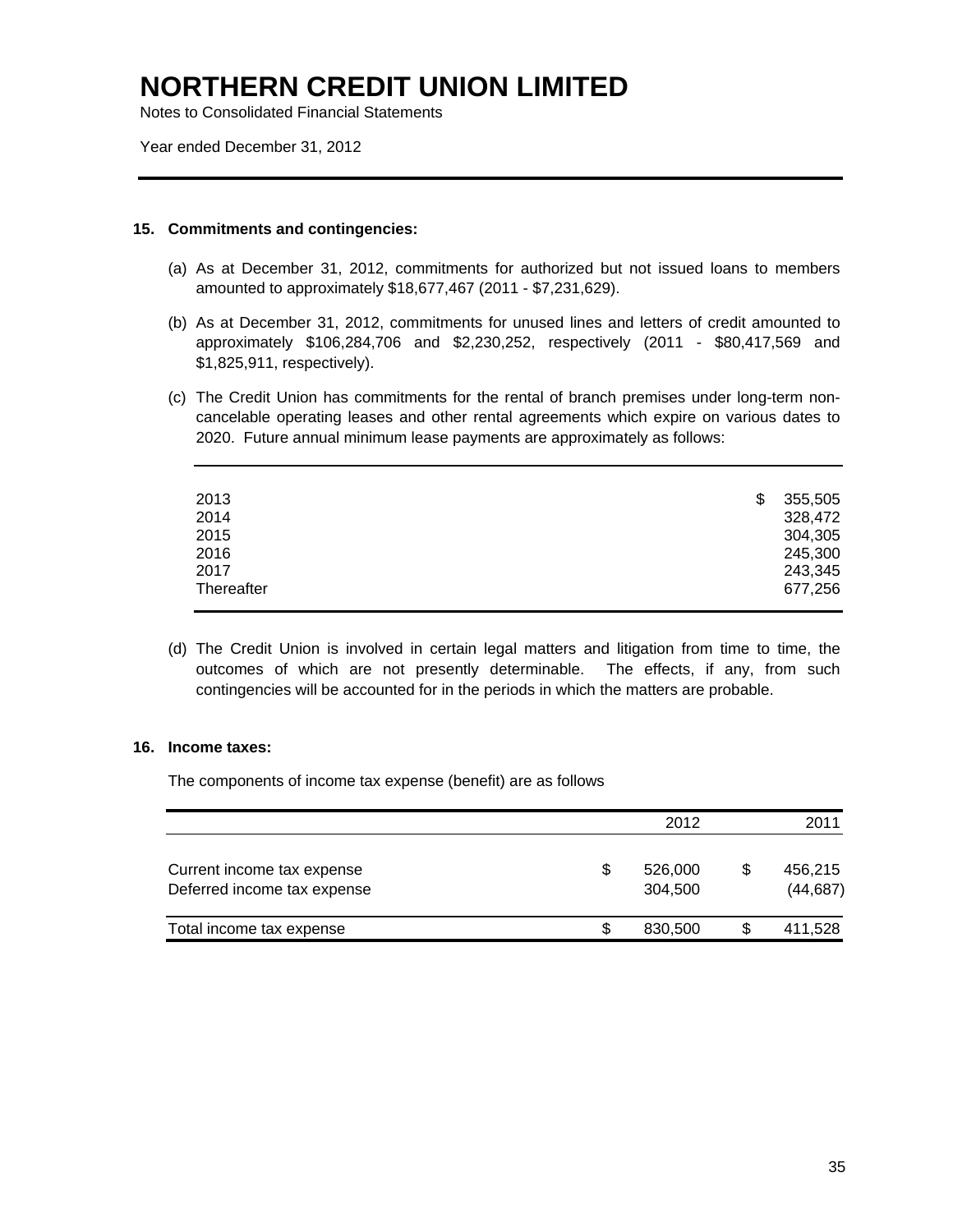Notes to Consolidated Financial Statements

Year ended December 31, 2012

#### **16. Income taxes (continued):**

Income tax expense differs from the amount that would be computed by applying the federal and provincial statutory rate of 26.50% (2011 - 28.25%) to income before income taxes. The reasons for the difference are as follows:

|                                                                                                                                                                        |     | 2012                                                  | 2011                                    |
|------------------------------------------------------------------------------------------------------------------------------------------------------------------------|-----|-------------------------------------------------------|-----------------------------------------|
| Income before income tax                                                                                                                                               | \$. | 2,794,894                                             | \$<br>2,282,081                         |
| Statutory tax rate                                                                                                                                                     |     | 26.50%                                                | 28.25%                                  |
| Computed tax expense                                                                                                                                                   | \$  | 740.647                                               | \$<br>644,689                           |
| Increase (decrease) resulting from:<br>Lower rate on preferred rate amount<br>Small business deduction<br>Non-deductible expense<br>Change in future tax rate<br>Other |     | (218, 381)<br>(35,000)<br>10.178<br>40,905<br>292,151 | (330,136)<br>23,915<br>23,305<br>49,755 |
| Total income tax expense                                                                                                                                               |     | 830,500                                               | \$<br>411.528                           |

The movements of deferred tax assets and liabilities are presented below:

|                                |                           |     |                      | Year ended December 31, 2012    |    |                    |
|--------------------------------|---------------------------|-----|----------------------|---------------------------------|----|--------------------|
|                                | Opening<br><b>Balance</b> |     | Recognized<br>in OCI | Recognized in<br>Profit or loss |    | Closing<br>Balance |
| Deferred tax assets:           |                           |     |                      |                                 |    |                    |
| Investments                    | \$<br>20,329              | \$  |                      | \$<br>(20, 329)                 | \$ |                    |
| Employee retirement benefits   | 611,375                   |     | 140,160              | 81,582                          |    | 833,117            |
| Property and equipment         | 91,330                    |     |                      | (21, 930)                       |    | 69,400             |
| Intangible assets              | 26,778                    |     |                      | 14,222                          |    | 41,000             |
| Allowance for impaired loans   | 305,875                   |     |                      | (211, 475)                      |    | 94,400             |
| Total deferred tax assets      | \$1,055,687               | \$  | 140,160              | \$<br>(157,930)                 |    | \$1,037,917        |
| Deferred tax liabilities:      |                           |     |                      |                                 |    |                    |
| Mortgage securitizations       | \$<br>91,218              | \$  | (63, 787)            | \$<br>10,506                    | \$ | 37,937             |
| Investments                    |                           |     |                      | 187,000                         |    | 187,000            |
| Total deferred tax liabilities | \$<br>91,218              | \$  | (63, 787)            | \$<br>197,506                   | \$ | 224,937            |
|                                |                           |     |                      |                                 |    |                    |
| Total movement taken to        |                           |     |                      |                                 |    |                    |
| income tax expense             | \$<br>964,469             | \$. | 203,947              | \$<br>(355,436)                 | S  | 812,980            |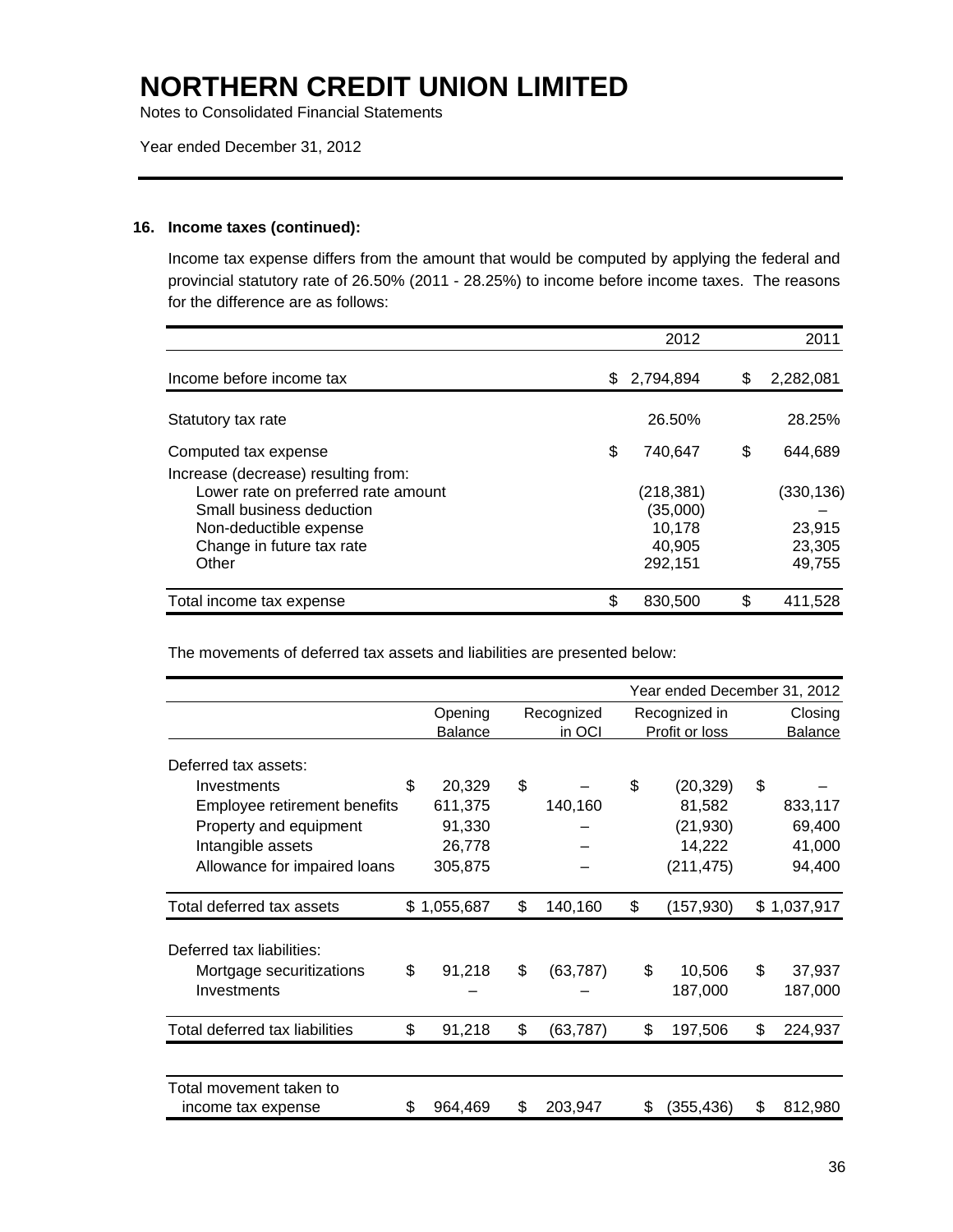Notes to Consolidated Financial Statements

Year ended December 31, 2012

### **16. Income taxes (continued):**

|                                                       |     |                |                 | Year ended December 31, 2011 |     |             |
|-------------------------------------------------------|-----|----------------|-----------------|------------------------------|-----|-------------|
|                                                       |     | Opening        | Recognized      | Recognized in                |     | Closing     |
|                                                       |     | <b>Balance</b> | in OCI          | Profit or loss               |     | Balance     |
| Deferred tax assets:                                  |     |                |                 |                              |     |             |
| Investments                                           | \$  | (47,608)       | \$              | \$<br>67,937                 | \$. | 20,329      |
| Employee retirement benefits                          |     | 251,260        | 382,410         | (22, 295)                    |     | 611,375     |
| Property and equipment                                |     | 78,000         |                 | 13,330                       |     | 91,330      |
| Intangible assets                                     |     | 128,922        |                 | (102,144)                    |     | 26,778      |
| Allowance for impaired loans                          |     | 109,053        |                 | 196,822                      |     | 305,875     |
| Total deferred tax assets                             | \$  | 519,627        | \$<br>382,410   | \$<br>153,650                |     | \$1,055,687 |
|                                                       |     |                |                 |                              |     |             |
| Deferred tax liabilities:<br>Mortgage securitizations | \$  | 25,000         | \$<br>(42, 745) | \$<br>108,963                | \$  | 91,218      |
| Total deferred tax liabilities                        | \$. | 25,000         | \$<br>(42,745)  | \$<br>108,963                | \$  | 91,218      |
|                                                       |     |                |                 |                              |     |             |
| Total movement taken to                               |     |                |                 |                              |     |             |
| income tax expense                                    | S   | 494,627        | \$<br>425,155   | \$<br>44,687                 | S   | 964,469     |

The ultimate realization of future tax assets is dependent upon generation of taxable income during future periods in which the unused tax losses are available.

The Credit Union has net capital loss carryforwards of \$130,300 with no expiry date which are available to reduce future taxable income. The tax benefit of the losses will be recognized in the year that it is determined that it is probable that they will be realized.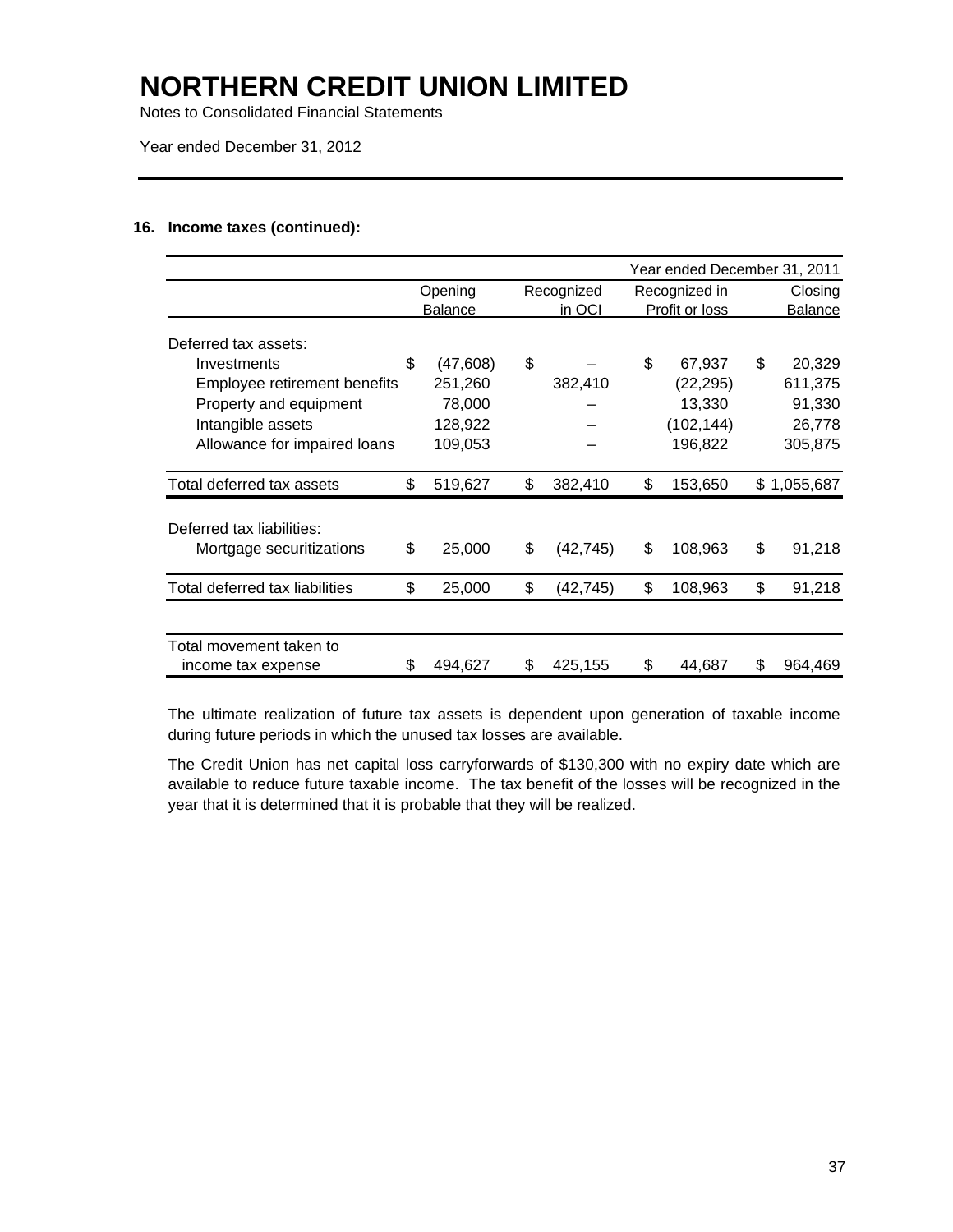Notes to Consolidated Financial Statements

Year ended December 31, 2012

### **17. Employee future benefits:**

The Credit Union has a defined benefit pension plan for certain management employees. All other employees of the Credit Union may elect to participate in the Canadian Credit Union Employees Pension Plan, a defined contribution plan, as provided by CUMIS Life Insurance Company.

The total expense for the pension plans are as follows:

|                                                           | 2012    |   | 2011    |
|-----------------------------------------------------------|---------|---|---------|
| Defined benefit pension plan:<br>Net benefit plan expense | 721,300 | S | 533,800 |
| Defined contribution pension plan                         | 214.464 |   | 229,884 |
|                                                           | 935.764 | S | 763,684 |

Information about the Credit Union's defined benefit plan is as follows:

|                                | 2012             | 2011            |
|--------------------------------|------------------|-----------------|
| Accrued benefit obligation:    |                  |                 |
| Balance, beginning of year     | \$<br>9,112,800  | \$<br>7,620,700 |
| Current service cost           | 905,700          | 823,500         |
| Interest cost                  | 469,200          | 419,300         |
| Benefits paid                  | (280,900)        | (118,500)       |
| <b>Actuarial losses</b>        | 778,800          | 367,800         |
| Balance, end of year           | \$<br>10,985,600 | \$<br>9,112,800 |
| Plan assets:                   |                  |                 |
| Fair value, beginning of year  | \$<br>6,863,700  | \$<br>6,710,200 |
| Expected return on plan assets | 425,800          | 503,200         |
| <b>Employer contributions</b>  | 518,000          | 469,900         |
| Employees' contributions       | 227,800          | 205,800         |
| Benefits paid                  | (280,900)        | (118,500)       |
| Actuarial gains (losses)       | 311,600          | (906, 900)      |
| Fair value, end of year        | \$<br>8,066,000  | \$<br>6,863,700 |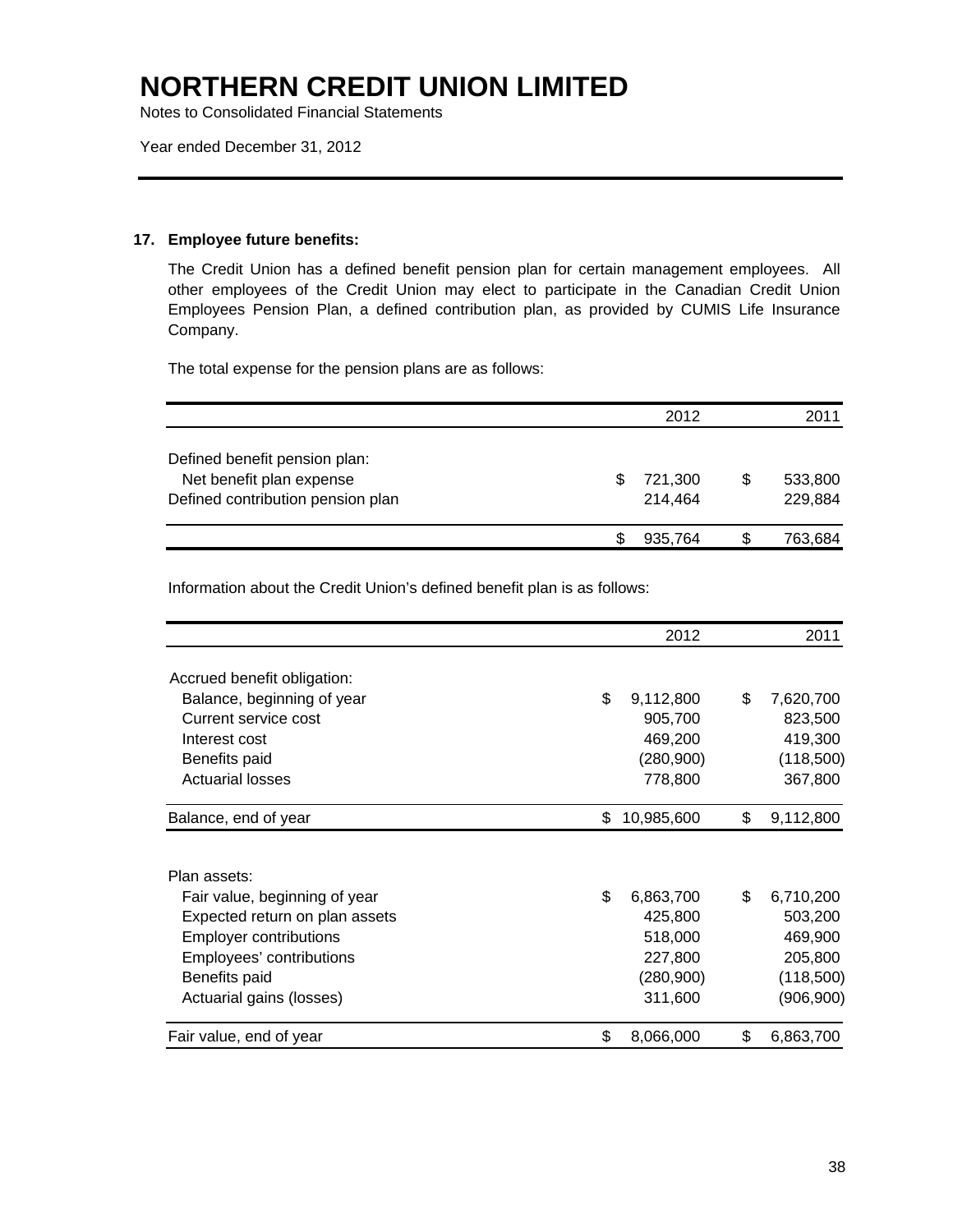Notes to Consolidated Financial Statements

### **17. Employee future benefits (continued):**

Experience adjustments incurred were as follows:

|                                           |    |                       | Defined Benefit Pensions |                          |  |  |
|-------------------------------------------|----|-----------------------|--------------------------|--------------------------|--|--|
|                                           |    | 2012                  |                          | 2011                     |  |  |
| Accrued benefit obligation<br>Plan assets | S. | (778, 800)<br>311,600 | \$                       | (367, 800)<br>(906, 900) |  |  |
| Total for the year                        | S  | (467, 200)            |                          | \$(1,274,700)            |  |  |

The accrued benefit liability is included in accounts payable and accrued liabilities.

The following table provides the amount recognized in the consolidated statement of financial position:

|                                                                                          |                 | <b>Defined Benefit Pensions</b> |
|------------------------------------------------------------------------------------------|-----------------|---------------------------------|
|                                                                                          | 2012            | 2011                            |
| Funded status (deficit) being accrued benefit<br>liability included in other liabilities | $$$ (2,919,600) | \$ (2,249,100)                  |
| Net amount recognized                                                                    | \$ (2,919,600)  | \$ (2,249,100)                  |

The significant actuarial assumptions adopted in measuring the Credit Union's accrued benefit obligations are as follows:

|                                                  | 2012     | <b>Defined Benefit Pensions</b><br>2011 |
|--------------------------------------------------|----------|-----------------------------------------|
|                                                  |          |                                         |
| Discount rate                                    | 4.00%    | 4.75%                                   |
| Rate of compensation increase                    | 3.50%    | 4.50%                                   |
| Expected long-term rate of return on plan assets | 6.00%    | 7.20%                                   |
| Rate of maximum pension increase                 | $3.00\%$ | 3.50%                                   |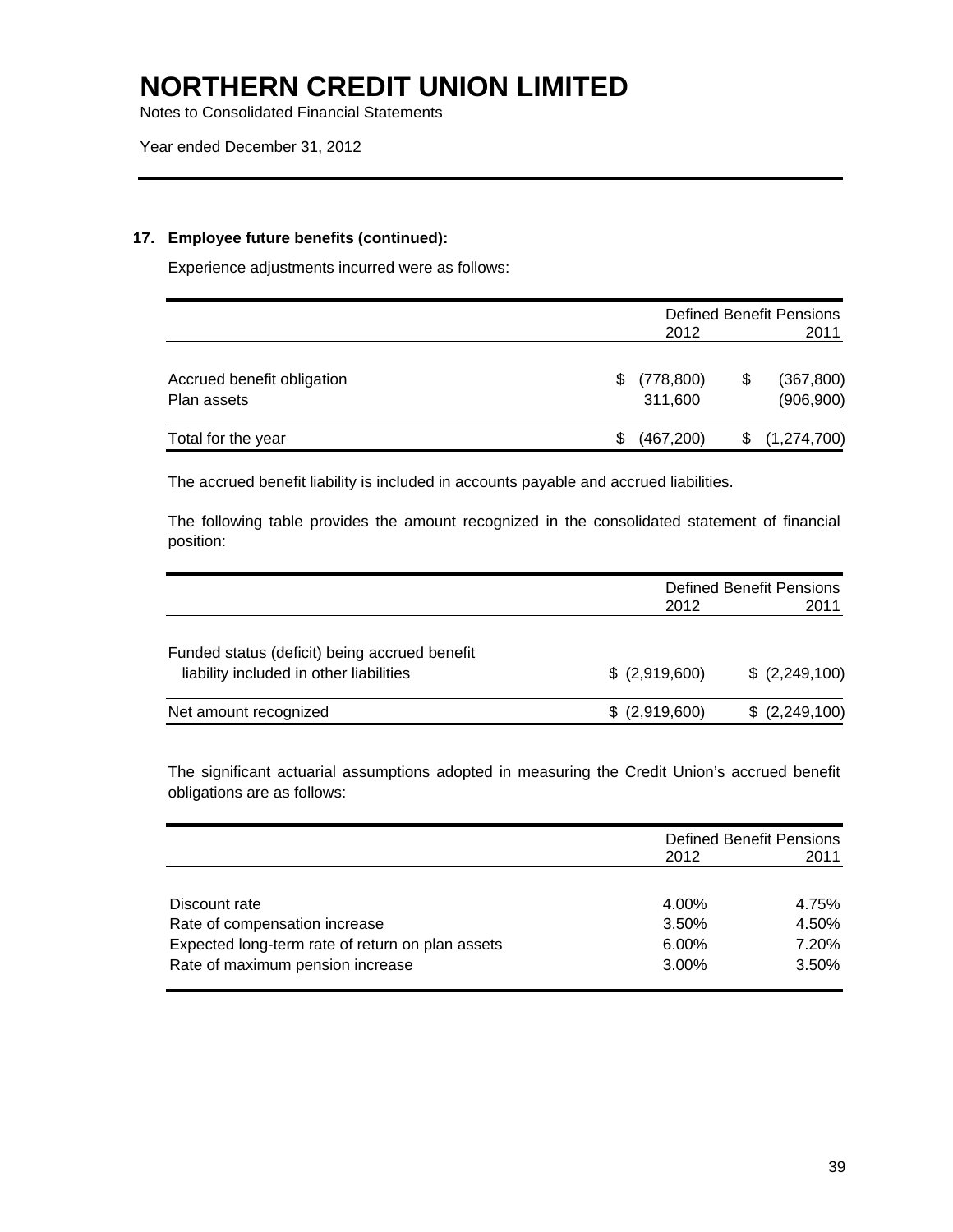Notes to Consolidated Financial Statements

Year ended December 31, 2012

### **17. Employee future benefits (continued):**

The expected rate of return on plan assets is based on the risks and associated returns expected of the underlying plan assets. Plan assets are held in balanced funds which include equities and fixed income investments.

The Credit Union's net benefit plan expense is as follows:

|                                                                                                          | 2012                             | <b>Defined Benefit Pensions</b>  |
|----------------------------------------------------------------------------------------------------------|----------------------------------|----------------------------------|
|                                                                                                          |                                  | 2011                             |
| Current service cost, net of employees' contributions<br>Interest cost<br>Expected return on plan assets | 677.900<br>469.200<br>(425, 800) | 617,700<br>419,300<br>(503, 200) |
| Net benefit plan expense                                                                                 | 721,300                          | 533,800                          |

These net benefit plan expenses are included in salaries and employee benefits on the consolidated statement of income. Aggregate contributions relating to the defined benefit pensions plan for the year ended December 31, 2013 is \$848,300.

The defined benefit plan assets comprise:

|                                       | 2012        | 2011        |
|---------------------------------------|-------------|-------------|
|                                       |             |             |
| Philips Hargar North balanced fund    | \$          | \$3,383,437 |
| Mawer balanced fund                   | 3,985,416   |             |
| Howson Tattersall Saxon balanced fund | 4,075,100   | 3,476,226   |
| <b>CUMIS</b> retirement security fund | 5,533       | 4,054       |
|                                       | \$8,066,049 | \$6,863,717 |

The actual return on plan assets for the year-ended December 31, 2012 was \$425,800 (2011 - \$503,200).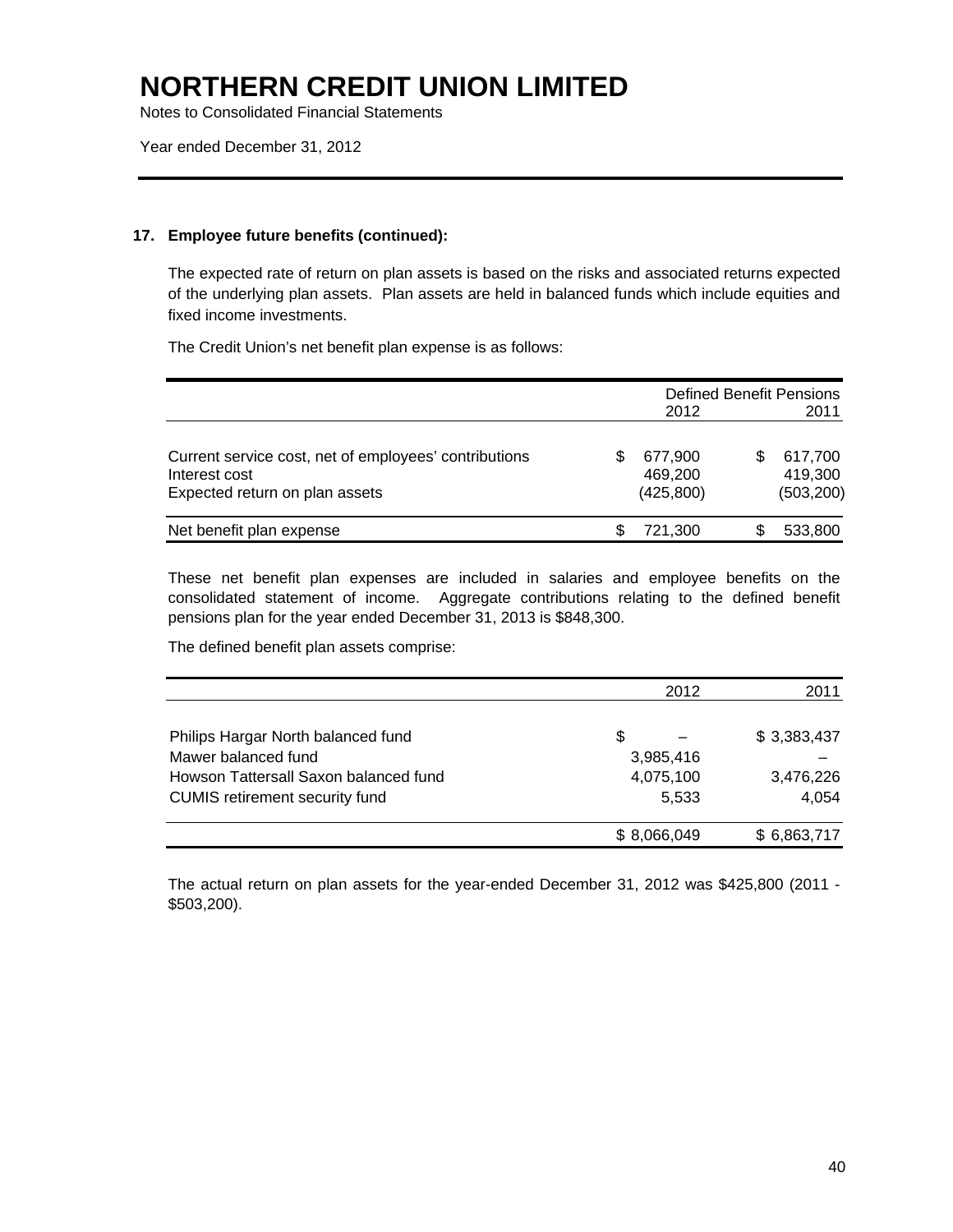Notes to Consolidated Financial Statements

Year ended December 31, 2012

#### **18. Fair value of financial instruments:**

Estimated fair value of on-balance sheet financial instruments:

The amounts are designed to approximate the fair values of the Credit Union's financial instruments using the valuation methods and assumptions described below. Since many of the Credit Union's financial instruments lack an available trading market, the fair values represent estimates of the current market value of instruments, taking into account changes in the market rates that have occurred since their origination. Due to the use of judgement and estimates, the fair value amounts should not be interpreted as being necessarily realizable in immediate settlements of the instruments.

| (000's of \$'s)                                                                                              |                                            |                                      | 2012                                            | 2011                                            |
|--------------------------------------------------------------------------------------------------------------|--------------------------------------------|--------------------------------------|-------------------------------------------------|-------------------------------------------------|
|                                                                                                              | Fair<br>Value                              | <b>Book</b><br>Value                 | Fair Value<br>Over (Under)<br><b>Book Value</b> | Fair Value<br>Over (Under)<br><b>Book Value</b> |
| Financial assets (in 000's)                                                                                  |                                            |                                      |                                                 |                                                 |
| Cash resources<br>Loans to members<br>Investments                                                            | \$<br>21.711<br>620,781<br>52,786          | 21,711<br>615,870<br>52,677          | 4,911<br>149                                    | 11,095<br>82                                    |
| Financial liabilities (in 000's)                                                                             |                                            |                                      |                                                 |                                                 |
| Members' deposits<br>Payables and accruals<br>Loans payable<br>Liabilities qualifying for regulatory capital | \$<br>652,772<br>5,755<br>10,007<br>10,153 | 649,849<br>5,755<br>10,000<br>10,153 | 2,923<br>7                                      | 4,672                                           |

The estimated fair value of the Credit Union's financial instruments is set out as follows:

The following methods and assumptions were used to estimate the fair values.

Investments are valued using quoted market value prices when available. Book values are used when no quoted market prices are available and fair value cannot be determined reliably.

The estimated fair value of fixed rate member loans and fixed rate member deposits are determined by discounting the expected future cash flows of these loans and deposits at current market rates for products with similar terms and credit risks.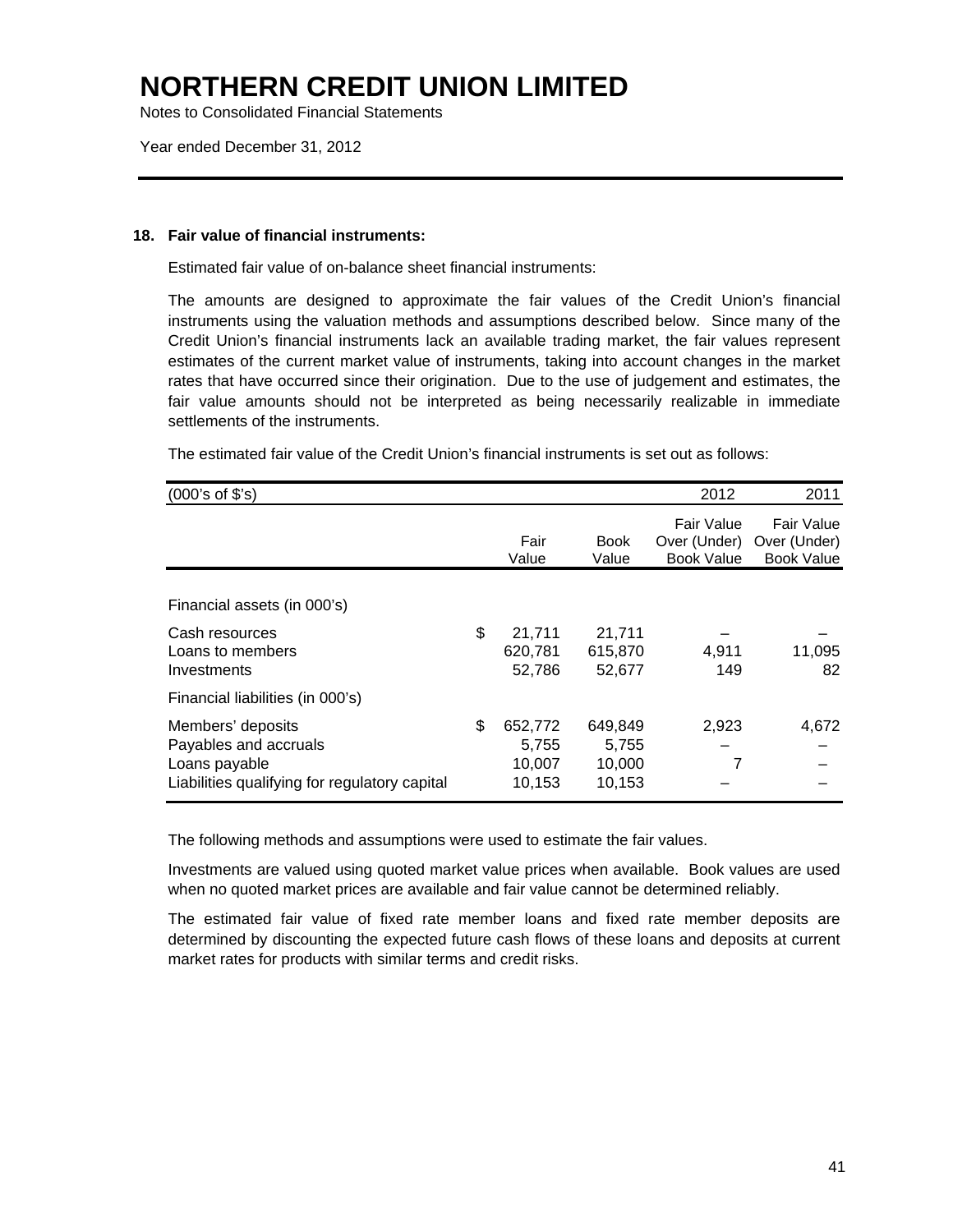Notes to Consolidated Financial Statements

Year ended December 31, 2012

#### **19. Derivative financial instruments:**

a) Notional amounts of derivatives:

The notional amounts of derivatives shown in the tables below do not represent amounts exchanged by the parties and, thus, are not a measure of the exposure of the Credit Union through its use of derivatives. The amounts exchanged are calculated on the basis of the notional amounts and the other terms of the derivatives, which relate to interest rates.

The Credit Union is exposed to credit-related losses in the event of non-performance by counterparties to financial instruments, but it does not expect any counterparties to fail to meet their obligations given their high credit ratings. The credit exposure of interest rate contracts is represented by the fair value of contracts with a positive fair value at the reporting date.

b) Interest rate risk management:

The Credit Union has entered into interest rate contracts to manage interest rate risk and variable rates to alter interest rate exposure. Interest rate swaps allow the Credit Union to finance transactions and effectively swap them into fixed rate terms. Under interest rate swaps, the Credit Union agrees with the counterparty to exchange, at the maturity date, the difference between fixed-rate and floating-rate interest amounts calculated by reference to the notional amount.

The following table indicates the swaps and options in place at December 31, 2012 and the interest rate.

| Date Agreement Entered     | <b>Notional Principal</b> | <b>Fixed Rate</b> | <b>Start Date</b> | <b>Expiry Date</b> |      | <b>Fair Value</b> |
|----------------------------|---------------------------|-------------------|-------------------|--------------------|------|-------------------|
|                            |                           |                   |                   |                    |      |                   |
| <b>Interest Rate Swaps</b> |                           |                   |                   |                    |      |                   |
| Dec 22, 2009               | \$<br>3,195,360           | $1.02\%$          | Jan 15, 2010      | Feb 15, 2013       | - \$ | 27                |
| Dec 22, 2009               | 7,175,680                 | 2.51%             | Jan 15, 2010      | Feb 15, 2014       |      | (86, 629)         |
| Apr 12, 2012               | 25,000,000                | 2.32%             | Jan 16, 2012      | Jan 15, 2013       |      | 255,678           |
|                            |                           |                   |                   |                    | \$   | 169,076           |
|                            |                           |                   |                   |                    |      |                   |
| Interest Rate Options      |                           |                   |                   |                    |      |                   |
| Mar 21, 2012               | \$<br>20.000.000          | 1.87%             | Jan 15, 2013      | Jan 15, 2014       | \$   | (3,690)           |
| Oct 30, 2009               | 20.000.000                | 1.25%             | Jan 15, 2013      | Jan 15, 2014       |      | 15.399            |
| Nov 4, 2009                | 20,000,000                | 1.82%             | Jan 15, 2013      | Jan 15, 2014       |      | (4, 345)          |
| Nov 4, 2009                | 20.000.000                | 1.25%             | Jan 15, 2013      | Jan 15, 2014       |      | 15,399            |
|                            |                           |                   |                   |                    | \$   | 22,763            |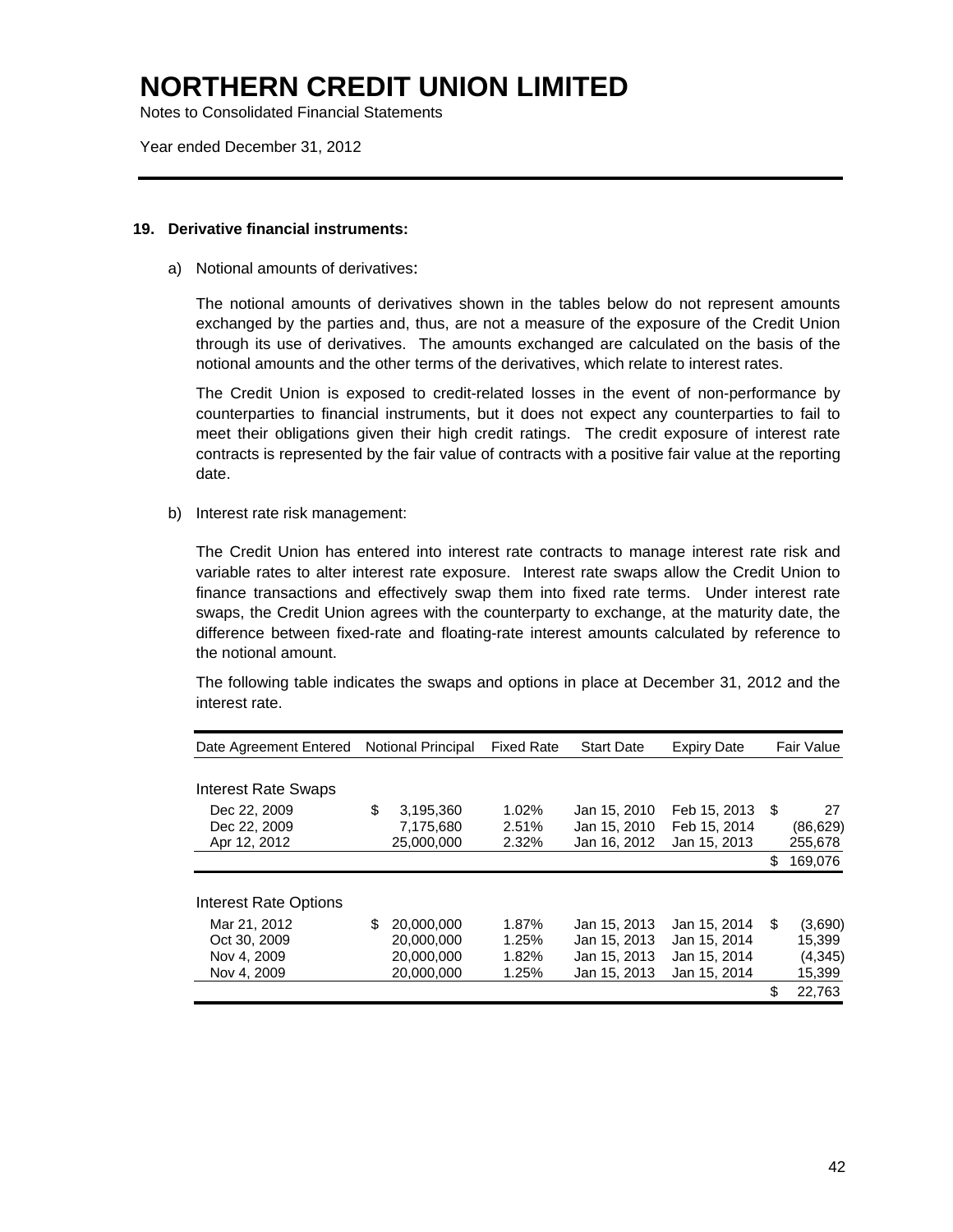Notes to Consolidated Financial Statements

Year ended December 31, 2012

### **19. Derivative financial instruments (continued):**

c) Foreign exchange forward contracts:

 As part of its ongoing program of managing foreign currency exposure, the Credit Union enters into forward rate agreements to purchase US dollars. These agreements function as a hedge against the Credit Union's net US dollar denominated liability position. The net fair value of these contracts as at December 31, 2012 was \$(10,168) (2011 - \$(23,140)).

d) Equity swap agreements:

 The fair value of the index linked swap contracts at year end is approximately \$246,030 (2011 - \$227,763).

### **20. Related party transactions:**

The Credit Union entered into the following transactions with key management personnel, which are defined by IAS 24, Related Party Disclosures, as those persons that have authority and responsibility for planning, directing and controlling the activities of the Credit Union.

|                                                                                                                                                       |    | 2012                         |   | 2011                         |
|-------------------------------------------------------------------------------------------------------------------------------------------------------|----|------------------------------|---|------------------------------|
| Compensation:<br>Salaries and other short-term employee benefits<br>Total pension and other post-employment benefits                                  | S  | 890,921<br>149,882           | S | 875,376<br>142,903           |
|                                                                                                                                                       | S  | 1,040,803                    | S | 1,018,279                    |
| Loans to key management personnel:<br>Aggregate value of loans advanced<br>Interest received on loans advanced<br>Aggregate value of unadvanced loans | \$ | 772,457<br>35,058<br>139,375 | S | 553,540<br>17,633<br>104,264 |

The Credit Union's policy for lending to key management personnel is that the loans are approved and deposits accepted on the same terms and conditions which apply to members for each class of loan or deposit.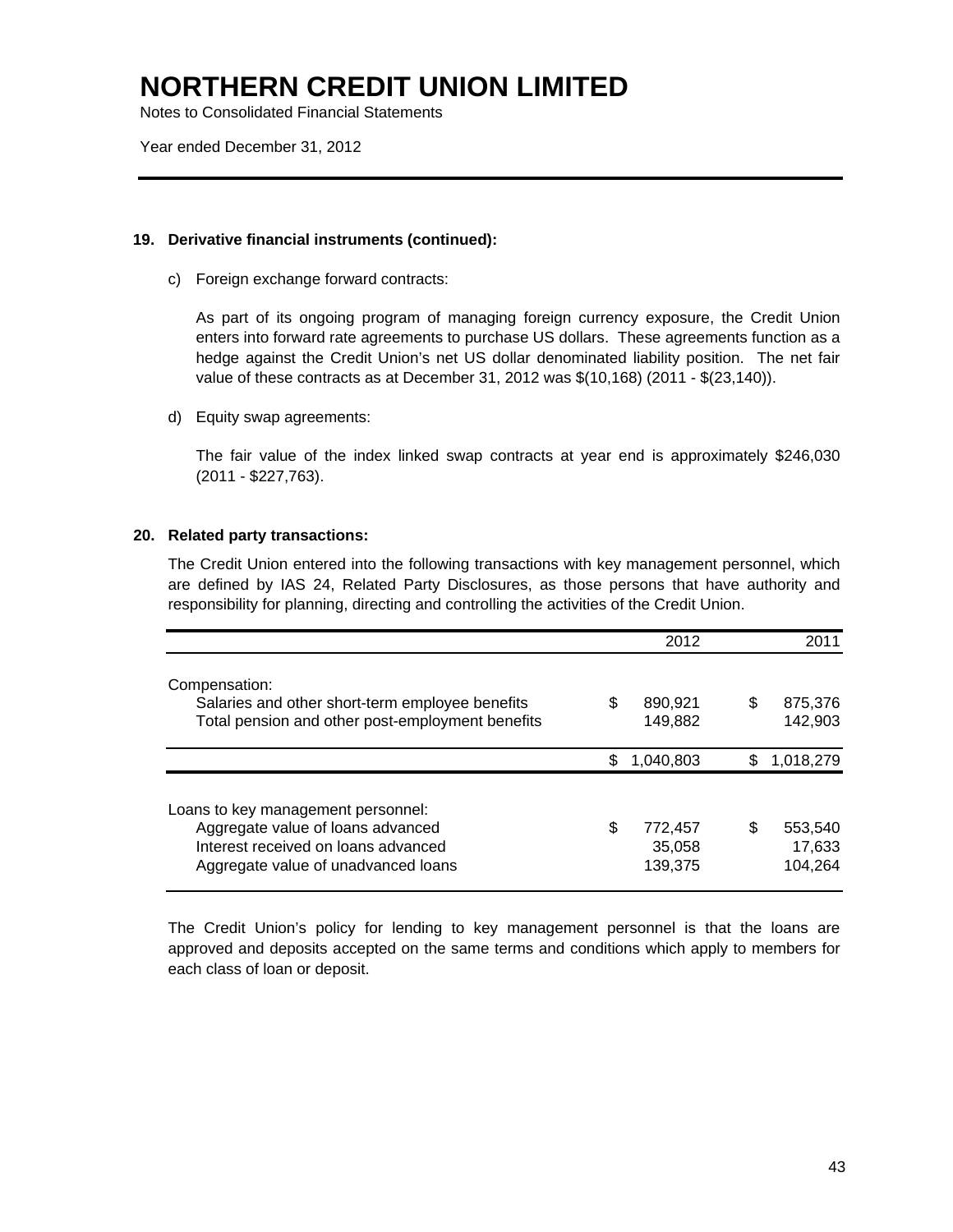Notes to Consolidated Financial Statements

Year ended December 31, 2012

### **20. Related party transactions (continued):**

|                                                                                                                                            | 2012             | 2011             |
|--------------------------------------------------------------------------------------------------------------------------------------------|------------------|------------------|
| Deposits from key management personnel:<br>Aggregate value of term and savings deposits<br>Total interest paid on term and saving deposits | 141.606<br>5.425 | 475.422<br>2.104 |

The Credit Union's policy for receiving deposits from key management personnel is that all transactions are approved and deposits accepted on the same terms and conditions which apply to members for each type of deposit. There are no benefits or concessional terms and conditions applicable to key management personnel or close family members.

 The total remuneration paid to the directors and committee members amounted to \$68,650 (2011 - \$78,125). The aggregate value of loans to related parties is as follows:

|                                        | 2012                       | 2011                  |
|----------------------------------------|----------------------------|-----------------------|
| Directors and officers<br><b>Staff</b> | 823,618<br>S<br>12,534,134 | 576,129<br>12,003,713 |
|                                        | 13,357,752<br>S            | \$12,579,842          |

All loans issued to related parties conform to the Credit Union's policies for terms, interest rates, limits and credit.

 In accordance with the required disclosure under Ontario Regulation 237/09, section 28, of the Credit Unions and Caisses Popularies Act 1994, Mr. Albert W. Suraci, President and Chief Executive Officer was paid a salary of \$246,435 and received benefits amounting to \$39,767. Mr. Richard Adam, Senior Vice-President Finance and Administration was paid a salary of \$158,590 and received benefits amounting to \$30,499. Mr. Tony Dunham Vice-President Sales and Service was paid a salary of \$145,130 and received benefits amounting to \$27,919. No other officer or employee of the Credit Union had remuneration greater than \$150,000 during the year.

### **21. Financial risk management:**

The Board of Directors has overall responsibility for the establishment and oversight of the Credit Union's risk management framework. The Board has established the Audit Committee and charged them with the responsibility for, among other things, the development and monitoring of risk management policies. An Asset Liability Committee (ALCO) has been established consisting of senior management and an external consultant. This committee meets on a monthly basis to review the results of income simulation models and duration analysis and reports regularly to the Board on its activities.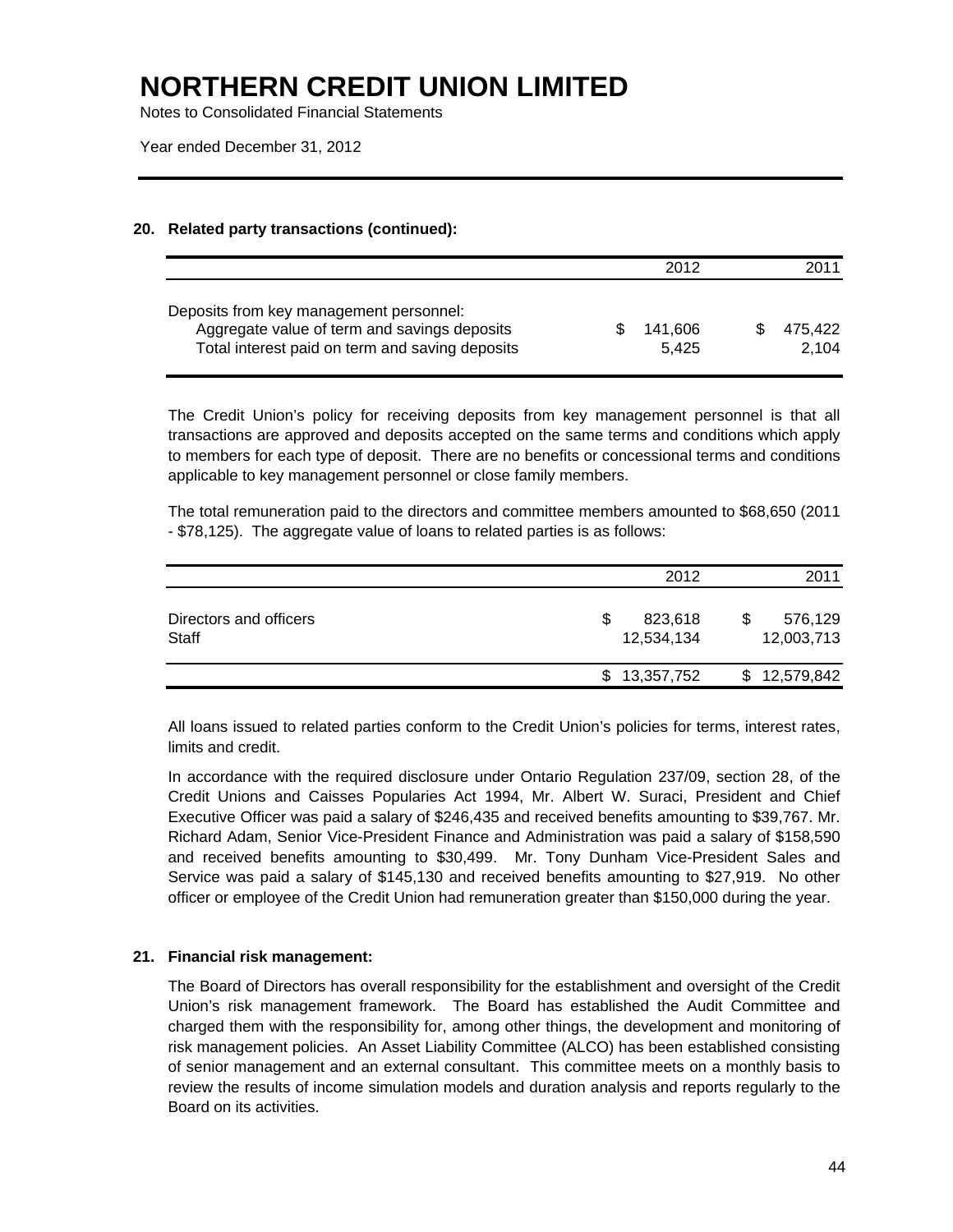Notes to Consolidated Financial Statements

Year ended December 31, 2012

#### **21. Financial risk management (continued):**

a) Liquidity risk:

Liquidity risk arises in the course of managing our assets and liabilities. It is the risk that the entity is unable to meet its financial obligations in a timely manner and at reasonable prices. The Credit Union's liquidity risk management strategies seek to maintain sufficient liquid financial resources to continually fund our balance sheet under both normal and stressed market environments. The Credit Union's liquidity risk is subject to extensive risk management controls and is managed within the framework of polices and limits approved by the Board. These policies and limits ensure, among other things, that the Credit Union is in full adherence to the regulatory requirements prescribed in the Credit Union Act as well as DICO's standards of Sound Business and Financial Practices. The Board receives regular reports on risk exposures and performance against approved limits.

The Credit Union believes that liquidity risk management is a necessary part of prudent financial administration, and is committed to engaging in proper liquidity risk management practices to comply with regulatory requirements and to guarantee the orderly funding of member needs and obligations. The Credit Union will ensure responsible liquidity risk management at all times to provide a cushion for unforeseen liquidity needs.

The key elements of the Credit Union's liquidity risk management framework establishes an overall framework of liquidity risk management which ensures that the Credit Union faces limited exposure to all material risks as well as addressing limits on the sources, quality and amount of liquid assets to meet normal operational, contingency funding for significant deposit withdrawals, and regulatory requirements.

The Credit Union targets to maintain operating liquidity within the range of 6% to 14%. The low end of the range has been established in order to maintain a comfortable cushion beyond the statutory minimum requirements in order to meet cash needs, even during periods of market volatility. A cap has been placed on the range in recognition of the fact that too much excess liquidity has a negative impact on earnings. As at December 31, 2012 the Credit Union's liquidity ratio was 9.83% (2011 - 12.20%).

Assets held for liquidity purposes consist of cash resources designated as held for trading in the amount of \$21,710,650 and liquidity reserve deposits and term deposits held by Central 1 designated as loans and receivables totaling \$49,760,589.

The table below sets out the period in which the Credit Union's monetary assets and liabilities will mature and be eligible for renegotiation or withdrawal. In addition to the cash flows detailed below, the Credit Union is exposed to potential cash outflows in the form of commitments and contingencies as set out in note 15.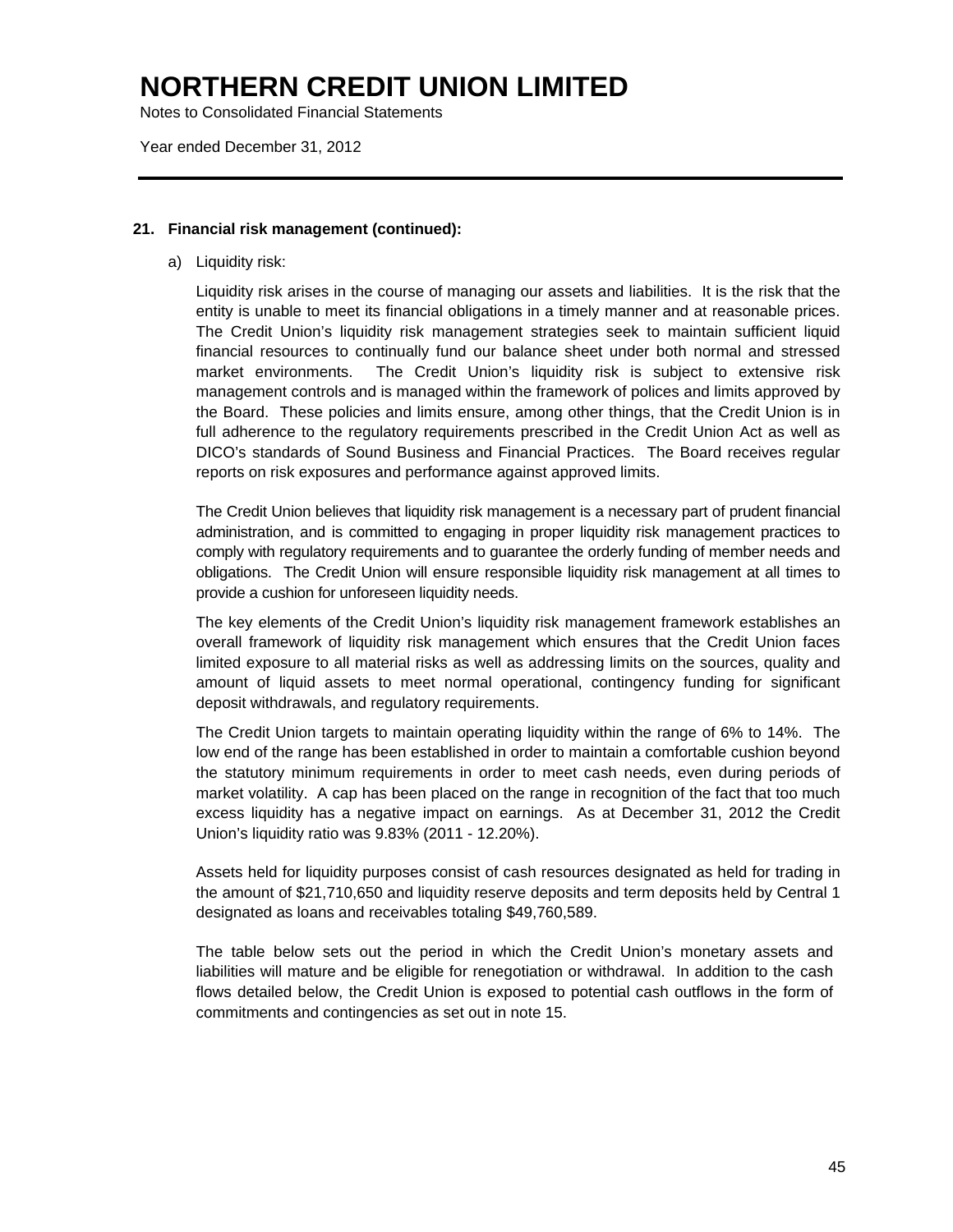Notes to Consolidated Financial Statements

### **21. Financial risk management (continued):**

a) Liquidity risk (continued):

December 31, 2012

| (in \$000's)                    |    | Within 3<br>months | 3 months<br>to 1 year | 1 to $5$<br>years | Over 5<br>years | Total   |
|---------------------------------|----|--------------------|-----------------------|-------------------|-----------------|---------|
| <b>Assets</b>                   |    |                    |                       |                   |                 |         |
| Financial assets:               |    |                    |                       |                   |                 |         |
| Cash and cash equivalents       | \$ | 21,711             |                       |                   |                 | 21,711  |
| Investments                     |    | 16,413             | 5,873                 | 30,391            |                 | 52,677  |
| <b>Loans to members</b>         |    | 193,163            | 98,459                | 324,248           |                 | 615,870 |
|                                 |    | 231,287            | 104,332               | 354,639           |                 | 690,258 |
| Non-financial assets:           |    |                    |                       |                   |                 |         |
| Other assets                    |    | 22,453             |                       |                   |                 | 22,453  |
| Total assets                    | \$ | 253,740            | 104,332               | 354,639           |                 | 712,711 |
| Liabilities and members' equity |    |                    |                       |                   |                 |         |
| Members' deposits               | \$ | 410,222            | 112,418               | 127,209           |                 | 649,849 |
| Other liabilities               |    | 15,755             |                       |                   |                 | 15,755  |
| Share capital                   |    | 10,153             |                       |                   |                 | 10,153  |
| Members' equity                 |    | 36,954             |                       |                   |                 | 36,954  |
| Total liabilities and           |    |                    |                       |                   |                 |         |
| members' equity                 | S  | 473,084            | 112,418               | 127,209           |                 | 712,711 |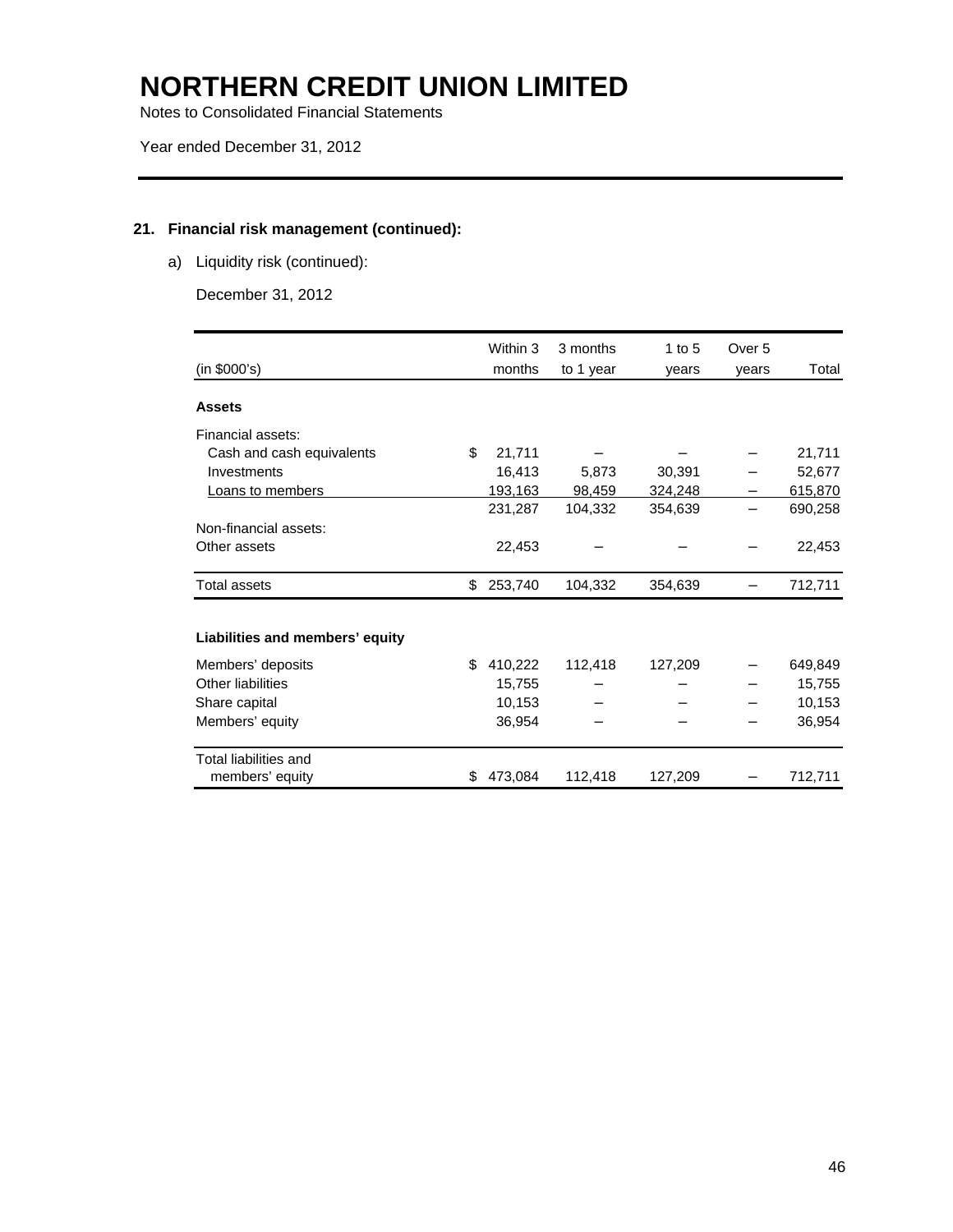Notes to Consolidated Financial Statements

#### **21. Financial risk management (continued):**

a) Liquidity risk (continued):

December 31, 2011

| (in \$000's)                    | Within 3<br>months | 3 months<br>to 1 year | 1 to $5$<br>years | Over 5<br>years | Total   |
|---------------------------------|--------------------|-----------------------|-------------------|-----------------|---------|
| <b>Assets</b>                   |                    |                       |                   |                 |         |
| Financial assets:               |                    |                       |                   |                 |         |
| Cash and cash equivalents       | \$<br>25,254       |                       |                   |                 | 25,254  |
| Investments                     | 31,792             | 34,084                | 10,632            |                 | 76,508  |
| <b>Loans to members</b>         | 172,565            | 90,313                | 298,872           |                 | 561,750 |
|                                 | 229,611            | 124,397               | 309,504           |                 | 663,512 |
| Non-financial assets:           |                    |                       |                   |                 |         |
| Other assets                    | 21,384             |                       |                   |                 | 21,384  |
| Total assets                    | \$250,995          | 124,397               | 309,504           |                 | 684,896 |
| Liabilities and members' equity |                    |                       |                   |                 |         |
| Members' deposits               | \$390,951          | 106,630               | 136,710           |                 | 634,291 |
| Other liabilities               | 5,131              |                       |                   |                 | 5,131   |
| Share capital                   | 10,009             |                       |                   |                 | 10,009  |
| Members' equity                 | 35,465             |                       |                   |                 | 35,465  |
| Total liabilities and           |                    |                       |                   |                 |         |
| members' equity                 | \$441,556          | 106,630               | 136,710           |                 | 684,896 |

It is estimated that immediate and sustained parallel increase in interest rates of 1% across all maturities and currencies would increase net interest income by approximately \$407,000 and a decrease in interest rates of 1% across all maturities and currencies would decrease net interest income by approximately \$107,000 over the next twelve months using the following assumptions:

- (i) accrued interest receivable and payable as at December 31, 2012 are excluded from the calculation;
- (ii) no hedging or interest rate exposures are made;
- (iii) instruments reprice evenly within their respective time bands, and;
- (iv) existing credit commitments will not be drawn upon.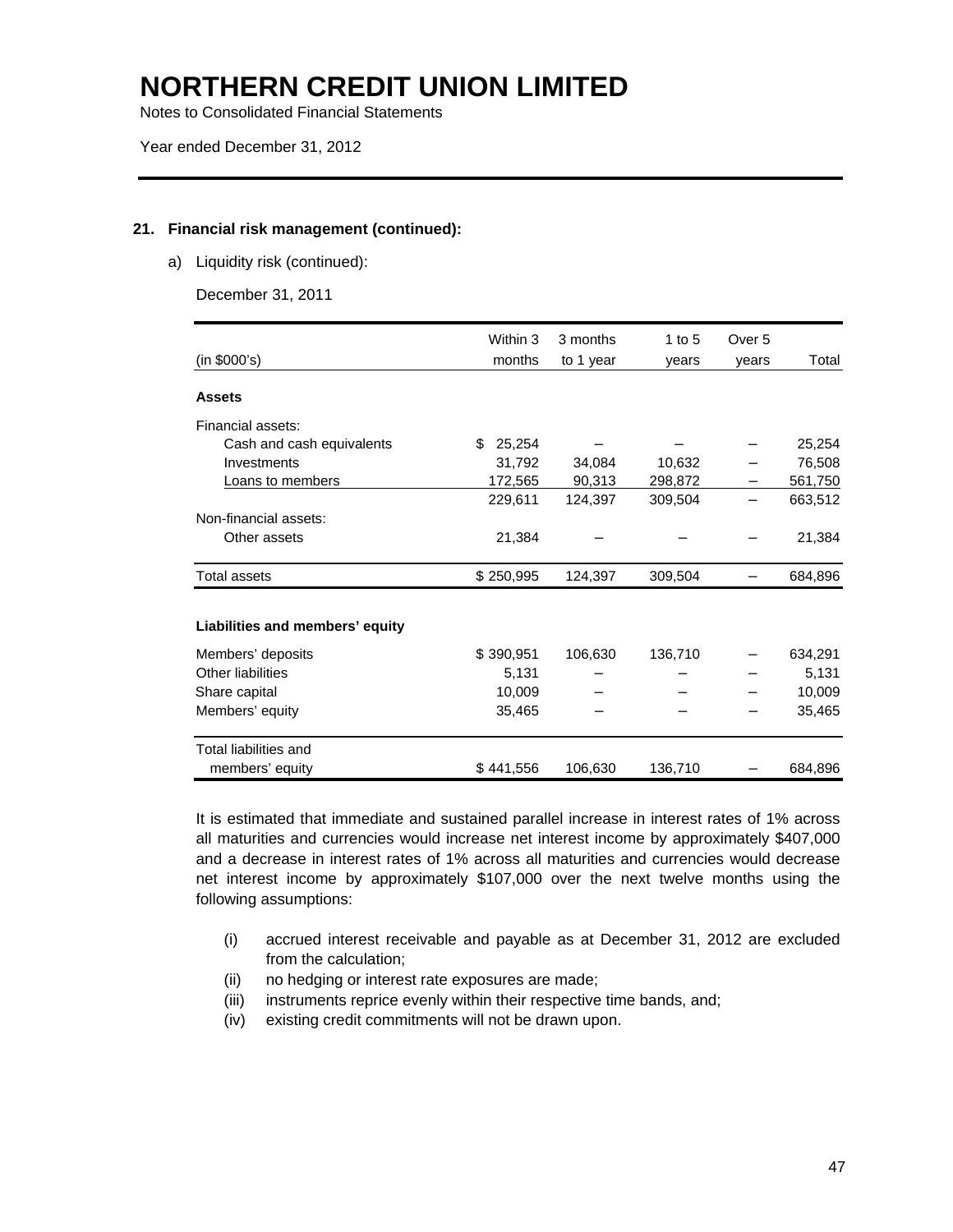Notes to Consolidated Financial Statements

Year ended December 31, 2012

#### **21. Financial risk management (continued):**

b) Credit risk

Credit risk is the potential for financial loss to the Credit Union if a borrower or guarantor fails to meet payment obligations in accordance with agreed terms. Every loan, extension of credit or transaction that involves settlements between the Credit Union and other parties or financial institutions exposes the Credit Union to some degree of credit risk.

The Credit Union's primary objective is to create a methodological approach to its credit risk assessment in order to better understand, select and manage our exposures to deliver stable ongoing earnings. The strategy is to ensure central oversight of credit risk, fostering a culture of accountability, independence and balance. The responsibility for credit risk management is organization-wide in scope, and is managed through an infrastructure based upon:

- Ensuring that credit quality is not compromised for growth;
- Diversifying credit risks in transactions, relationships and portfolios;
- Using our credit risk weighting and scoring systems, policies and tools;
- Pricing appropriately for the credit risk taken;
- Mitigating credit risk through preventive and detective controls;
- Transferring credit risk to third parties where appropriate through approved credit; and, risk mitigation techniques including insurance coverage.
- c) Interest rate risk:

Interest rate risk is the sensitivity of the Credit Union's financial position to movements in interest rates. The Credit Union is exposed to interest rate risk when it enters into banking transactions with our members, primarily deposit and lending activities. When asset and liability principal and interest cash flows have different payment or maturity dates, this results in mismatched positions. An interest-sensitive asset or liability is re-priced when interest rates change, when there is cash flow from final maturity, normal amortization, or when members exercise prepayment, conversion or redemption options offered for the specific product. The Credit Union's exposure to interest rate risk depends on the size and direction of interest rate changes, and on the size and maturity of the mismatched positions. It is also affected by new business volumes, renewals of loans or deposits, and how actively members exercise options, such as prepaying a loan before its maturity date.

The Credit Union's interest rate risk is subject to extensive risk management controls and is managed within the framework of policies and limits approved by the Board. These policies and limits ensure, among other things, that the entity is in full adherence to the regulatory requirements prescribed in the Act as well as DICO's standards of Sound Business and Financial Practices. Overall responsibility for asset/liability management rests with the Board.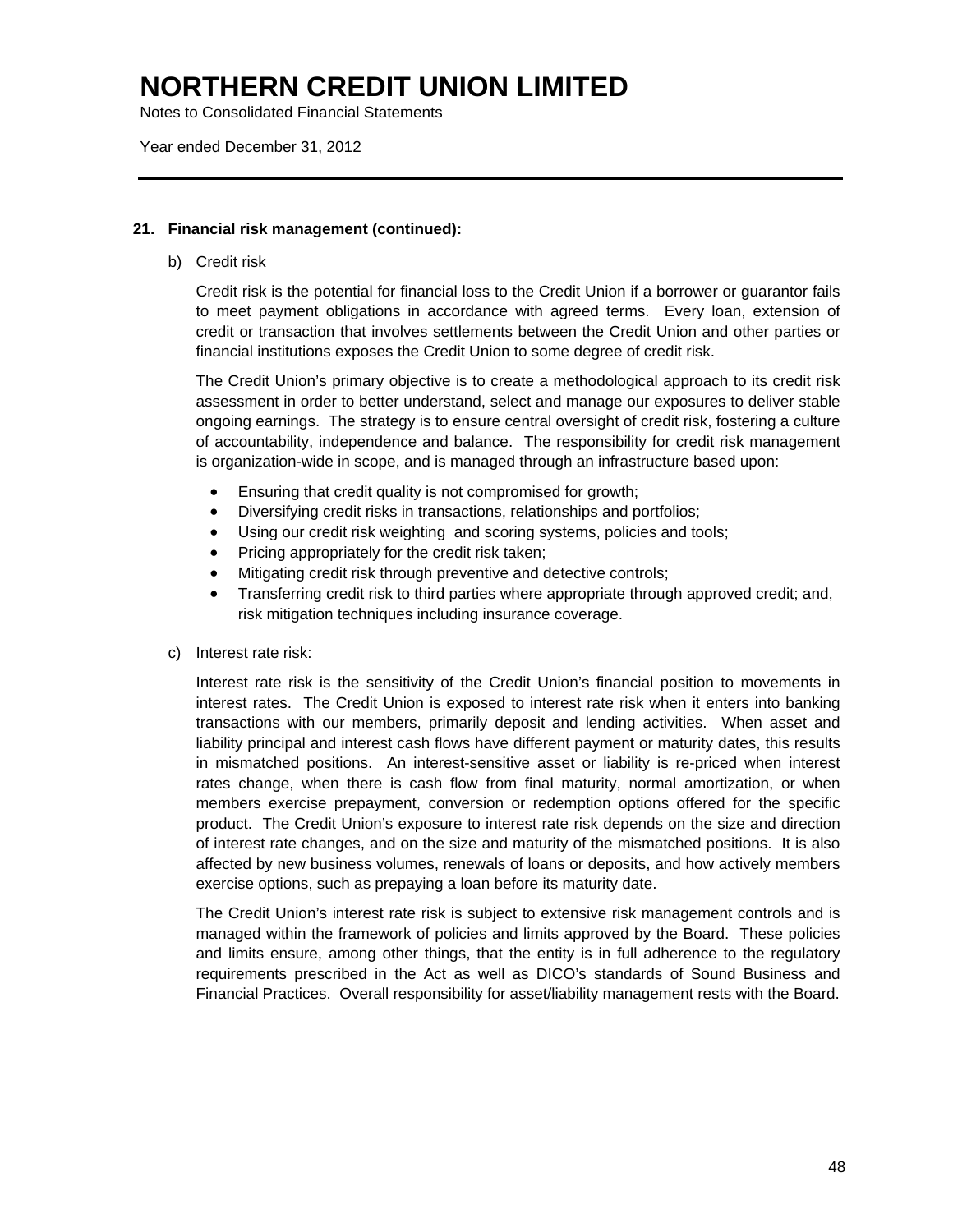Notes to Consolidated Financial Statements

#### **21. Financial risk management (continued):**

c) Interest rate risk:

At the reporting date the interest rate profile of the Credit Union's interest-bearing financial instruments was:

|                                                                                      | Carrying amount                  |     |                            |
|--------------------------------------------------------------------------------------|----------------------------------|-----|----------------------------|
|                                                                                      | 2012                             |     | 2011                       |
| Fixed rate instruments<br><b>Financial assets</b><br><b>Financial liabilities</b>    | \$<br>501,653,841<br>304,267,619 | \$  | 488,861,978<br>292,853,187 |
|                                                                                      | \$<br>197,386,222                | \$  | 196,008,791                |
| Variable rate instruments<br><b>Financial assets</b><br><b>Financial liabilities</b> | \$<br>156,976,538<br>340,061,407 | \$. | 141,779,449<br>335,909,575 |
|                                                                                      | \$<br>(183,084,869)              | S   | (194, 130, 126)            |

Fair value sensitivity analysis for fixed rate instruments

The Credit Union does not account for any fixed rate financial assets and liabilities at fair value through profit or loss, and the Credit Union does not designate derivatives (interest rate swaps) as hedging instruments under a fair value hedge accounting model; therefore a change in interest rates at the reporting date would not affect profit or loss.

A change of 100 basis points in interest rates would have increased or decreased equity by \$734,191 (2011 - \$134,576).

d) Market risk:

Market risk is the risk that changes in market prices, such as interest rates, equity rates, foreign exchange rates and credit spreads, will affect the Credit Union's income or the value of its holdings of financial instruments. The objective of market risk is to manage and control market risk exposures within acceptable parameters, while optimizing the return on risk.